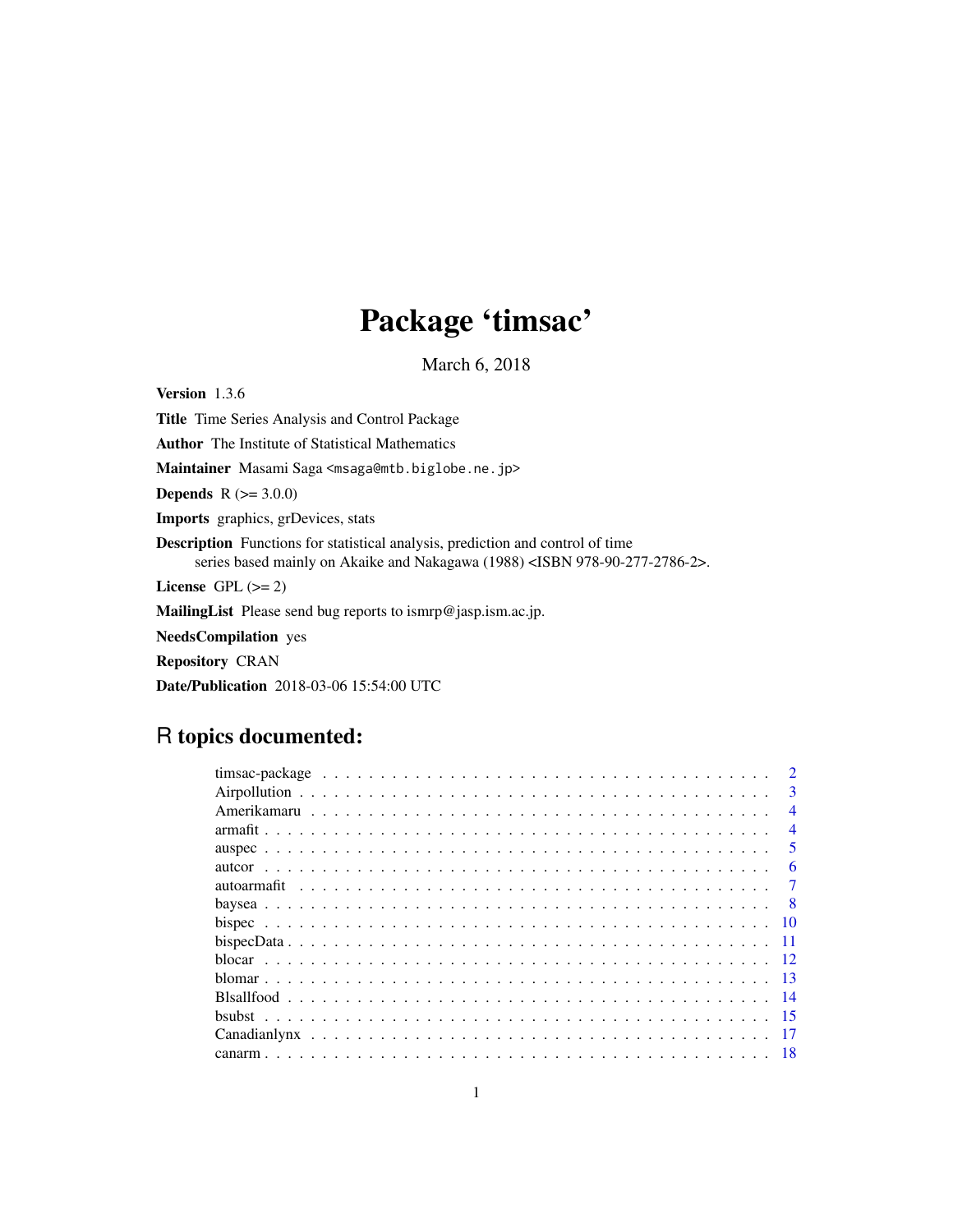<span id="page-1-0"></span>

|                                                   | 19 |
|---------------------------------------------------|----|
| $\sim$ $\sim$                                     | 21 |
| decomp                                            | 21 |
|                                                   | 24 |
|                                                   | 25 |
|                                                   | 26 |
| fpec                                              | 27 |
|                                                   | 28 |
|                                                   | 29 |
| markov                                            | 29 |
|                                                   | 31 |
| mlocar                                            | 32 |
| mlomar<br>$\mathbb{R}^2$                          | 34 |
| mulbar                                            | 35 |
| $mulcor \ldots \ldots$                            | 37 |
|                                                   | 38 |
| mulmar                                            | 39 |
| mulnos $\ldots$                                   | 41 |
|                                                   | 42 |
|                                                   | 43 |
| $n$ onst                                          | 45 |
|                                                   | 46 |
|                                                   | 46 |
| $\ddots$                                          | 47 |
|                                                   | 49 |
| Powerplant                                        | 50 |
| prdctr                                            | 51 |
| raspec $\ldots$<br>$\ddotsc$                      | 52 |
| sglfre                                            | 53 |
| simeon                                            | 54 |
|                                                   | 56 |
| unibar                                            | 57 |
|                                                   | 59 |
|                                                   | 60 |
| $x\text{sarma}$<br>$\ddot{\phantom{0}}$<br>$\sim$ | 61 |
|                                                   |    |
|                                                   | 63 |

# **Index**

timsac-package

Time Series Analysis and Control Program Package

## Description

R functions for statistical analysis and control of time series.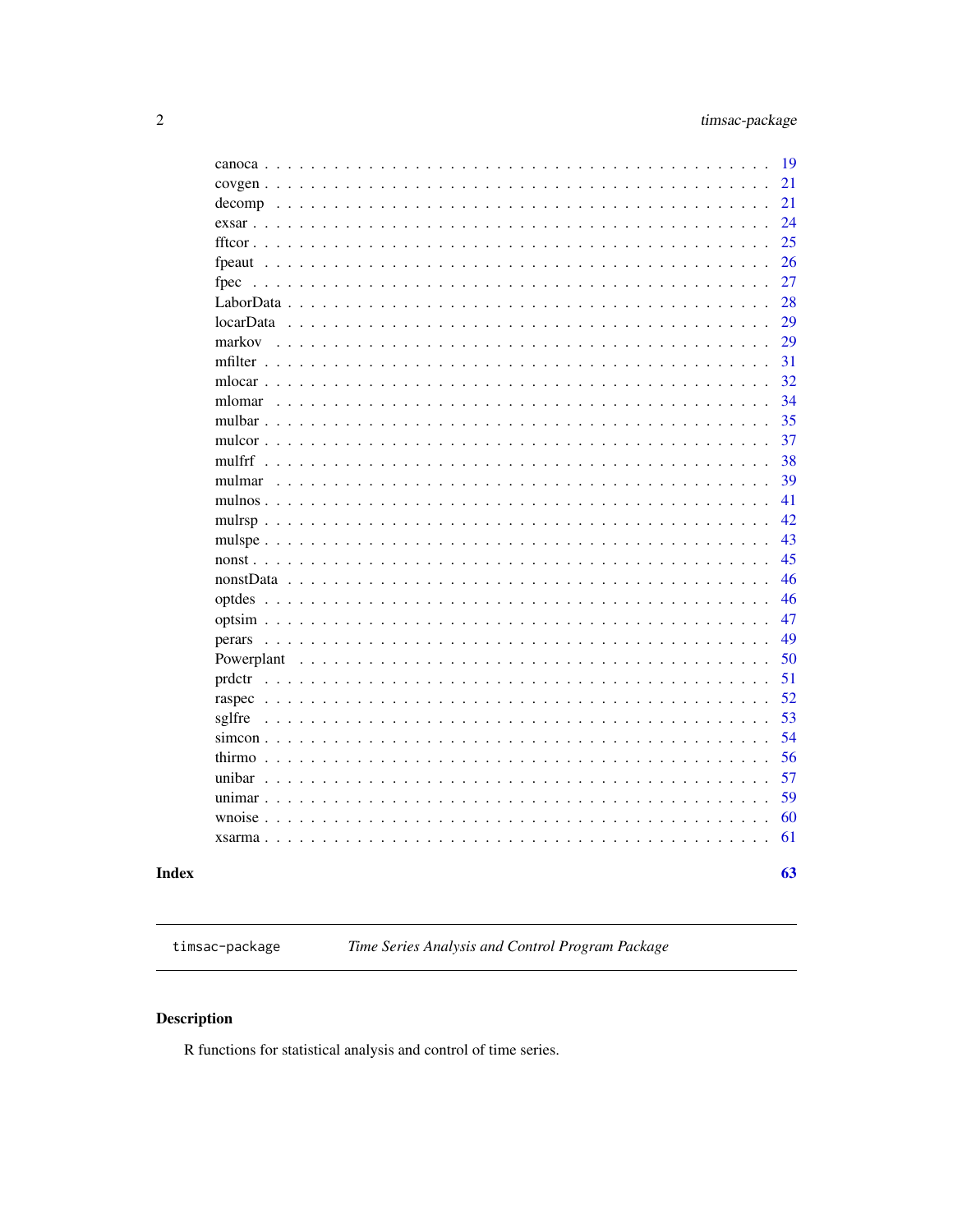## <span id="page-2-0"></span>Airpollution 3

## Details

This package provides functions for statistical analysis, prediction and control of time series. The original TIMSAC (TIMe Series Analysis and Control) or TIMSAC-72 was published in Akaike and Nakagawa (1972). After that, TIMSAC-74, TIMSAC-78 and TIMSAC-84 were published as the TIMSAC series in Computer Science Monograph.

For overview of models and information criteria for model selection, see [../doc/timsac-guide\\_](../doc/timsac-guide_e.pdf) [e.pdf](../doc/timsac-guide_e.pdf) or [../doc/timsac-guide\\_j.pdf](../doc/timsac-guide_j.pdf) (in Japanese).

#### References

H.Akaike, E.Arahata and T.Ozaki (1975) *Computer Science Monograph, No.5, Timsac74, A Time Series Analysis and Control Program Package (1)*. The Institute of Statistical Mathematics.

H.Akaike, E.Arahata and T.Ozaki (1975) *Computer Science Monograph, No.6, Timsac74, A Time Series Analysis and Control Program Package (2)*. The Institute of Statistical Mathematics.

H.Akaike, G.Kitagawa, E.Arahata and F.Tada (1979) *Computer Science Monograph, No.11, Timsac78.* The Institute of Statistical Mathematics.

H.Akaike, T.Ozaki, M.Ishiguro, Y.Ogata, G.Kitagawa, Y-H.Tamura, E.Arahata, K.Katsura and Y.Tamura (1985) *Computer Science Monograph, No.22, Timsac84 Part 1*. The Institute of Statistical Mathematics.

H.Akaike and T.Nakagawa (1988) *Statistical Analysis and Control of Dynamic Systems.* Kluwer Academic publishers.

Airpollution *Airpollution Data*

## Description

An airpollution data for testing [perars](#page-48-1).

#### Usage

```
data(Airpollution)
```
#### Format

A time series of 372 observations.

#### Source

H.Akaike, G.Kitagawa, E.Arahata and F.Tada (1979) *Computer Science Monograph, No.11, Timsac78.* The Institute of Statistical Mathematics.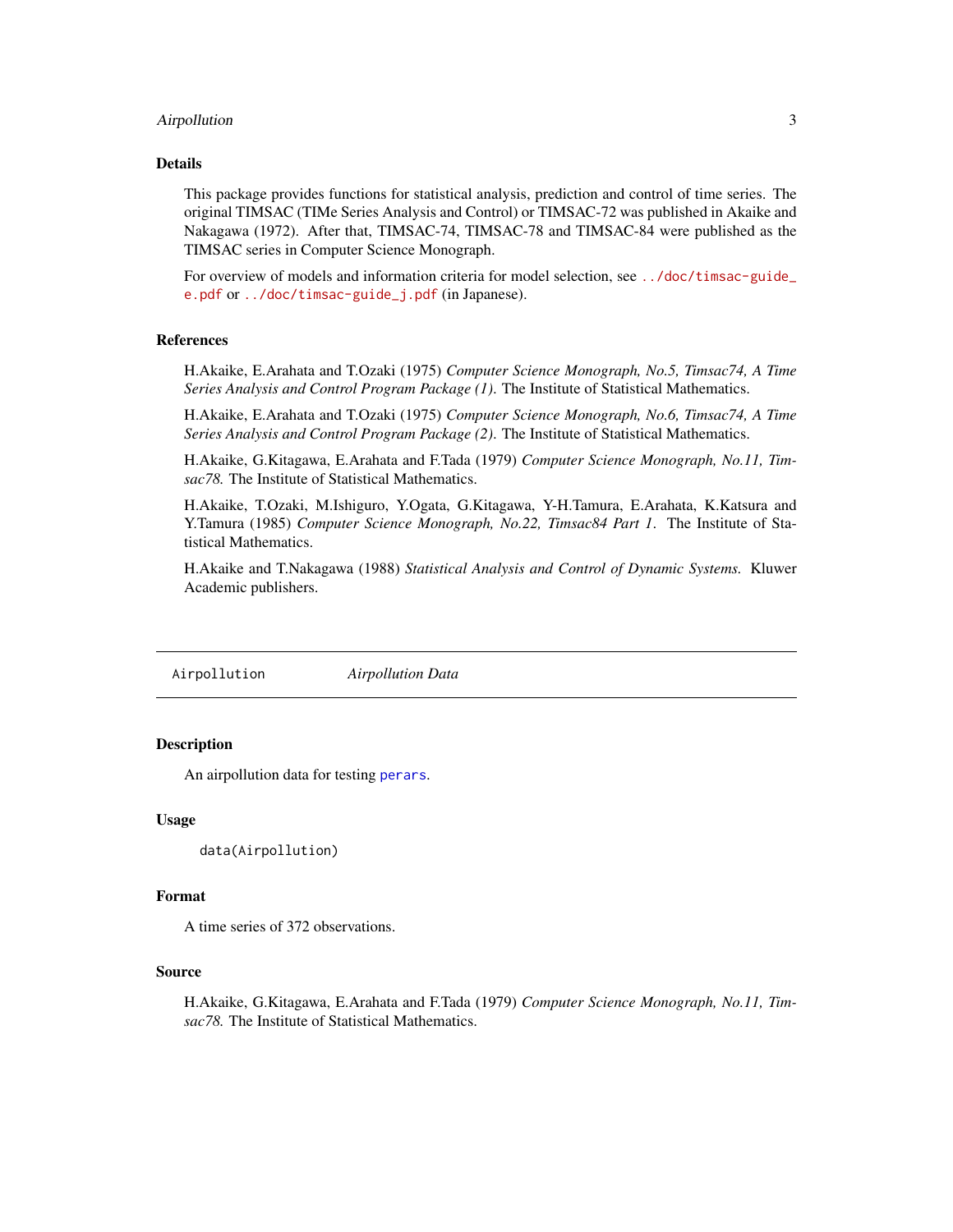<span id="page-3-0"></span>

## Description

A multivariate non-stationary data for testing [blomar](#page-12-1).

## Usage

```
data(Amerikamaru)
```
## Format

A 2-dimensional array with 896 observations on 2 variables.

| $\left[ 1, 1 \right]$ | rudder |
|-----------------------|--------|
| $\left[ 1, 2 \right]$ | yawing |

#### Source

H.Akaike, G.Kitagawa, E.Arahata and F.Tada (1979) *Computer Science Monograph, No.11, Timsac78.* The Institute of Statistical Mathematics.

armafit *ARMA Model Fitting*

## Description

Fit an ARMA model with specified order by using DAVIDON's algorithm.

## Usage

armafit(y, model.order)

#### Arguments

|             | a univariate time series.                                                                      |
|-------------|------------------------------------------------------------------------------------------------|
| model.order | a numerical vector of the form c(ar, ma) which gives the order to be fitted suc-<br>cessively. |

## Details

The maximum likelihood estimates of the coefficients of a scalar ARMA model

$$
y(t) - a(1)y(t-1) - \dots - a(p)y(t-p) = u(t) - b(1)u(t-1) - \dots - b(q)u(t-q)
$$

of a time series  $y(t)$  are obtained by using DAVIDON's algorithm. Pure autoregression is not allowed.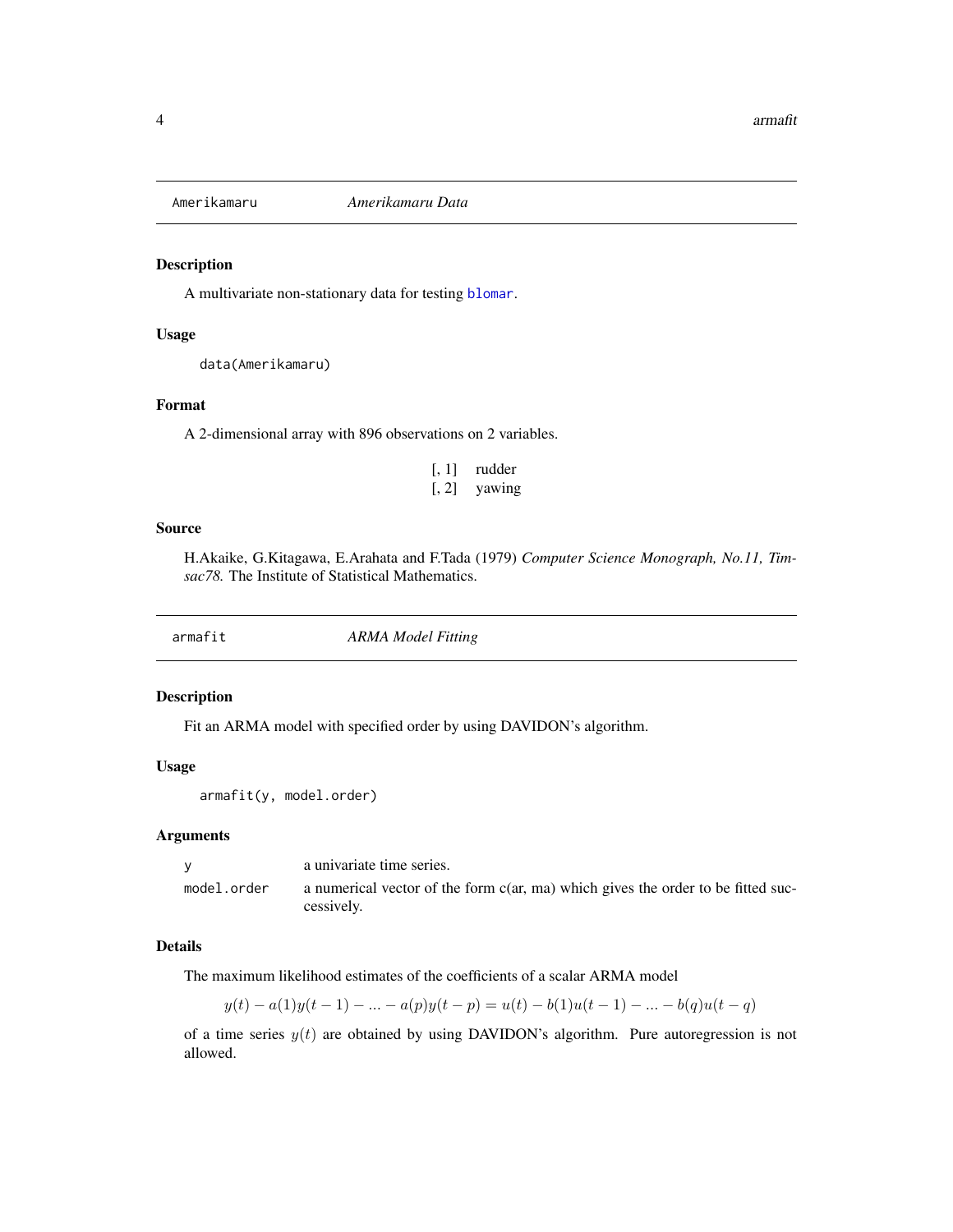#### <span id="page-4-0"></span>auspec 5

#### Value

| arcoef | maximum likelihood estimates of AR coefficients. |
|--------|--------------------------------------------------|
| macoef | maximum likelihood estimates of MA coefficients. |
| arstd  | standard deviation (AR).                         |
| mastd  | standard deviation (MA).                         |
| ν      | innovation variance.                             |
| aic    | AIC.                                             |
| grad   | final gradient.                                  |

## References

H.Akaike, E.Arahata and T.Ozaki (1975) *Computer Science Monograph, No.5, Timsac74, A Time Series Analysis and Control Program Package (1)*. The Institute of Statistical Mathematics.

#### Examples

```
# "arima.sim" is a function in "stats".
# Note that the sign of MA coefficient is opposite from that in "timsac".
y <- arima.sim(list(order=c(2,0,1), ar=c(0.64,-0.8), ma=-0.5), n = 1000)
z \leftarrow \text{armafit}(y, \text{ model}.\text{order} = c(2,1))z$arcoef
z$macoef
```

| auspec | Power Spectrum |
|--------|----------------|
|        |                |

## Description

Compute power spectrum estimates for two trigonometric windows of Blackman-Tukey type by Goertzel method.

#### Usage

```
\text{auspec}(y, \text{ lag} = \text{NULL}, \text{window} = \text{"Akaike", log} = \text{FALSE}, \text{plot} = \text{TRUE})
```
## Arguments

| <b>y</b> | a univariate time series.                                                                                           |
|----------|---------------------------------------------------------------------------------------------------------------------|
| lag      | maximum lag. Default is $2\sqrt{n}$ , where <i>n</i> is the length of time series y.                                |
| window   | character string giving the definition of smoothing window. Allowed strings are<br>"Akaike" (default) or "Hanning". |
| log      | logical. If TRUE, the spectrum spec is plotted as $log(spec)$ .                                                     |
| plot     | logical. If TRUE (default), the spectrum spec is plotted.                                                           |

## Details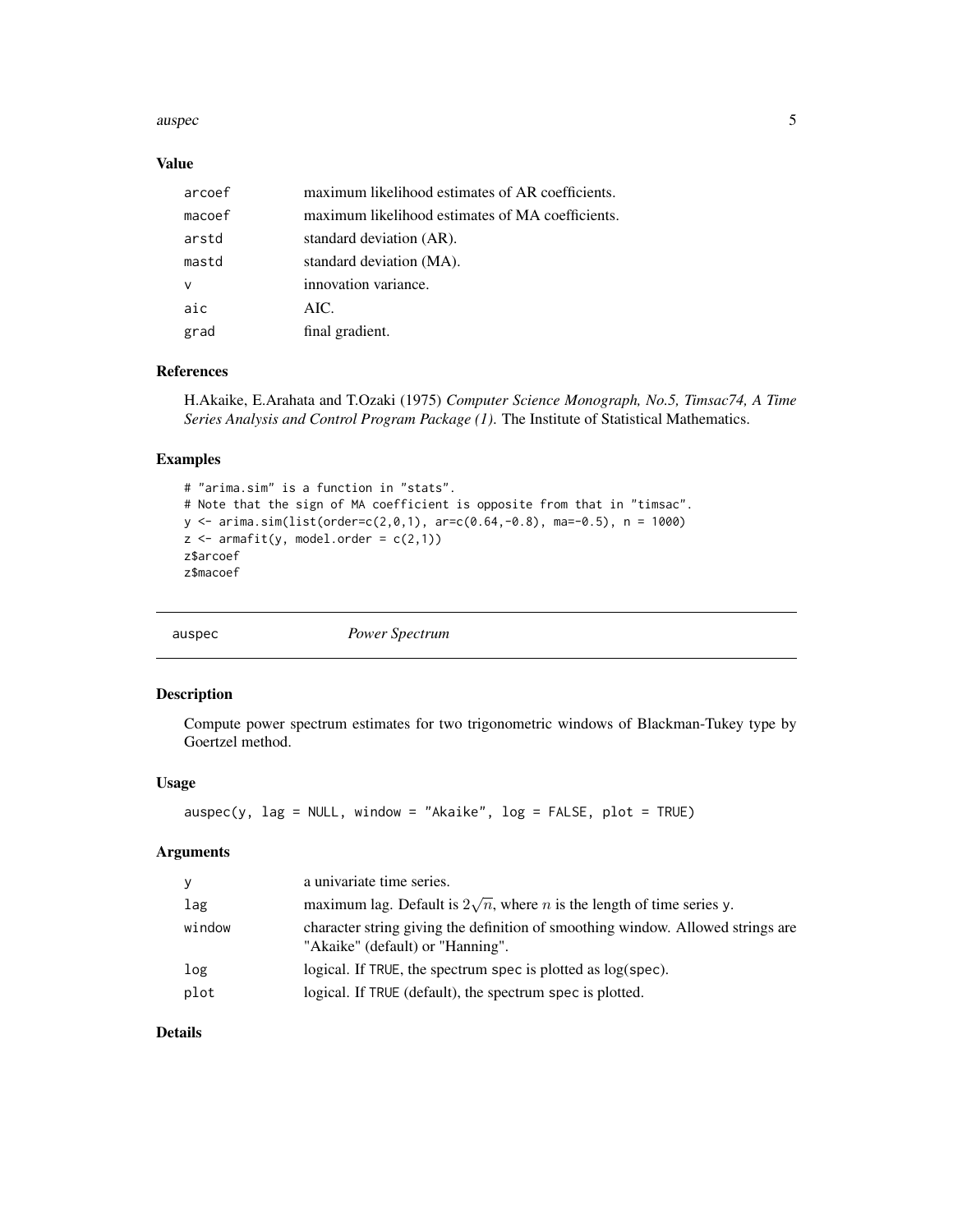<span id="page-5-0"></span>6 autor and the contract of the contract of the contract of the contract of the contract of the contract of the contract of the contract of the contract of the contract of the contract of the contract of the contract of th

| Hanning Window : $a1(0)=0.5$ , | $a1(1)=a1(-1)=0.25$ , $a1(2)=a1(-2)=0$ |                                                                            |
|--------------------------------|----------------------------------------|----------------------------------------------------------------------------|
|                                |                                        | Akaike Window: $a2(0)=0.625$ , $a2(1)=a2(-1)=0.25$ , $a2(2)=a2(-2)=0.0625$ |

#### Value

| spec | spectrum smoothing by 'window' |
|------|--------------------------------|
| stat | test statistics.               |

## References

H.Akaike and T.Nakagawa (1988) *Statistical Analysis and Control of Dynamic Systems.* Kluwer Academic publishers.

## Examples

 $y \le -\arima.sim(list(order=c(2,0,0), arc=c(0.64,-0.8)), n = 200)$  $\text{auspec}(y, \text{ log} = \text{TRUE})$ 

autcor *Autocorrelation*

## Description

Estimate autocovariances and autocorrelations.

## Usage

autcor(y, lag = NULL, plot = TRUE, lag\_axis = TRUE)

## Arguments

| V        | a univariate time series.                                                                |
|----------|------------------------------------------------------------------------------------------|
| lag      | maximum lag. Default is $2\sqrt{n}$ , where <i>n</i> is the length of the time series y. |
| plot     | logical. If TRUE (default), autocorrelations are plotted.                                |
| lag_axis | logical. If TRUE (default) with plot = TRUE, x-axis is drawn.                            |

| acov | autocovariances.                           |
|------|--------------------------------------------|
| acor | autocorrelations (normalized covariances). |
| mean | mean of y.                                 |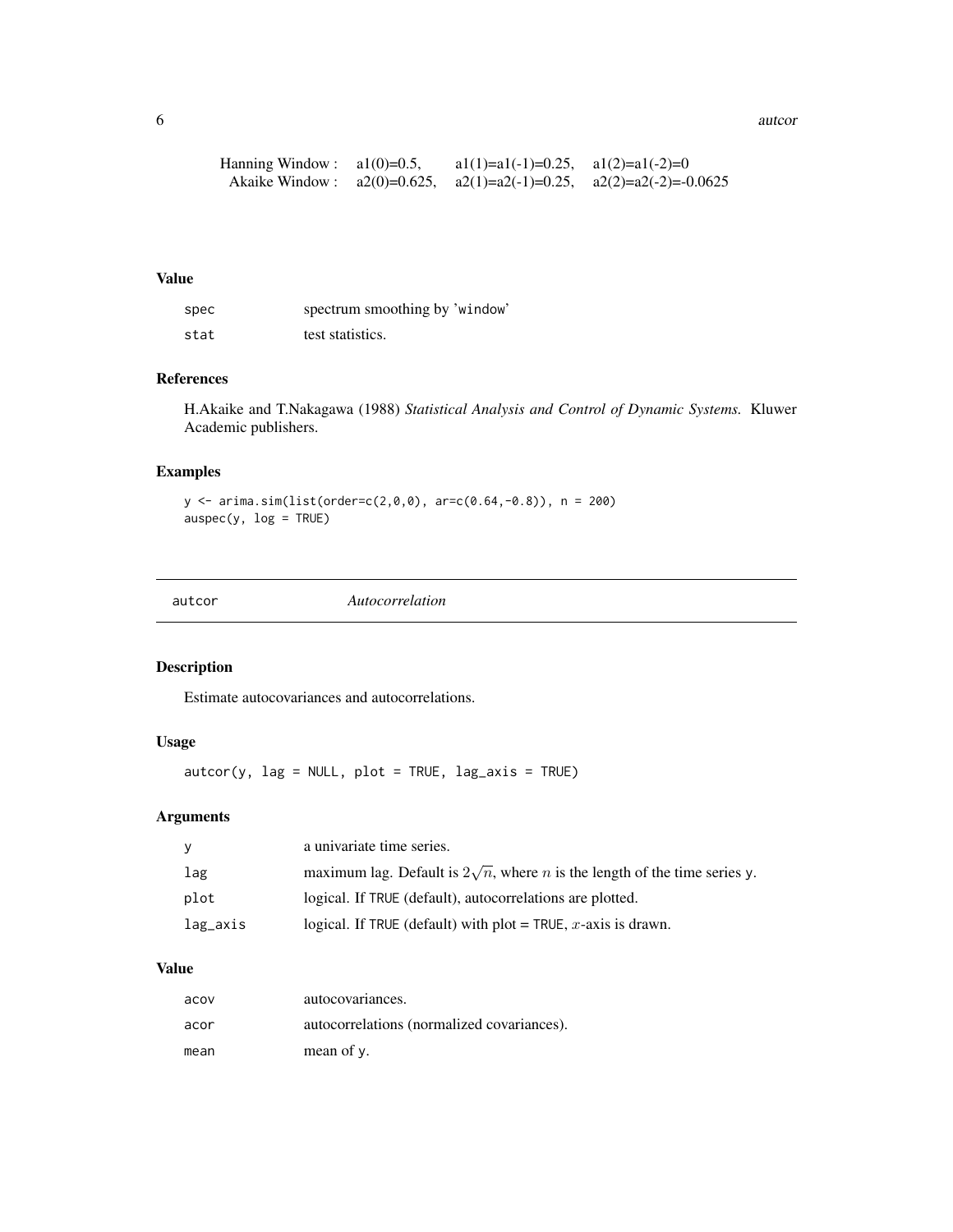#### <span id="page-6-0"></span>autoarmafit 7

#### References

H.Akaike and T.Nakagawa (1988) *Statistical Analysis and Control of Dynamic Systems.* Kluwer Academic publishers.

#### Examples

```
# Example 1 for the normal distribution
y <- rnorm(200)
autcor(y, lag_axis = FALSE)
# Example 2 for the ARIMA model
y <- arima.sim(list(order=c(2,0,0), ar=c(0.64,-0.8)), n = 200)
\text{autcor}(y, \text{ lag} = 20)
```
autoarmafit *Automatic ARMA Model Fitting*

#### Description

Provide an automatic ARMA model fitting procedure. Models with various orders are fitted and the best choice is determined with the aid of the statistics AIC.

#### Usage

```
autoarmafit(y, max.order = NULL)
```
#### Arguments

|           | a univariate time series.                                                                                            |
|-----------|----------------------------------------------------------------------------------------------------------------------|
| max.order | upper limit of AR order and MA order. Default is $2\sqrt{n}$ , where <i>n</i> is the length of<br>the time series y. |

#### Details

The maximum likelihood estimates of the coefficients of a scalar ARMA model

$$
y(t) - a(1)y(t-1) - \dots - a(p)y(t-p) = u(t) - b(1)u(t-1) - \dots - b(q)u(t-q)
$$

of a time series  $y(t)$  are obtained by using DAVIDON's variance algorithm. Where p is AR order, q is MA order and  $u(t)$  is a zero mean white noise. Pure autoregression is not allowed.

#### Value

best.model the best choice of ARMA coefficients. model a list with components arcoef (Maximum likelihood estimates of AR coefficients), macoef (Maximum likelihood estimates of MA coefficients), arstd (AR standard deviation), mastd (MA standard deviation), v (Innovation variance), aic (AIC =  $n \log(det(v)) + 2(p+q))$  and grad (Final gradient) in AIC increasing order.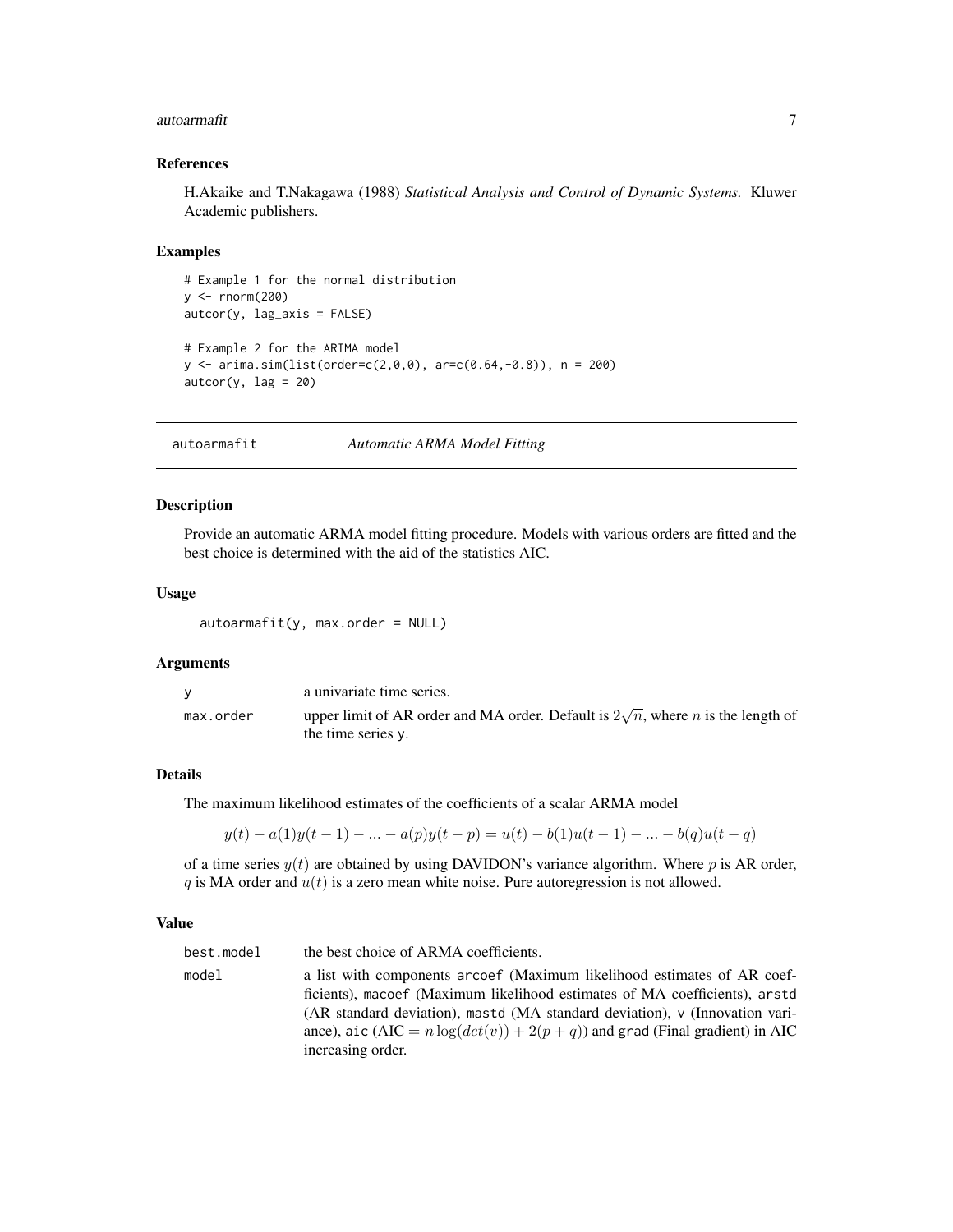## <span id="page-7-0"></span>References

H.Akaike, E.Arahata and T.Ozaki (1975) *Computer Science Monograph, No.5, Timsac74, A Time Series Analysis and Control Program Package (1)*. The Institute of Statistical Mathematics.

#### Examples

```
# "arima.sim" is a function in "stats".
# Note that the sign of MA coefficient is opposite from that in "timsac".
y \le -\arima.sim(list(order=c(2,0,1),ar=c(0.64,-0.8),ma=-0.5), n = 1000)autoarmafit(y)
```
baysea *Bayesian Seasonal Adjustment Procedure*

#### Description

Decompose a nonstationary time series into several possible components.

## Usage

```
baysea(y, period = 12, span = 4, shift = 1, forecast = 0, trend.order = 2,
       seasonal.order = 1, year = 0, month = 1, out = 0, rigid = 1,
       zersum = 1, delta = 7, alpha = 0.01, beta = 0.01, gamma = 0.1,
       spec = TRUE, plot = TRUE, separate.graphics = FALSE)
```

| У              | a univariate time series.                                                                                                            |  |
|----------------|--------------------------------------------------------------------------------------------------------------------------------------|--|
| period         | number of seasonals within a period.                                                                                                 |  |
| span           | number of periods to be processed at one time.                                                                                       |  |
| shift          | number of periods to be shifted to define the new span of data.                                                                      |  |
| forecast       | length of forecast at the end of data.                                                                                               |  |
| trend.order    | order of differencing of trend.                                                                                                      |  |
| seasonal.order | order of differencing of seasonal. seasonal. order is smaller than or equal to<br>span.                                              |  |
| year           | trading-day adjustment option.                                                                                                       |  |
|                | without trading day adjustment<br>$= 0$ :<br>with trading day adjustment<br>$>0$ :<br>(the series is supposed to start at this year) |  |
| month          | number of the month in which the series starts. If year=0 this parameter is<br>ignored.                                              |  |
| out            | outlier correction option.                                                                                                           |  |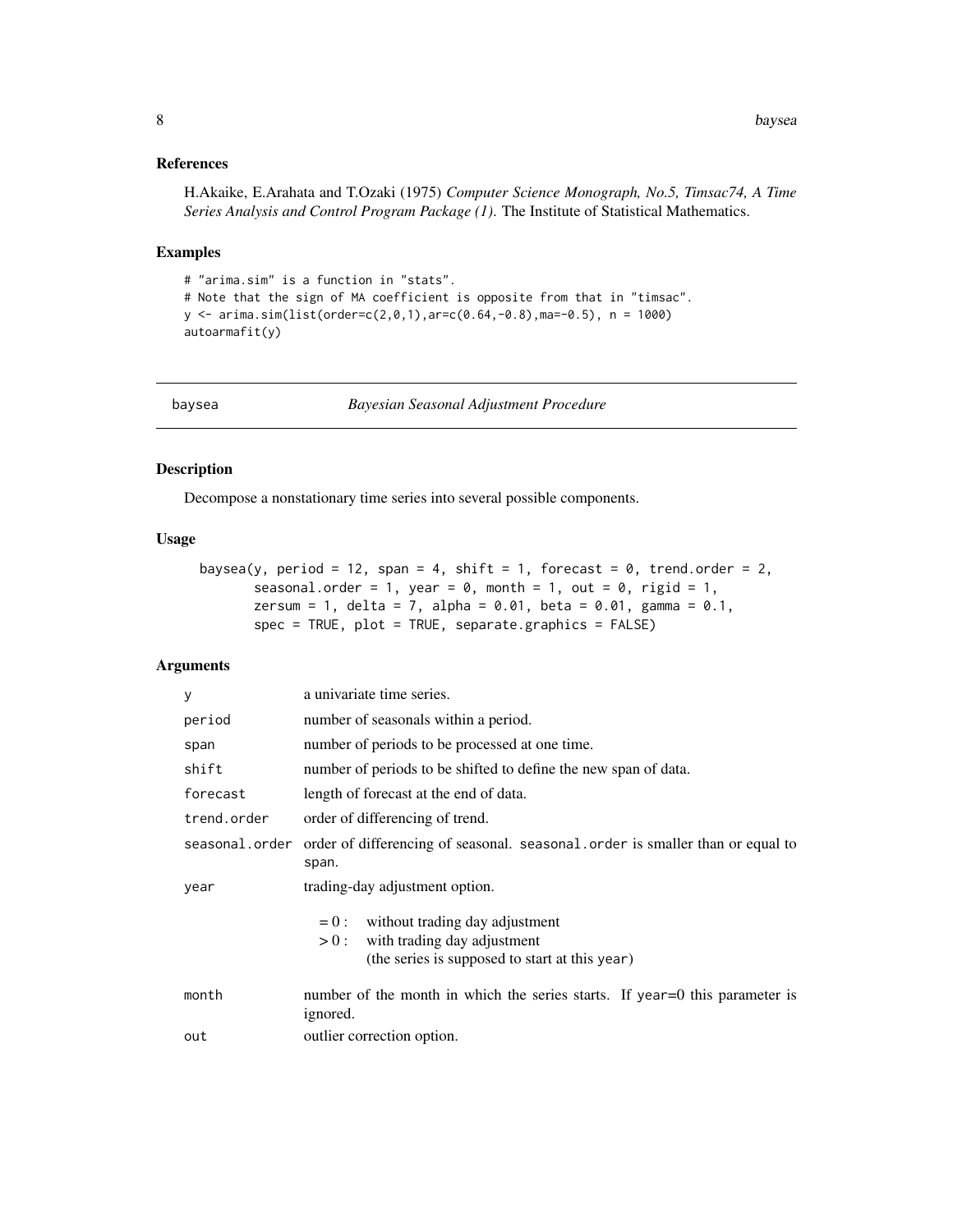#### baysea 9

|                   | without outlier detection<br>0:<br>with outlier detection by marginal probability<br>1:<br>with outlier detection by model selection<br>2: |
|-------------------|--------------------------------------------------------------------------------------------------------------------------------------------|
| rigid             | controls the rigidity of the seasonal component. more rigid seasonal with larger<br>than rigid.                                            |
| zersum            | controls the sum of the seasonals within a period.                                                                                         |
| delta             | controls the leap year effect.                                                                                                             |
| alpha             | controls prior variance of initial trend.                                                                                                  |
| beta              | controls prior variance of initial seasonal.                                                                                               |
| gamma             | controls prior variance of initial sum of seasonal.                                                                                        |
| spec              | logical. If TRUE (default), estimate spectra of irregular and differenced adjusted.                                                        |
| plot              | logical. If TRUE (default), plot trend, adjust, smoothed, season and irregular.                                                            |
| separate.graphics |                                                                                                                                            |
|                   |                                                                                                                                            |

logical. If TRUE, a graphic device is opened for each graphics display.

## Details

This function realized a decomposition of time series y into the form

$$
y(t) = T(t) + S(t) + I(t) + TDC(t) + OCF(t)
$$

where  $T(t)$  is trend component,  $S(t)$  is seasonal component,  $I(t)$  is irregular,  $TDC(t)$  is trading day factor and  $OCF(t)$  is outlier correction factor. For the purpose of comparison of models the criterion ABIC is defined

 $ABIC = -2 \log (maximum likelihood of the model).$ 

Smaller value of ABIC represents better fit.

| outlier        | outlier correction factor.                                                                                                                                                                                                    |
|----------------|-------------------------------------------------------------------------------------------------------------------------------------------------------------------------------------------------------------------------------|
| trend          | trend.                                                                                                                                                                                                                        |
| season         | seasonal.                                                                                                                                                                                                                     |
| tday           | trading day component if year $> 0$ .                                                                                                                                                                                         |
| irregular      | $y - r$ - trend - season - tday - outlier.                                                                                                                                                                                    |
| adjust         | $=$ trend - irregular.                                                                                                                                                                                                        |
| smoothed       | $=$ trend + season + tday.                                                                                                                                                                                                    |
| aveABIC        | averaged ABIC.                                                                                                                                                                                                                |
| irregular.spec | a list with components acov (autocovariances), acor (normalized covariances),<br>mean, v (innovation variance), aic (AIC), parcor (partial autocorrelation) and<br>r spec (rational spectrum) of irregular if $spec = TRUE$ . |
| adjusted.spec  | a list with components acov, acor, mean, v, aic, parcor and rspec of differ-<br>enced adjusted series if spec = TRUE.                                                                                                         |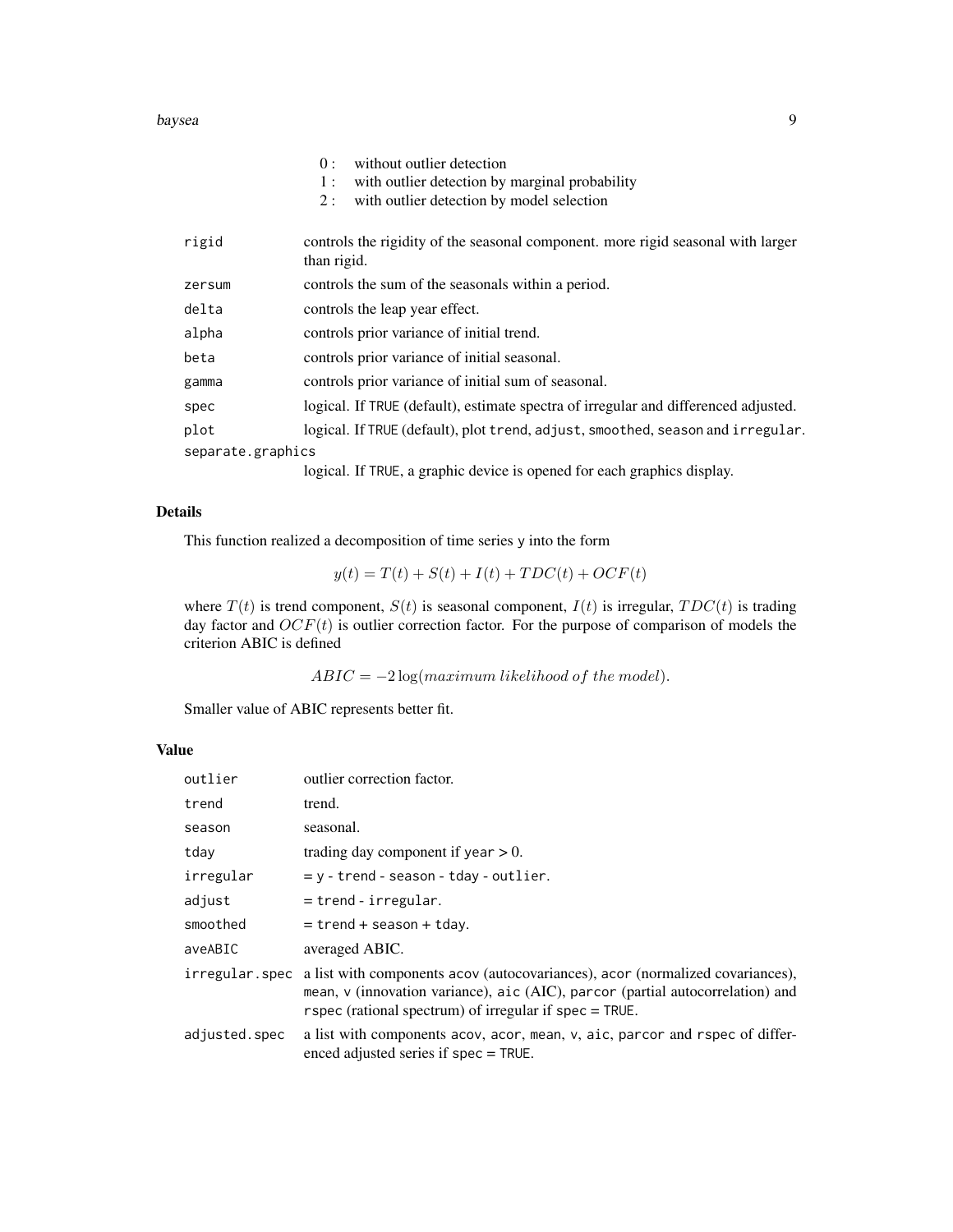#### <span id="page-9-0"></span>differenced.trend

a list with components acov, acor, mean, v, aic and parcor of differenced trend series if spec = TRUE.

#### differenced.season

a list with components acov, acor, mean, v, aic and parcor of differenced seasonal series if spec = TRUE.

## References

H.Akaike, T.Ozaki, M.Ishiguro, Y.Ogata, G.Kitagawa, Y-H.Tamura, E.Arahata, K.Katsura and Y.Tamura (1985) *Computer Science Monograph, No.22, Timsac84 Part 1*. The Institute of Statistical Mathematics.

#### Examples

data(LaborData) baysea(LaborData, forecast = 12)

<span id="page-9-1"></span>bispec *Bispectrum*

#### Description

Compute bi-spectrum using the direct Fourier transform of sample third order moments.

## Usage

 $bispec(y, lag = NULL, window = "Akaike", log = FALSE, plot = TRUE)$ 

#### Arguments

| y      | a univariate time series.                                                                                           |
|--------|---------------------------------------------------------------------------------------------------------------------|
| lag    | maximum lag. Default is $2\sqrt{n}$ , where <i>n</i> is the length of the time series y.                            |
| window | character string giving the definition of smoothing window. Allowed strings are<br>"Akaike" (default) or "Hanning". |
| log    | logical. If TRUE, the spectrum pspec is plotted as $log(pspec)$ .                                                   |
| plot   | logical. If TRUE (default), the spectrum pspec is plotted.                                                          |

## Details

| Hanning Window : $a1(0)=0.5$ , | $a1(1)=a1(-1)=0.25$ , $a1(2)=a1(-2)=0$ |                                                                            |
|--------------------------------|----------------------------------------|----------------------------------------------------------------------------|
|                                |                                        | Akaike Window: $a2(0)=0.625$ , $a2(1)=a2(-1)=0.25$ , $a2(2)=a2(-2)=0.0625$ |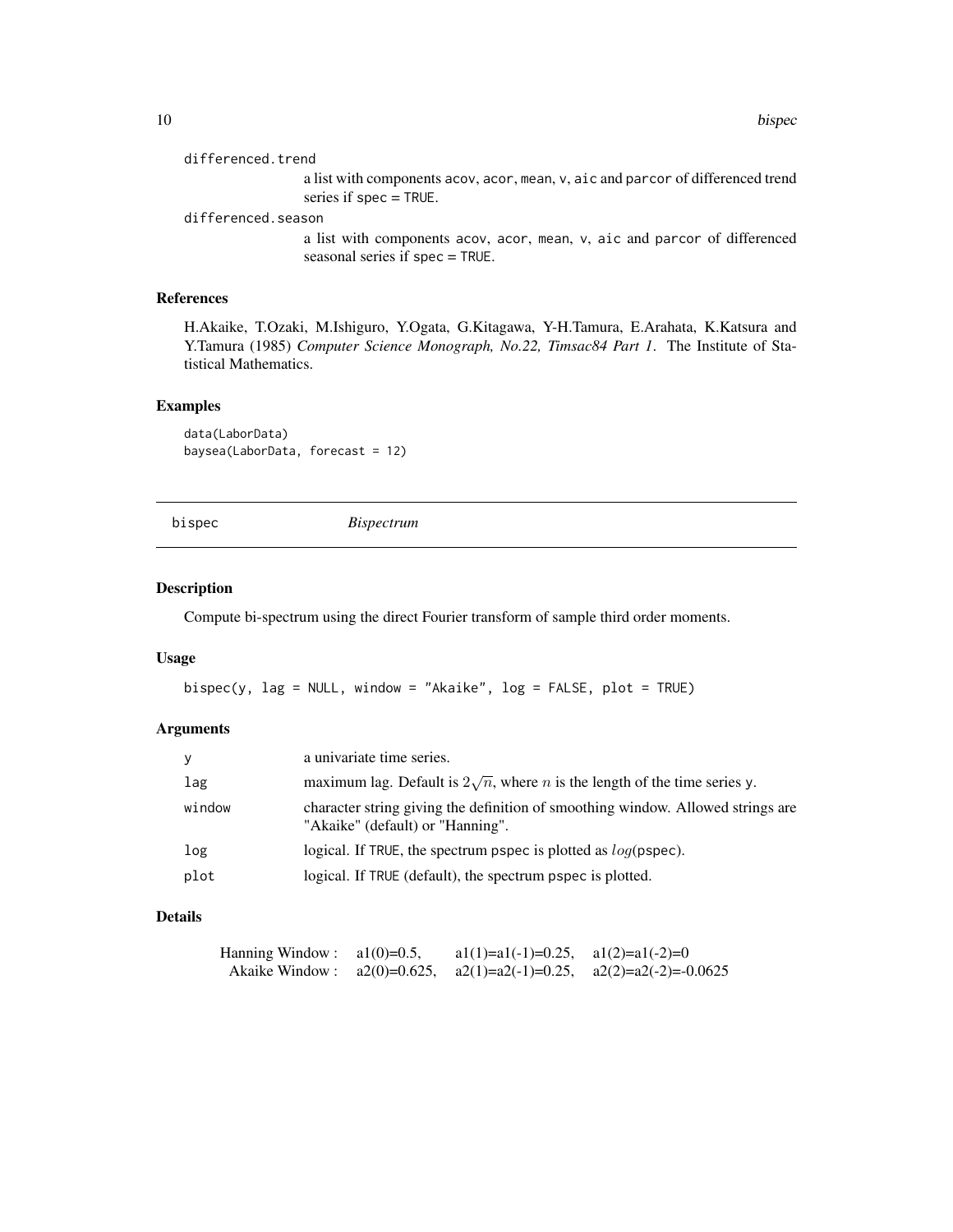## <span id="page-10-0"></span>bispecData 11

## Value

| pspec | power spectrum smoothed by 'window'.                               |
|-------|--------------------------------------------------------------------|
| sig   | significance.                                                      |
| cohe  | coherence.                                                         |
| breal | real part of bispectrum.                                           |
| bimag | imaginary part of bispectrum.                                      |
| exval | approximate expected value of coherence under Gaussian assumption. |

## References

H.Akaike, E.Arahata and T.Ozaki (1975) *Computer Science Monograph, No.6, Timsac74, A Time Series Analysis and Control Program Package (2)*. The Institute of Statistical Mathematics.

## Examples

```
data(bispecData)
bispec(bispecData, lag = 30)
```
bispecData *Univariate Test Data*

## Description

A univariate data for testing [bispec](#page-9-1) and [thirmo](#page-55-1).

#### Usage

data(bispecData)

## Format

A time series of 1500 observations.

#### Source

H.Akaike, E.Arahata and T.Ozaki (1976) *Computer Science Monograph, No.6, Timsac74 A Time Series Analysis and Control Program Package (2)*. The Institute of Statistical Mathematics.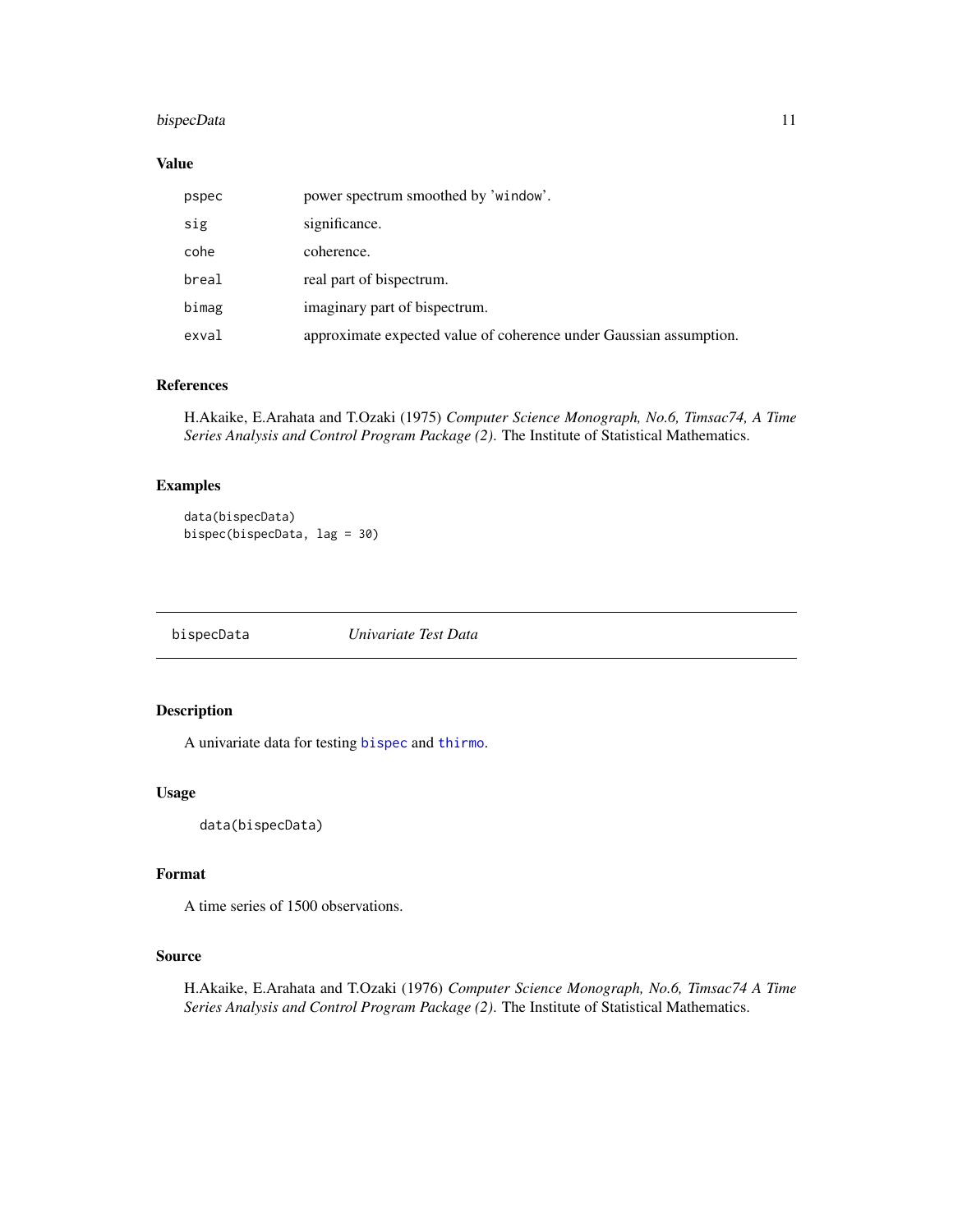<span id="page-11-1"></span><span id="page-11-0"></span>

#### Description

Locally fit autoregressive models to non-stationary time series by a Bayesian procedure.

#### Usage

blocar(y, max.order = NULL, span, plot = TRUE)

#### Arguments

| <b>V</b>  | a univariate time series.                                                                                            |
|-----------|----------------------------------------------------------------------------------------------------------------------|
| max.order | upper limit of the order of AR model. Default is $2\sqrt{n}$ , where <i>n</i> is the length of<br>the time series y. |
| span      | length of basic local span.                                                                                          |
| plot      | logical. If TRUE (default), spectrums pspec are plotted.                                                             |

#### Details

The basic AR model of scalar time series  $y(t)(t = 1, \ldots, n)$  is given by

$$
y(t) = a(1)y(t-1) + a(2)y(t-2) + \ldots + a(p)y(t-p) + u(t),
$$

where p is order of the model and  $u(t)$  is Gaussian white noise with mean 0 and variance v. At each stage of modeling of locally AR model, a two-step Bayesian procedure is applied

- 1. Averaging of the models with different orders fitted to the newly obtained data.
- 2. Averaging of the models fitted to the present and preceding spans.

AIC of the model fitted to the new span is defined by

$$
AIC = ns \log(sd) + 2k,
$$

where ns is the length of new data, sd is innovation variance and  $k$  is the equivalent number of parameters, defined as the sum of squares of the Bayesian weights. AIC of the model fitted to the preceding spans are defined by

$$
AIC(j + 1) = ns \log(s d(j)) + 2,
$$

where  $sd(j)$  is the prediction error variance by the model fitted to j periods former span.

| var | variance. |
|-----|-----------|
| aic | AIC.      |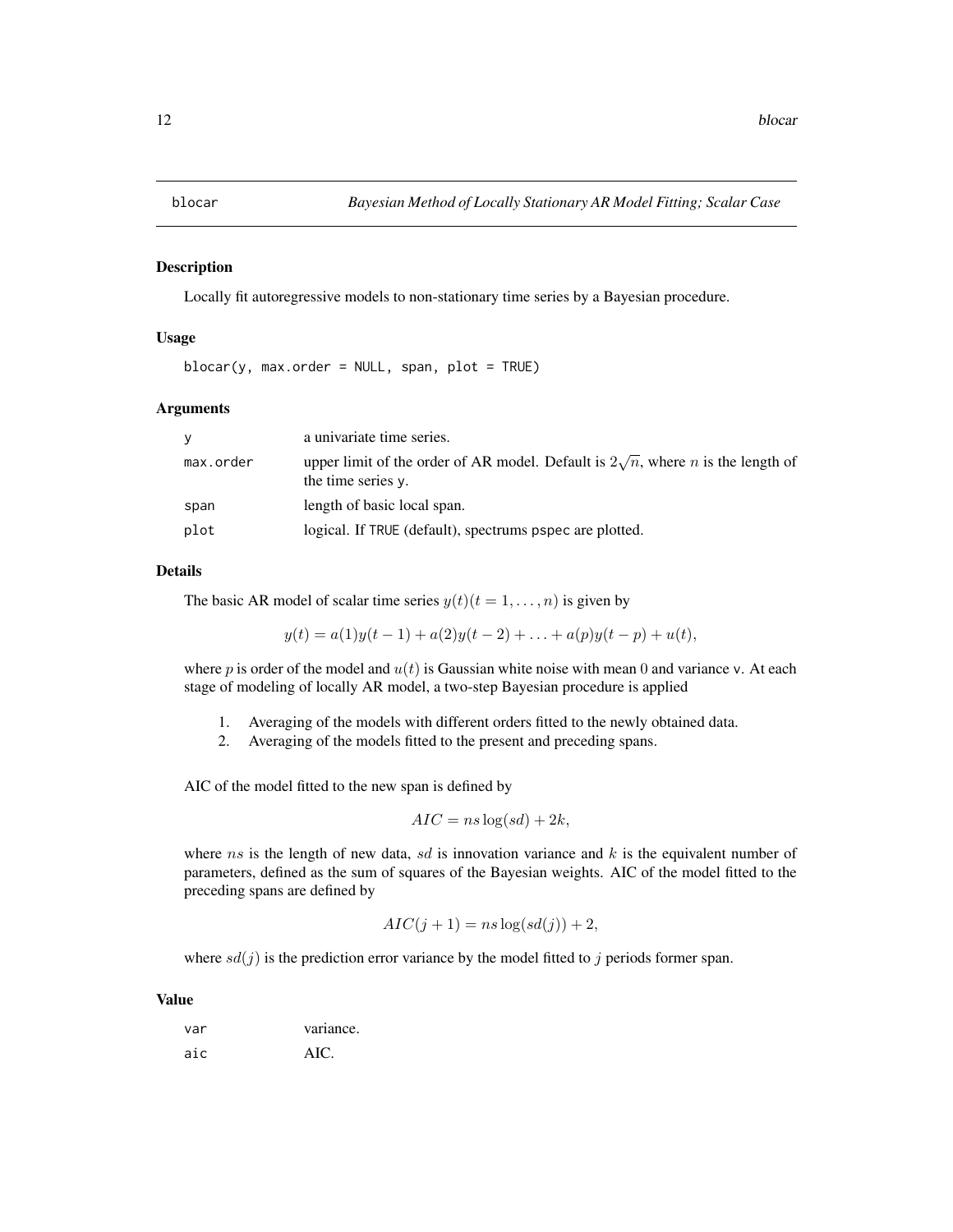#### <span id="page-12-0"></span>blomar and the state of the state of the state of the state of the state of the state of the state of the state of the state of the state of the state of the state of the state of the state of the state of the state of the

| bweight | Bayesian weight.                                       |
|---------|--------------------------------------------------------|
| pacoef  | partial autocorrelation.                               |
| arcoef  | coefficients (average by the Bayesian weights).        |
| ν       | innovation variance.                                   |
| init    | initial point of the data fitted to the current model. |
| end     | end point of the data fitted to the current model.     |
| pspec   | power spectrum.                                        |

## References

G.Kitagawa and H.Akaike (1978) A Procedure for The Modeling of Non-Stationary Time Series. Ann. Inst. Statist. Math., 30, B, 351–363.

H.Akaike (1978) A Bayesian Extension of the Minimum AIC Procedure of Autoregressive Model Fitting. Research Memo. NO.126. The Institute of The Statistical Mathematics.

H.Akaike, G.Kitagawa, E.Arahata and F.Tada (1979) *Computer Science Monograph, No.11, Timsac78.* The Institute of Statistical Mathematics.

## Examples

```
data(locarData)
z <- blocar(locarData, max.order = 10, span = 300)
z$arcoef
```
<span id="page-12-1"></span>blomar *Bayesian Method of Locally Stationary Multivariate AR Model Fitting*

## Description

Locally fit multivariate autoregressive models to non-stationary time series by a Bayesian procedure.

## Usage

```
blomar(y, max.order = NULL, span)
```

| <b>y</b>  | A multivariate time series.                                                                                                                                                  |
|-----------|------------------------------------------------------------------------------------------------------------------------------------------------------------------------------|
| max.order | upper limit of the order of AR model, less than or equal to $n/2d$ where n is the<br>length and d is the dimension of the time series y. Default is $min(2\sqrt{n}, n/2d)$ . |
| span      | length of basic local span. Let m denote max order, if $n - m - 1$ is less than<br>or equal to span or $n - m - 1$ - span is less than 2md, span is $n - m$ .                |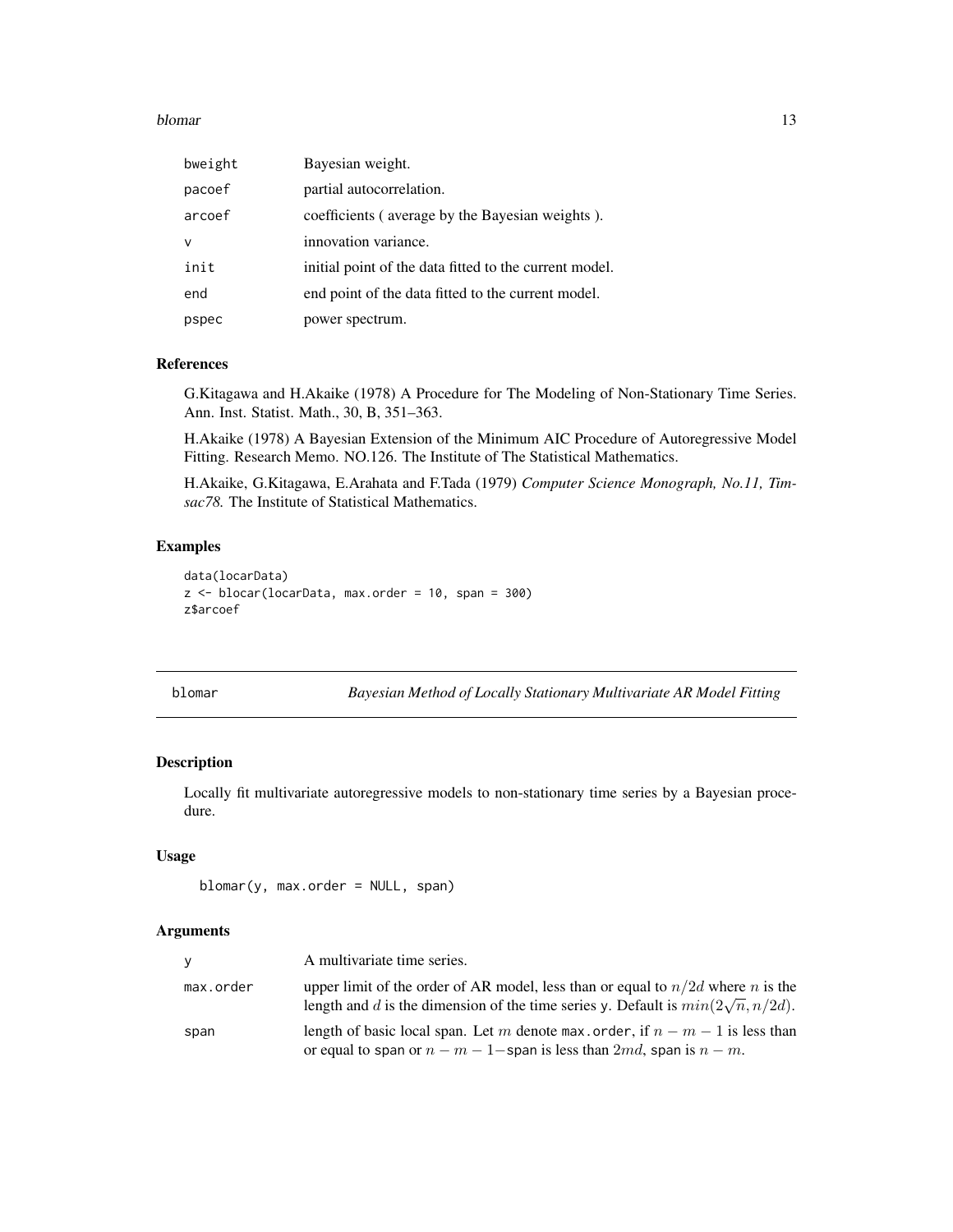#### <span id="page-13-0"></span>Details

The basic AR model is given by

 $y(t) = A(1)y(t-1) + A(2)y(t-2) + \ldots + A(p)y(t-p) + u(t),$ 

where p is order of the AR model and  $u(t)$  is innovation variance v.

#### Value

| mean         | mean.                                                                                                                           |
|--------------|---------------------------------------------------------------------------------------------------------------------------------|
| var          | variance.                                                                                                                       |
| bweight      | Bayesian weight.                                                                                                                |
| aic          | AIC with respect to the present data.                                                                                           |
| arcoef       | AR coefficients. arcoef[[m]][i,j,k] shows the value of <i>i</i> -th row, <i>j</i> -th col-<br>umn, k-th order of $m$ -th model. |
| $\mathsf{v}$ | innovation variance.                                                                                                            |
| eaic         | equivalent AIC of Bayesian model.                                                                                               |
| init         | start point of the data fitted to the current model.                                                                            |
| end          | end point of the data fitted to the current model.                                                                              |

## References

G.Kitagawa and H.Akaike (1978) A Procedure for the Modeling of Non-stationary Time Series. Ann. Inst. Statist. Math., 30, B, 351–363.

H.Akaike (1978) A Bayesian Extension of The Minimum AIC Procedure of Autoregressive Model Fitting. Research Memo. NO.126. The institute of Statistical Mathematics.

H.Akaike, G.Kitagawa, E.Arahata and F.Tada (1979) *Computer Science Monograph, No.11, Timsac78.* The Institute of Statistical Mathematics.

#### Examples

```
data(Amerikamaru)
blomar(Amerikamaru, max.order = 10, span = 300)
```
Blsallfood *Blsallfood data*

## Description

A blsallfood data for testing [decomp](#page-20-1).

#### Usage

data(Blsallfood)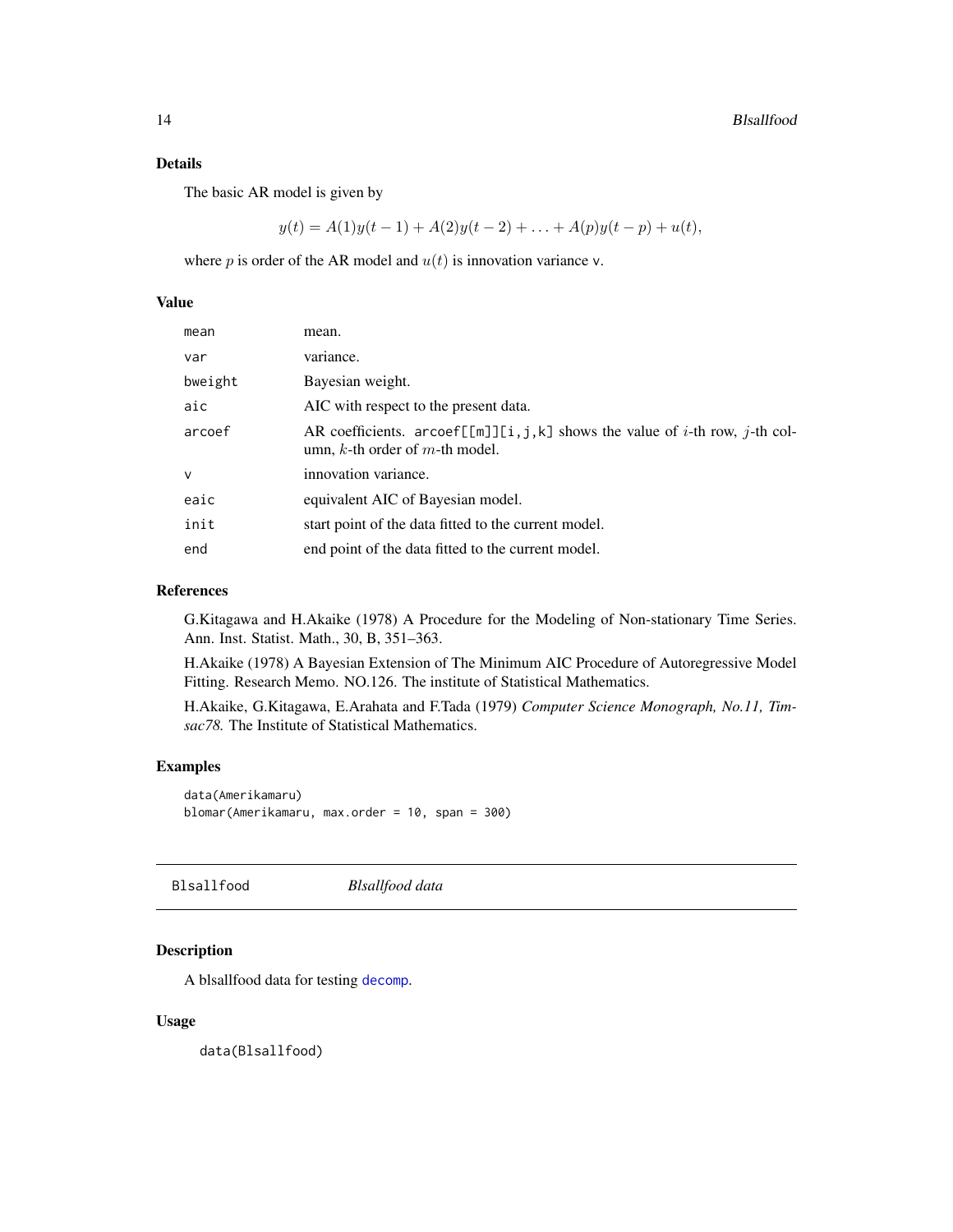#### <span id="page-14-0"></span>bsubst 15

## Format

A time series of 156 observations.

#### Source

H.Akaike, T.Ozaki, M.Ishiguro, Y.Ogata, G.Kitagawa, Y-H.Tamura, E.Arahata, K.Katsura and Y.Tamura (1984) *Computer Science Monographs, Timsac-84 Part 1.* The Institute of Statistical Mathematics.

<span id="page-14-1"></span>bsubst *Bayesian Type All Subset Analysis*

## Description

Produce Bayesian estimates of time series models such as pure AR models, AR models with nonlinear terms, AR models with polynomial type mean value functions, etc. The goodness of fit of a model is checked by the analysis of several steps ahead prediction errors.

#### Usage

```
bsubst(y, mtype, lag = NULL, nreg, reg = NULL, term.lag = NULL, cstep = 5,
      plot = TRUE)
```

| у        | a univariate time series.                                                                                                                                                                                                                                                           |
|----------|-------------------------------------------------------------------------------------------------------------------------------------------------------------------------------------------------------------------------------------------------------------------------------------|
| mtype    | model type. Allowed values are                                                                                                                                                                                                                                                      |
|          | autoregressive model,<br>1:<br>polynomial type non-linear model (lag's read in),<br>2:<br>polynomial type non-linear model (lag's automatically set),<br>3:<br>AR-model with polynomial mean value function,<br>4 :<br>originally defined but omitted here.<br>5,6,7:               |
| lag      | maximum time lag. Default is $2\sqrt{n}$ , where <i>n</i> is the length of the time series y.                                                                                                                                                                                       |
| nreg     | number of regressors.                                                                                                                                                                                                                                                               |
| reg      | specification of regressor ( $mype = 2$ ).<br><i>i</i> -th regressor is defined by $z(n - L1(i)) \times z(n - L2(i)) \times z(n - L3(i))$ , where<br>$L1(i)$ is reg(1, i), $L2(i)$ is reg(2, i) and $L3(i)$ is reg(3, i). 0-lag term $z(n-$<br>$(0)$ is replaced by the constant 1. |
| term.lag | maximum time lag specify the regressors $(L1(i), L2(i), L3(i))$ (i=1,,nreg)<br>$(mtype = 3)$ .                                                                                                                                                                                      |
|          | term.lag[1]:<br>maximum time lag of linear term<br>$term.lag[2]$ :<br>maximum time lag of squared term<br>$term.lag[3]$ :<br>maximum time lag of quadratic crosses term                                                                                                             |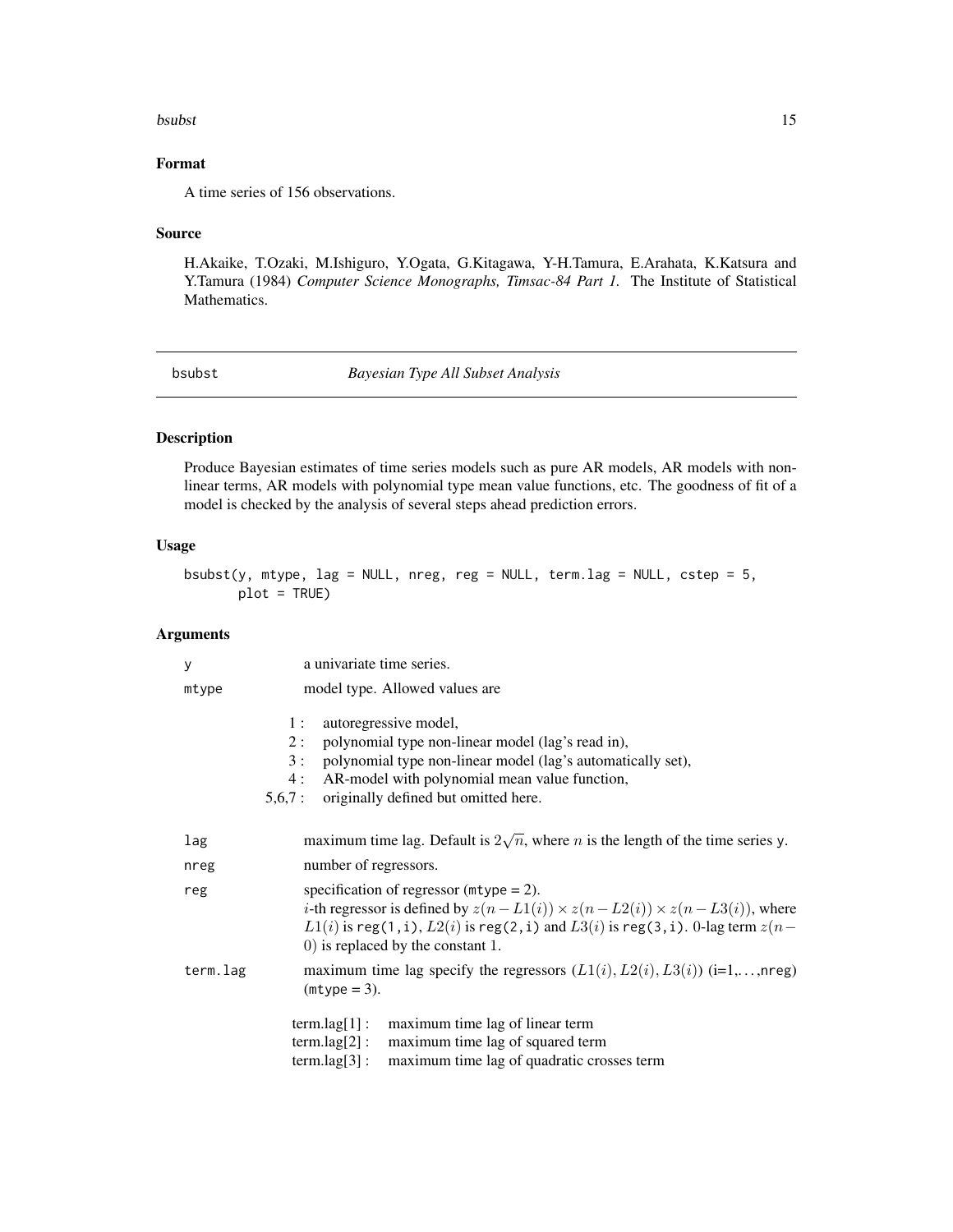|       | $term.lag[4]$ : maximum time lag of cubic term<br>$term.lag[5]$ : maximum time lag of cubic cross term. |
|-------|---------------------------------------------------------------------------------------------------------|
| cstep | prediction errors checking (up to cstep-steps ahead) is requested. $(mtype = 1,$<br>$(2, 3)$ .          |
| plot  | logical. If TRUE (default), daic, perr and peaut cor are plotted.                                       |

## Details

The AR model is given by  $(mtype = 2)$ 

 $y(t) = a(1)y(t-1) + ... + a(p)y(t-p) + u(t).$ 

The non-linear model is given by ( $mtype = 2, 3$ )

$$
y(t) = a(1)z(t, 1) + a(2)z(t, 2) + \dots + a(p)z(t, p) + u(t).
$$

Where p is AR order and  $u(t)$  is Gaussian white noise with mean 0 and variance  $v(p)$ .

| ymean        | mean of y.                                                    |
|--------------|---------------------------------------------------------------|
| yvar         | variance of y.                                                |
| v            | innovation variance.                                          |
| aic          | $AIC(m), (m=0, \ldots nreg).$                                 |
| aicmin       | minimum AIC.                                                  |
| daic         | $AIC(m)$ -aicmin (m=0,  nreg).                                |
| order.maice  | order of minimum AIC.                                         |
| v.maice      | innovation variance attained at order, maice.                 |
| arcoef.maice | AR coefficients attained at order, maice.                     |
| v.bay        | residual variance of Bayesian model.                          |
| aic.bay      | AIC of Bayesian model.                                        |
| np.bay       | equivalent number of parameters.                              |
| arcoef.bay   | AR coefficients of Bayesian model.                            |
| ind.c        | index of parcor2 in order of increasing magnitude.            |
| parcor2      | square of partial correlations (normalized by multiplying N). |
| damp         | binomial type damper.                                         |
| bweight      | final Bayesian weights of partial correlations.               |
| parcor.bay   | partial correlations of the Bayesian model.                   |
| eicmin       | minimum EIC.                                                  |
| esum         | whole subset regression models.                               |
| npmean       | mean of number of parameter.                                  |
| npmean.nreg  | $=$ npmean / nreg.                                            |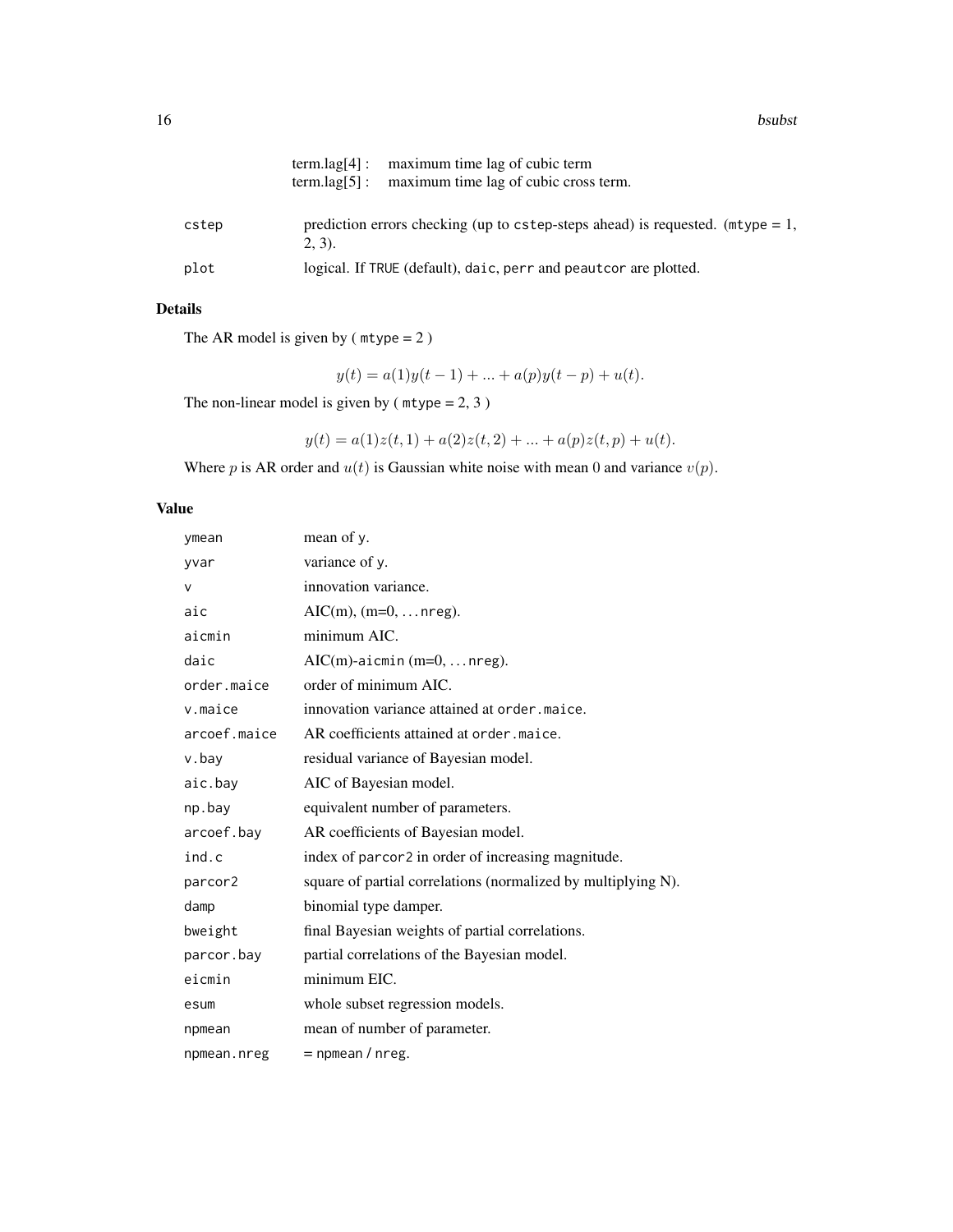## <span id="page-16-0"></span>Canadianlynx 17

| perr     | prediction error.                                          |
|----------|------------------------------------------------------------|
| mean     | mean.                                                      |
| var      | variance.                                                  |
| skew     | skewness.                                                  |
| peak     | peakedness.                                                |
| peautcor | autocorrelation function of 1-step ahead prediction error. |
| pspec    | power spectrum ( $m$ type = 1).                            |

## References

H.Akaike, G.Kitagawa, E.Arahata and F.Tada (1979) *Computer Science Monograph, No.11, Timsac78.* The Institute of Statistical Mathematics.

## Examples

```
data(Canadianlynx)
Regressor <- matrix(
    c( 1, 2, 3, 4, 5, 6, 7, 8, 9, 10, 11, 12, 1, 2, 1, 3, 1, 2, 3,
       0, 0, 0, 0, 0, 0, 0, 0, 0, 0, 0, 0, 1, 2, 2, 3, 1, 2, 3,
       0, 0, 0, 0, 0, 0, 0, 0, 0, 0, 0, 0, 0, 0, 0, 0, 1, 2, 3 ),
     nrow = 3, ncol = 19, byrow = TRUE)
z <- bsubst(Canadianlynx, mtype = 2, lag = 12, nreg = 19, Regressor)
z$arcoef.bay
```
Canadianlynx *Time series of Canadian lynx data*

## Description

A time series of Canadian lynx data for testing [unimar](#page-58-1), [unibar](#page-56-1), [bsubst](#page-14-1) and [exsar](#page-23-1).

#### Usage

```
data(Canadianlynx)
```
## Format

A time series of 114 observations.

## Source

H.Akaike, G.Kitagawa, E.Arahata and F.Tada (1979) *Computer Science Monograph, No.11, Timsac78.* The Institute of Statistical Mathematics.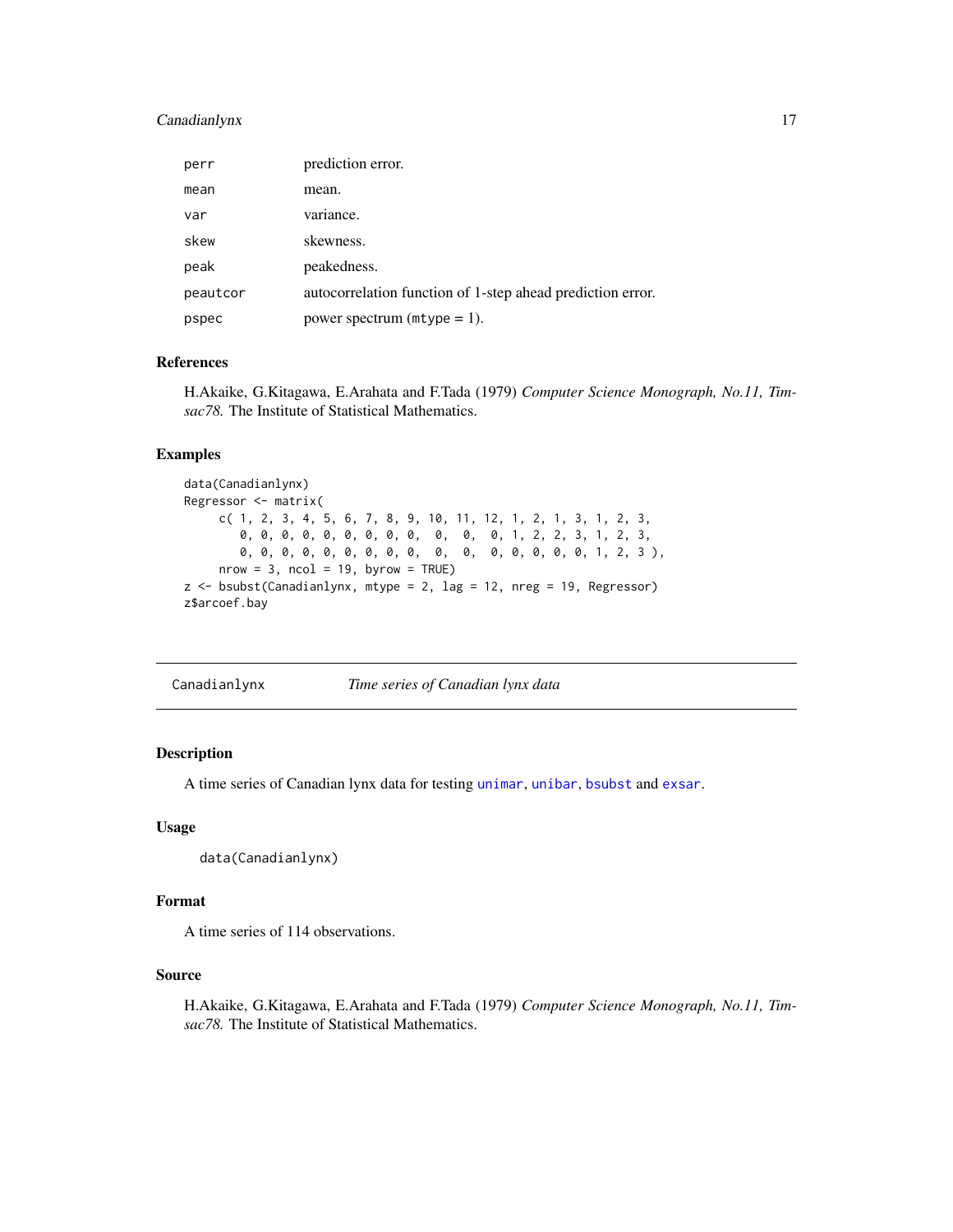<span id="page-17-0"></span>

## Description

Fit an ARMA model to stationary scalar time series through the analysis of canonical correlations between the future and past sets of observations.

#### Usage

canarm(y, lag = NULL, max.order = NULL, plot = TRUE)

## Arguments

| <b>V</b>  | a univariate time series.                                                                   |
|-----------|---------------------------------------------------------------------------------------------|
| lag       | maximum lag. Default is $2\sqrt{n}$ , where <i>n</i> is the length of the time series y.    |
| max.order | upper limit of AR order and MA order, must be less than or equal to lag. Default<br>is lag. |
| plot      | logical. If TRUE (default), parcor is plotted.                                              |

## Details

The ARMA model of stationary scalar time series  $y(t)(t = 1, ..., n)$  is given by

$$
y(t) - a(1)y(t-1) - \ldots - a(p)y(t-p) = u(t) - b(1)u(t-1) - \ldots - b(q)u(t-q),
$$

where  $p$  is AR order and  $q$  is MA order.

| arinit      | AR coefficients of initial AR model fitting by the minimum AIC procedure. |
|-------------|---------------------------------------------------------------------------|
| $\vee$      | innovation vector.                                                        |
| aic         | AIC.                                                                      |
| aicmin      | minimum AIC.                                                              |
| order.maice | order of minimum AIC.                                                     |
| parcor      | partial autocorrelation.                                                  |
| nc          | total number of case.                                                     |
| future      | number of present and future variables.                                   |
| past        | number of present and past variables.                                     |
| cweight     | future set canonical weight.                                              |
| canocoef    | canonical R.                                                              |
| canocoef2   | R-squared.                                                                |
| chisquar    | chi-square.                                                               |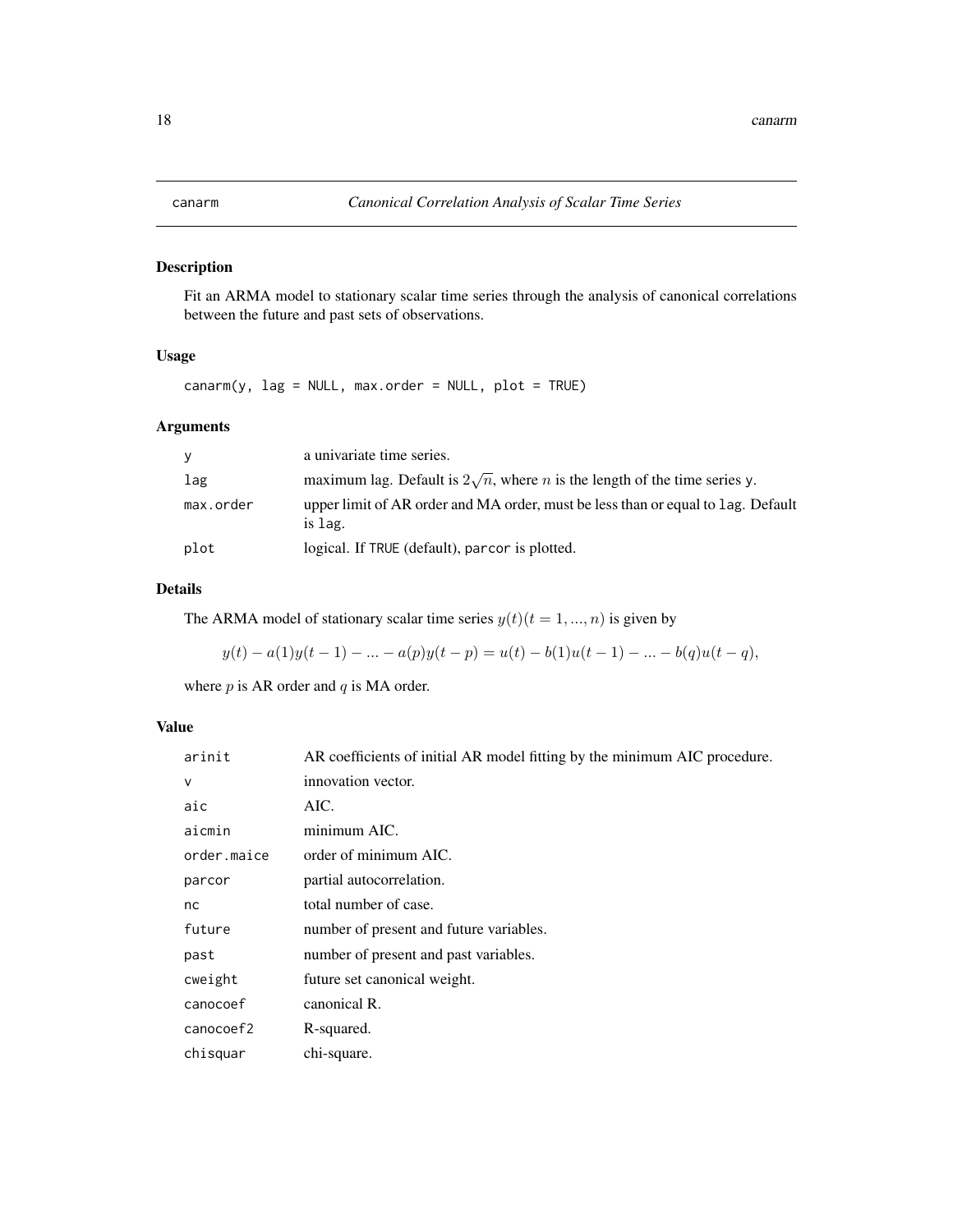#### <span id="page-18-0"></span>canoca and 19

| ndf          | N.D.F.                               |
|--------------|--------------------------------------|
| dic          | DIC.                                 |
| dicmin       | minimum DIC.                         |
| order.dicmin | order of minimum DIC.                |
| arcoef       | AR coefficients $a(i)(i = 1, , p)$ . |
| macoef       | MA coefficients $b(i)(i = 1, , q)$ . |

## References

H.Akaike, E.Arahata and T.Ozaki (1975) *Computer Science Monograph, No.5, Timsac74, A Time Series Analysis and Control Program Package (1)*. The Institute of Statistical Mathematics.

## Examples

```
# "arima.sim" is a function in "stats".
# Note that the sign of MA coefficient is opposite from that in "timsac".
y \leftarrow \text{arima.sim}(list(\text{order}=\text{c}(2,0,1), \text{ar}=\text{c}(0.64,-0.8), \text{mac}(-0.5)), n = 1000)z \le canarm(y, max.order = 30)
z$arcoef
z$macoef
```
canoca *Canonical Correlation Analysis of Vector Time Series*

#### Description

Analyze canonical correlation of a d-dimensional multivariate time series.

#### Usage

canoca(y)

#### Arguments

y a multivariate time series.

## Details

First AR model is fitted by the minimum AIC procedure. The results are used to ortho-normalize the present and past variables. The present and future variables are tested successively to decide on the dependence of their predictors. When the last DIC (=chi-square -  $2.0*$ N.D.F.) is negative the predictor of the variable is decided to be linearly dependent on the antecedents.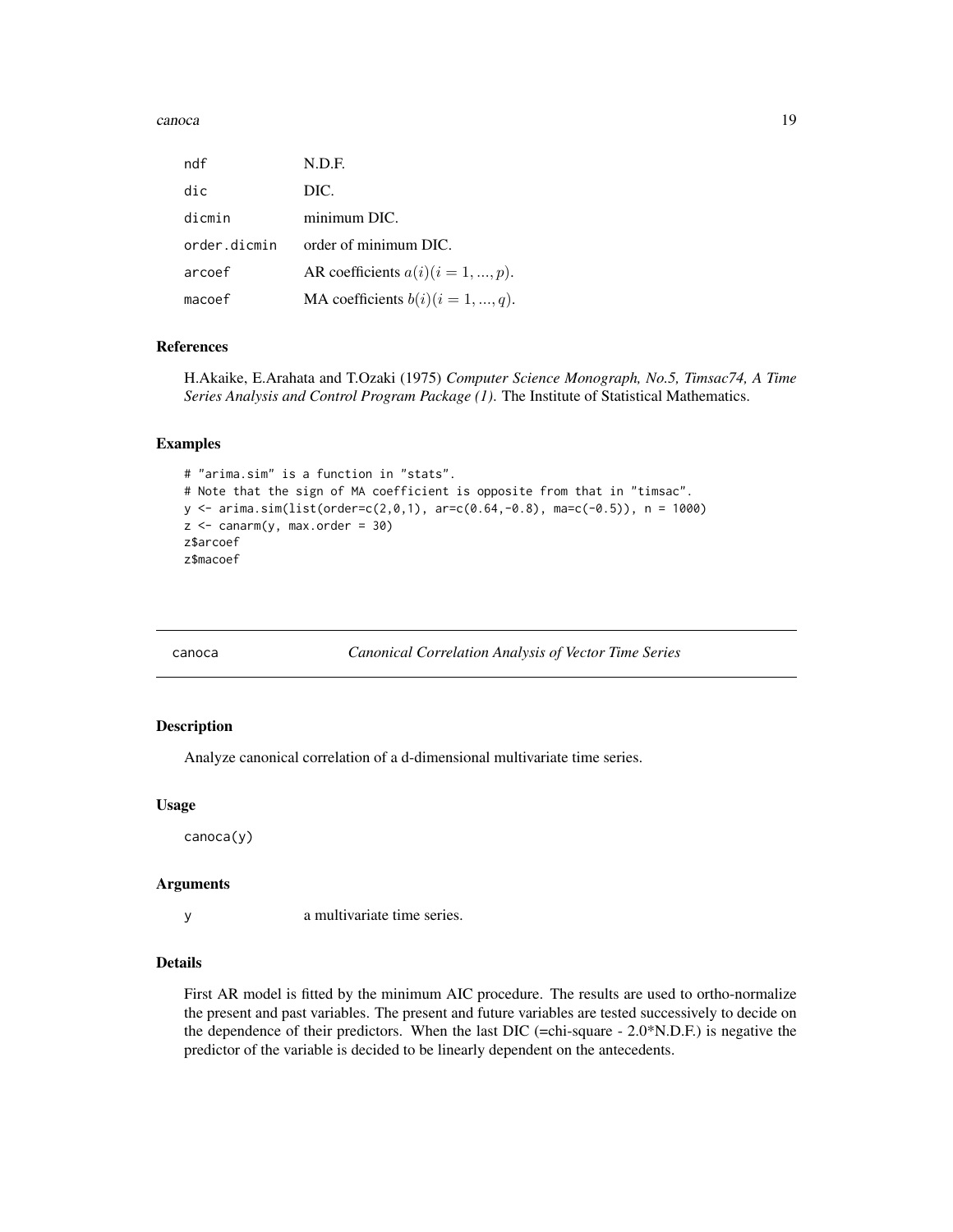20 canoca control and the control of the control of the control of the canoca canoca canoca canoca control of the control of the control of the control of the control of the control of the control of the control of the con

#### Value

| aic          | AIC.                                                                                                                   |
|--------------|------------------------------------------------------------------------------------------------------------------------|
| aicmin       | minimum AIC.                                                                                                           |
| order.maice  | MAICE AR model order.                                                                                                  |
| $\vee$       | innovation variance.                                                                                                   |
| arcoef       | autoregressive coefficients. arcoef[i,j,k] shows the value of <i>i</i> -th row, <i>j</i> -th<br>column, $k$ -th order. |
| nc           | number of cases.                                                                                                       |
| future       | number of variable in the future set.                                                                                  |
| past         | number of variables in the past set.                                                                                   |
| cweight      | future set canonical weight.                                                                                           |
| canocoef     | canonical R.                                                                                                           |
| canocoef2    | R-squared.                                                                                                             |
| chisquar     | chi-square.                                                                                                            |
| ndf          | N.D.F.                                                                                                                 |
| dic          | DIC.                                                                                                                   |
| dicmin       | minimum DIC.                                                                                                           |
| order.dicmin | order of minimum DIC.                                                                                                  |
| matF         | the transition matrix $F$ .                                                                                            |
| vectH        | structural characteristic vector $H$ of the canonical Markovian representation.                                        |
| matG         | the estimate of the input matrix $G$ .                                                                                 |
| vectF        | matrix $F$ in vector form.                                                                                             |

## References

H.Akaike, E.Arahata and T.Ozaki (1975) *Computer Science Monograph, No.5, Timsac74, A Time Series Analysis and Control Program Package (1)*. The Institute of Statistical Mathematics.

## Examples

```
ar < -array(0, dim = c(3, 3, 2))ar[, , 1] < - matrix(c(0.4, 0, 0.3, 0.3)0.2, -0.1, -0.5,0.3, 0.1, 0), nrow = 3, ncol = 3, byrow= TRUE)
ar[,, 2] <- matrix(c(0, -0.3, 0.5,0.7, -0.4, 1,
                      0, -0.5, 0.3), nrow = 3, ncol = 3, byrow = TRUE)
x <- matrix(rnorm(1000*3), nrow = 1000, ncol = 3)
y <- mfilter(x, ar, "recursive")
z \leftarrow canoca(y)z$arcoef
```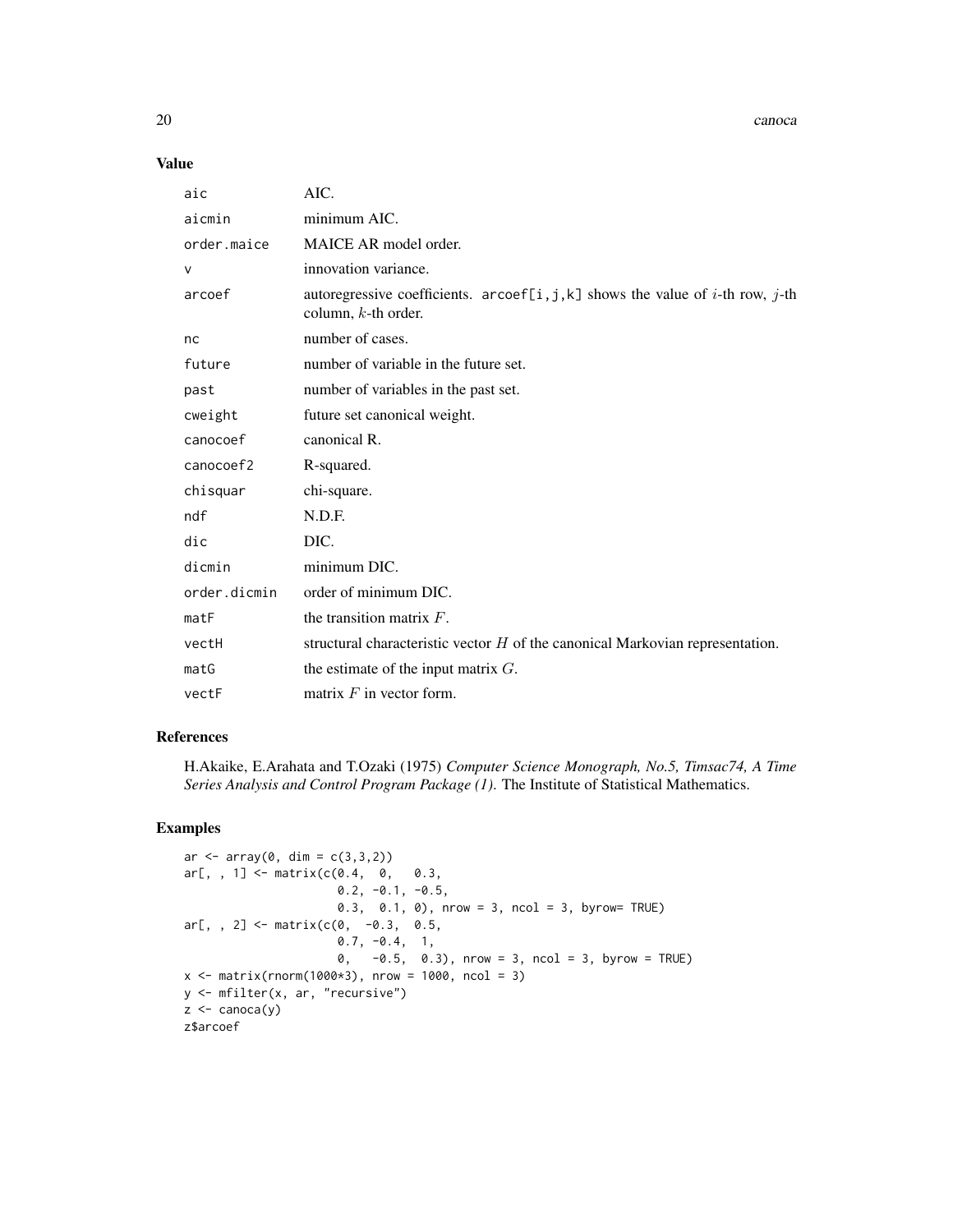<span id="page-20-0"></span>

## Description

Produce the Fourier transform of a power gain function in the form of an autocovariance sequence.

## Usage

covgen(lag, f, gain, plot = TRUE)

## Arguments

| lag          | desired maximum lag of covariance.                                                                                                                                   |
|--------------|----------------------------------------------------------------------------------------------------------------------------------------------------------------------|
| $\mathbf{f}$ | frequency f[i] $(i = 1, , k)$ , where k is the number of data points. By defini-<br>tion $f[1] = 0.0$ and $f[k] = 0.5$ , $f[i]$ 's are arranged in increasing order. |
| gain         | power gain of the filter at the frequency $f[i]$ .                                                                                                                   |
| plot         | logical. If TRUE (default), autocorrelations are plotted.                                                                                                            |

## Value

| acov | autocovariance.            |
|------|----------------------------|
| acor | autocovariance normalized. |

## References

H.Akaike, E.Arahata and T.Ozaki (1975) *Computer Science Monograph, No.5, Timsac74, A Time Series Analysis and Control Program Package (1)*. The Institute of Statistical Mathematics.

## Examples

```
spec <- raspec(h = 100, var = 1, arcoef = c(0.64, -0.8), plot = FALSE)
covgen(lag = 100, f = 0:100/200, gain = spec)
```
<span id="page-20-1"></span>

| decomp |        | Time Series Decomposition (Seasonal Adjustment) by Square-Root |  |  |
|--------|--------|----------------------------------------------------------------|--|--|
|        | Filter |                                                                |  |  |

## Description

Decompose a nonstationary time series into several possible components by square-root filter.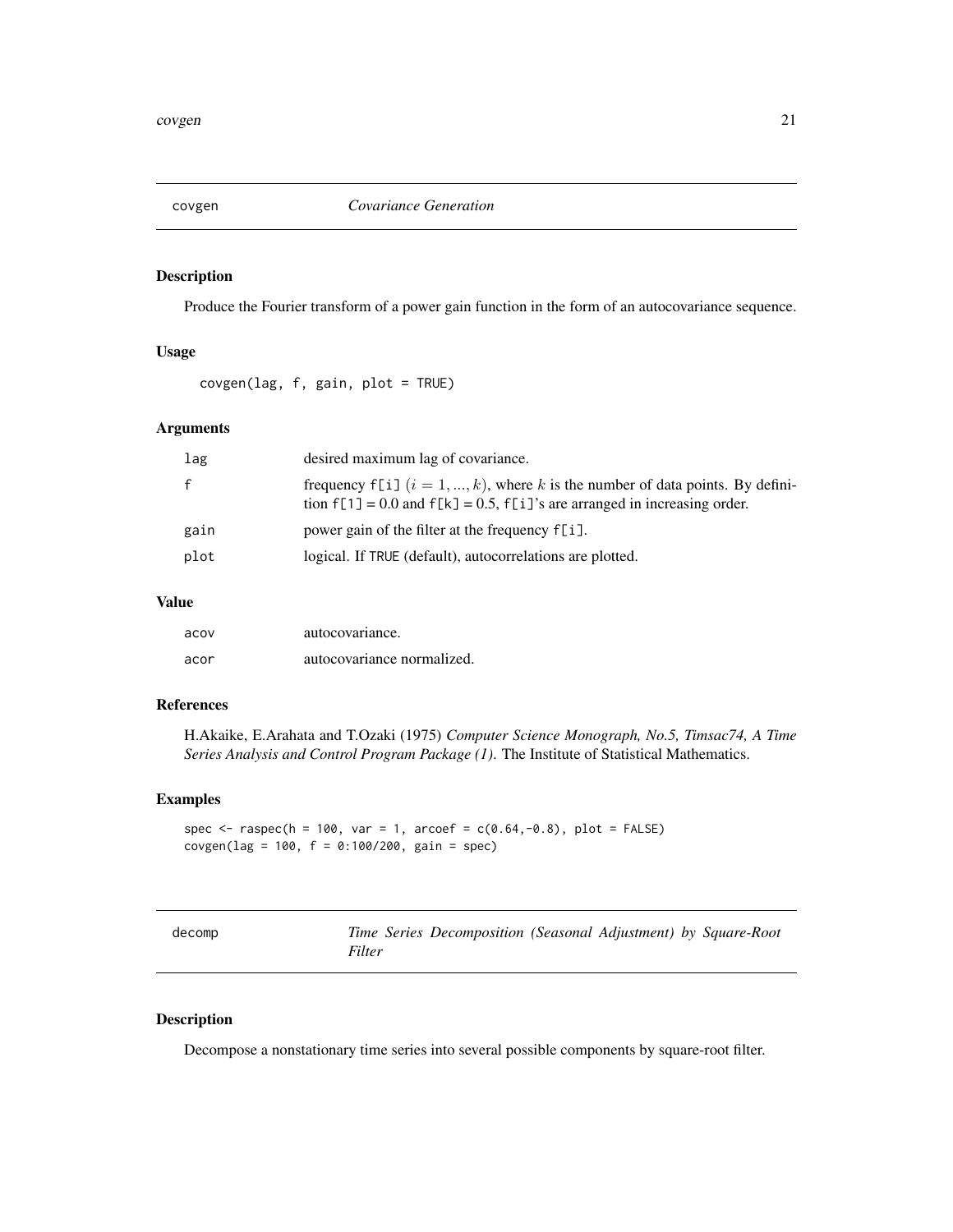## Usage

```
decomp(y, trend.order = 2, ar.order = 2, frequency = 12,seasonal.order = 1, log = FALSE, trade = FALSE, diff = 1,
      year = 1980, month = 1, miss = 0, omax = 99999.9, plot = TRUE)
```
#### Arguments

| у              | a univariate time series.                                                |  |  |  |  |
|----------------|--------------------------------------------------------------------------|--|--|--|--|
| trend.order    | trend order $(0, 1, 2 \text{ or } 3)$ .                                  |  |  |  |  |
| ar.order       | AR order (less than 11, try 2 first).                                    |  |  |  |  |
| frequency      | number of seasons in one period.                                         |  |  |  |  |
| seasonal.order | seasonal order $(0, 1 \text{ or } 2)$ .                                  |  |  |  |  |
| log            | log transformation of data (if $log = TRUE$ ).                           |  |  |  |  |
| trade          | trading day adjustment (if $trade = TRUE$ ).                             |  |  |  |  |
| diff           | numerical differencing (1 sided or 2 sided).                             |  |  |  |  |
| year           | the first year of the data.                                              |  |  |  |  |
| month          | the first month of the data.                                             |  |  |  |  |
| miss           | missing data flag.                                                       |  |  |  |  |
|                | no consideration<br>$= 0$ :                                              |  |  |  |  |
|                | values which are greater than omax are treated as missing data<br>$>0$ : |  |  |  |  |
|                | values which are less than omax are treated as missing data<br>0: 0.     |  |  |  |  |
| omax           | maximum or minimum data value (if $miss > 0$ or $miss < 0$ ).            |  |  |  |  |
| plot           | logical. If TRUE (default), trend, seasonal, ar and trad are plotted.    |  |  |  |  |
|                |                                                                          |  |  |  |  |

#### Details

The Basic Model

$$
y(t) = T(t) + AR(t) + S(t) + TD(t) + W(t)
$$

where  $T(t)$  is trend component,  $AR(t)$  is AR process,  $S(t)$  is seasonal component,  $TD(t)$  is trading day factor and  $W(t)$  is observational noise.

#### Component Models

- Trend component (trend.order m1)
	- $m1 = 1 : T(t) = T(t-1) + V1(t)$  $m1 = 2 : T(t) = 2T(t-1) - T(t-2) + V1(t)$  $m1 = 3 : T(t) = 3T(t-1) - 3T(t-2) + T(t-2) + V1(t)$
- AR component (ar.order m2)  $AR(t) = a(1)AR(t-1) + ... + a(m2)AR(t-m2) + V2(t)$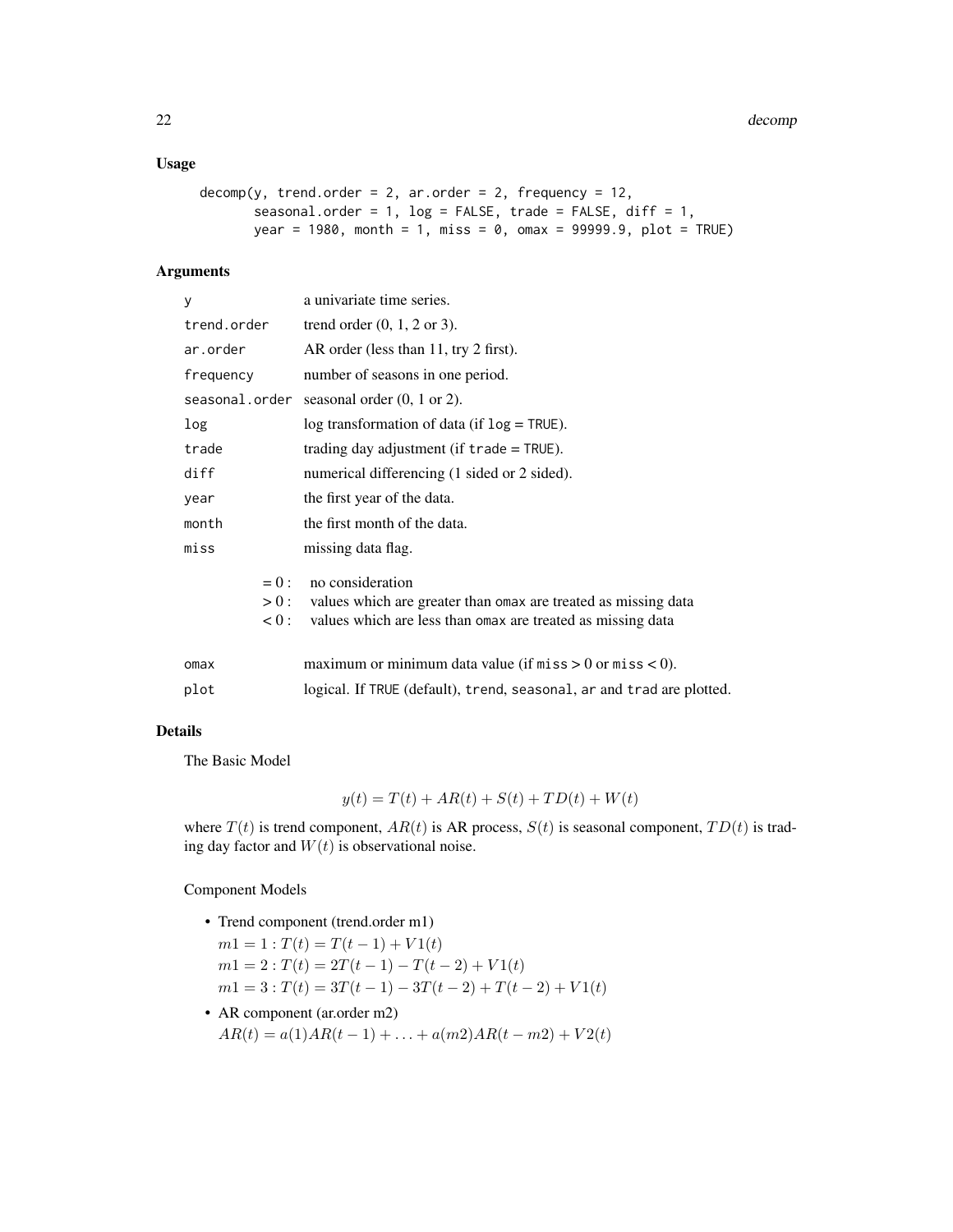#### decomp 23

• Seasonal component (seasonal.order k, frequency f)

 $k = 1$ :  $S(t) = -S(t-1) - \ldots - S(t-f+1) + V3(t)$  $k = 2$ :  $S(t) = -2S(t-1) - \ldots - f S(t-f+1) - \ldots - S(t-2f+2) + V3(t)$ 

• Trading day effect

 $TD(t) = b(1) TRADE(t, 1) + \ldots + b(7) TRADE(t, 7)$ where  $TRADE(t, i)$  is the number of i-th days of the week in eqnt-th data and  $b(1) + ... +$  $b(7) = 0.$ 

#### Value

| trend    | trend component.                                                                      |
|----------|---------------------------------------------------------------------------------------|
| seasonal | seasonal component.                                                                   |
| ar       | AR process.                                                                           |
| trad     | trading day factor.                                                                   |
| noise    | observational noise.                                                                  |
| aic      | AIC.                                                                                  |
| lkhd     | likelihood.                                                                           |
| sigma2   | sigma $\frac{2}{2}$ .                                                                 |
| tau1     | system noise variances $tau(1)$ .                                                     |
| tau2     | system noise variances tau2(2).                                                       |
| tau3     | system noise variances $tau(3)$ .                                                     |
| arcoef   | vector of AR coefficients.                                                            |
| tdf      | trading day factor. $\text{tdf}(i)$ (i=1,7) are from Sunday to Saturday sequentially. |

#### References

G.Kitagawa (1981) *A Nonstationary Time Series Model and Its Fitting by a Recursive Filter* Journal of Time Series Analysis, Vol.2, 103-116.

W.Gersch and G.Kitagawa (1983) *The prediction of time series with Trends and Seasonalities* Journal of Business and Economic Statistics, Vol.1, 253-264.

G.Kitagawa (1984) *A smoothness priors-state space modeling of Time Series with Trend and Seasonality* Journal of American Statistical Association, VOL.79, NO.386, 378-389.

#### Examples

```
data(Blsallfood)
z <- decomp(Blsallfood, trade = TRUE, year = 1973)
z$aic
z$lkhd
z$sigma2
z$tau1
z$tau2
z$tau3
```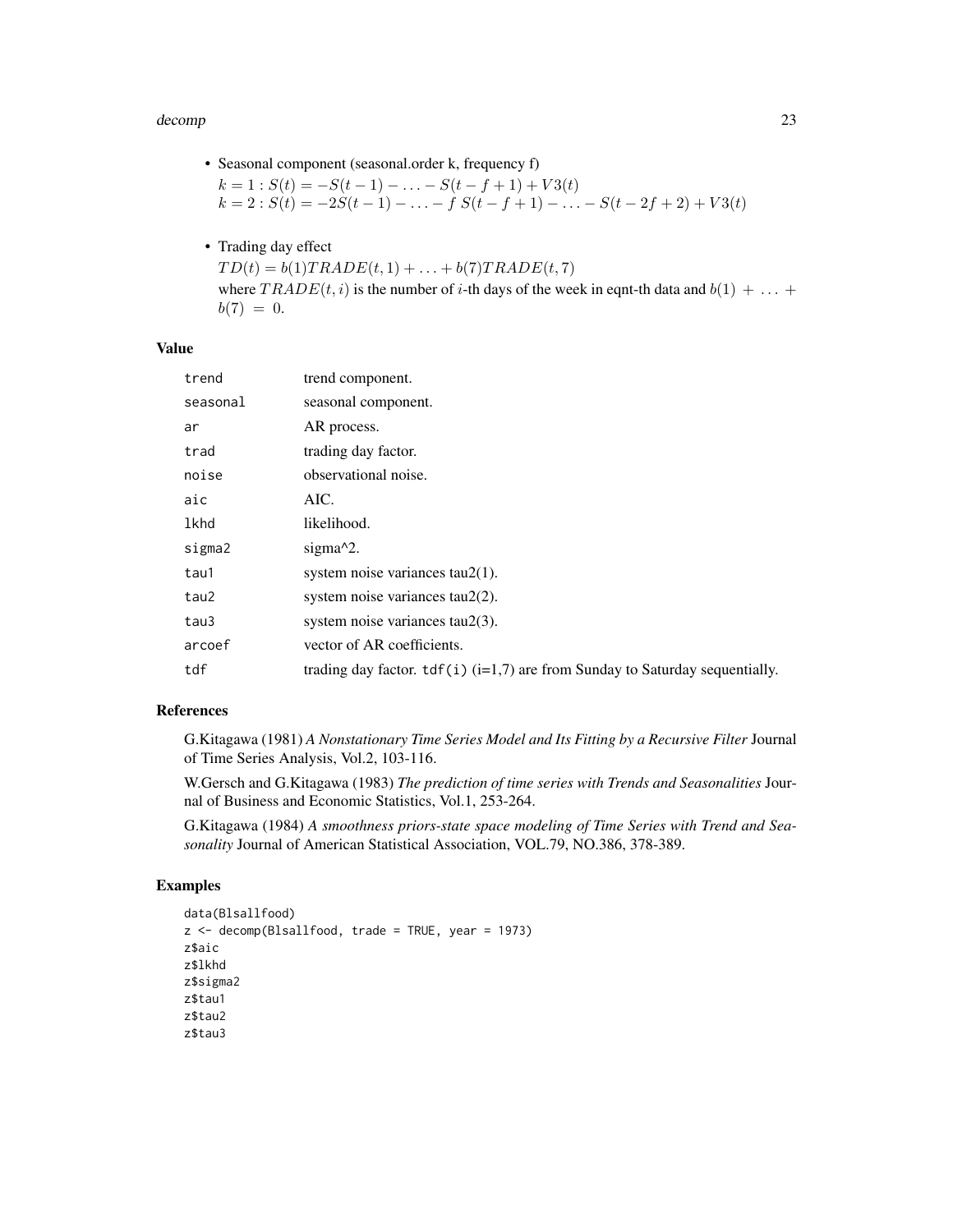<span id="page-23-1"></span><span id="page-23-0"></span>

## Description

Produce exact maximum likelihood estimates of the parameters of a scalar AR model.

## Usage

```
exsar(y, max.order = NULL, plot = FALSE)
```
## Arguments

|           | a univariate time series.                                                                         |
|-----------|---------------------------------------------------------------------------------------------------|
| max.order | upper limit of AR order. Default is $2\sqrt{n}$ , where <i>n</i> is the length of the time series |
| plot      | logical. If TRUE, daic is plotted.                                                                |

## Details

The AR model is given by

$$
y(t) = a(1)y(t-1) + \dots + a(p)y(t-p) + u(t)
$$

where  $p$  is AR order and  $u(t)$  is a zero mean white noise.

## Value

| mean         | mean.                                                |
|--------------|------------------------------------------------------|
| var          | variance.                                            |
| v            | innovation variance.                                 |
| aic          | AIC.                                                 |
| aicmin       | minimum AIC.                                         |
| daic         | $AIC$ -aicmin.                                       |
| order.maice  | order of minimum AIC.                                |
| $v$ . maice  | <b>MAICE</b> innovation variance.                    |
| arcoef.maice | <b>MAICE AR coefficients.</b>                        |
| v.mle        | maximum likelihood estimates of innovation variance. |
| arcoef.mle   | maximum likelihood estimates of AR coefficients.     |

#### References

H.Akaike, G.Kitagawa, E.Arahata and F.Tada (1979) *Computer Science Monograph, No.11, Timsac78.* The Institute of Statistical Mathematics.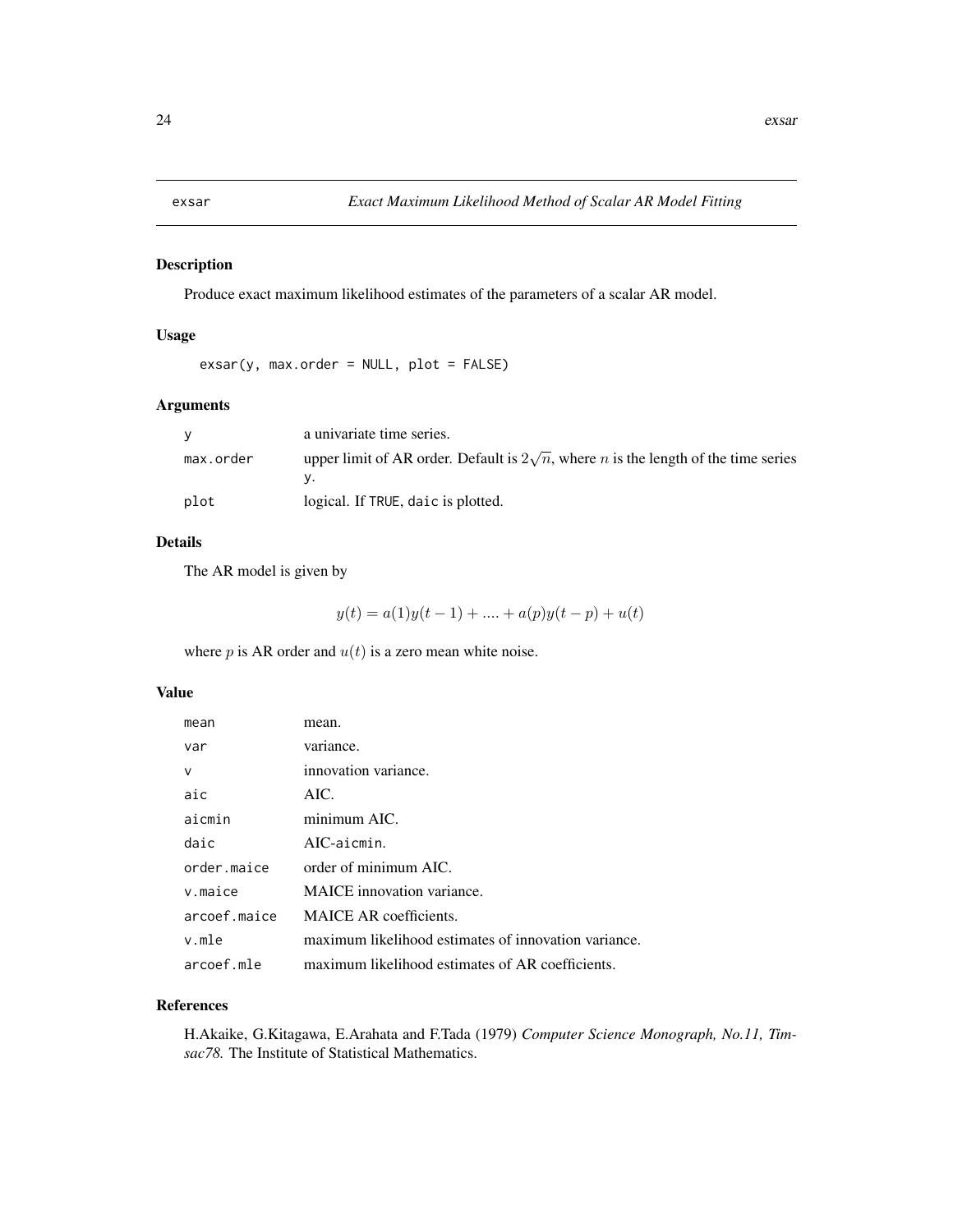#### <span id="page-24-0"></span>fftcor 25

## Examples

```
data(Canadianlynx)
z <- exsar(Canadianlynx, max.order = 14)
z$arcoef.maice
z$arcoef.mle
```
fftcor *Auto And/Or Cross Correlations via FFT*

## Description

Compute auto and/or cross covariances and correlations via FFT.

## Usage

 $fftcor(y, lag = NULL, isw = 4, plot = TRUE, lag_axis = TRUE)$ 

## Arguments

| у        | data of channel X and Y (data of channel Y is given for $i sw = 2$ or 4 only).                                                                                 |
|----------|----------------------------------------------------------------------------------------------------------------------------------------------------------------|
| lag      | maximum lag. Default is $2\sqrt{n}$ , where <i>n</i> is the length of the time series y.                                                                       |
| isw      | numerical flag giving the type of computation.                                                                                                                 |
|          | auto-correlation of X (one-channel)<br>1:<br>auto-correlations of X and Y (two-channel)<br>2:<br>auto- and cross- correlations of X and Y (two-channel)<br>4 : |
| plot     | logical. If TRUE (default), cross-correlations are plotted.                                                                                                    |
| lag_axis | logical. If TRUE (default) with plot=TRUE, $x$ -axis is drawn.                                                                                                 |

## Value

| acov   | auto-covariance.   |
|--------|--------------------|
| ccov12 | cross-covariance.  |
| ccov21 | cross-covariance.  |
| acor   | auto-correlation.  |
| ccor12 | cross-correlation. |
| ccor21 | cross-correlation. |
| mean   | mean.              |

## References

H.Akaike and T.Nakagawa (1988) *Statistical Analysis and Control of Dynamic Systems.* Kluwer Academic publishers.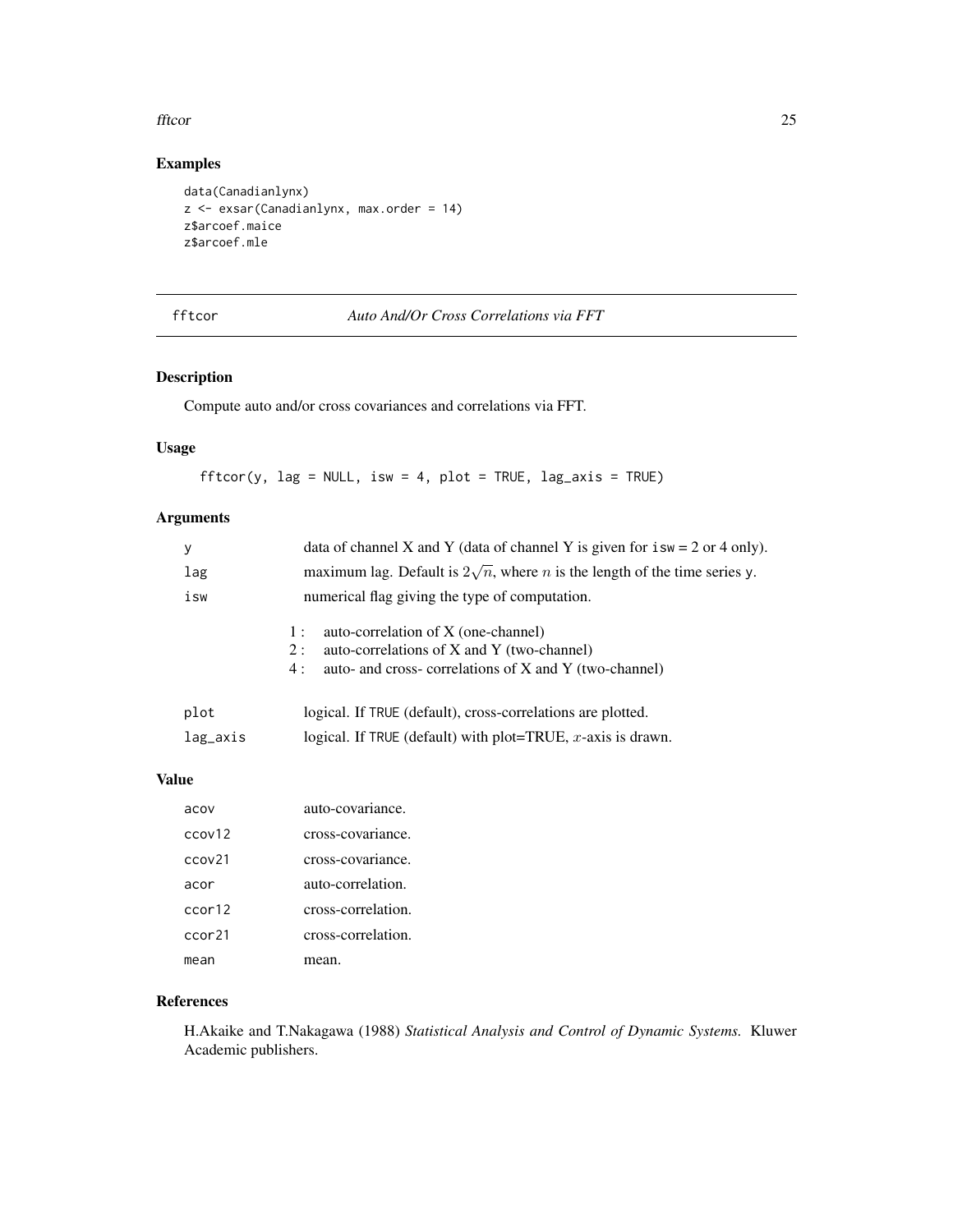26 fpeautos and the set of the set of the set of the set of the set of the set of the set of the set of the set of the set of the set of the set of the set of the set of the set of the set of the set of the set of the set

## Examples

```
# Example 1
x < - rnorm(200)y <- rnorm(200)
xy \leftarrow array(c(x,y), dim = c(200,2))fftcor(xy, lag_axis = FALSE)
# Example 2
xorg < -rnorm(1003)x \le - matrix(0, nrow = 1000, ncol = 2)
x[, 1] <- xorg[1:1000]
x[, 2] <- xorg[4:1003] + 0.5*rnorm(1000)
fftcor(x, lag = 20)
```
fpeaut *FPE Auto*

## Description

Perform FPE(Final Prediction Error) computation for one-dimensional AR model.

## Usage

 $f$ peaut(y, max.order = NULL)

## Arguments

|           | a univariate time series.                                                                                  |
|-----------|------------------------------------------------------------------------------------------------------------|
| max.order | upper limit of model order. Default is $2\sqrt{n}$ , where <i>n</i> is the length of the time<br>series v. |

## Details

The AR model is given by

 $y(t) = a(1)y(t-1) + \dots + a(p)y(t-p) + u(t)$ 

where  $p$  is AR order and  $u(t)$  is a zero mean white noise.

| ordermin | order of minimum FPE.             |
|----------|-----------------------------------|
| best.ar  | AR coefficients with minimum FPE. |
| sigma2m  | $=$ sigma2(ordermin).             |
| fpemin   | minimum FPE.                      |
| rfpemin  | minimum RFPE.                     |
| ofpe     | OFPE.                             |

<span id="page-25-0"></span>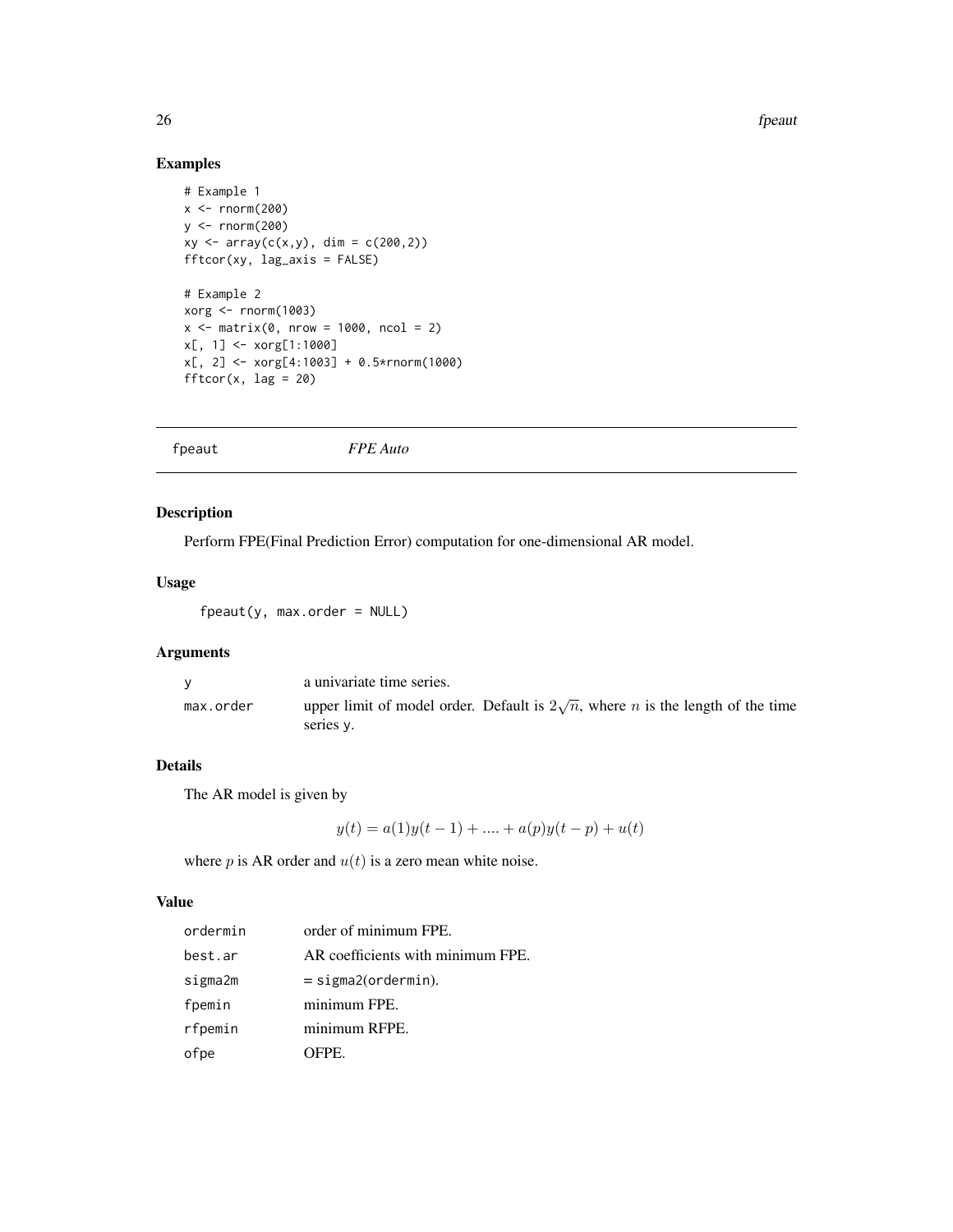#### <span id="page-26-0"></span> $fpec$  27

| arcoef           | AR coefficients.              |
|------------------|-------------------------------|
| sigma2           | $\sigma^2$                    |
| fpe              | FPE (Final Prediction Error). |
| rfpe             | RFPE.                         |
| parcor           | partial correlation.          |
| chi <sub>2</sub> | chi-squared.                  |

## References

H.Akaike and T.Nakagawa (1988) *Statistical Analysis and Control of Dynamic Systems.* Kluwer Academic publishers.

## Examples

```
y \le -\arima.sim(list(order=c(2,0,0), arc(c(0.64,-0.8)), n = 200)fpeaut(y, max.order = 20)
```
fpec *AR model Fitting for Control*

## Description

Perform AR model fitting for control.

## Usage

```
fpec(y, max.order = NULL, control = NULL, main = NULL)
```
## Arguments

| V         | a multivariate time series.                                                                            |
|-----------|--------------------------------------------------------------------------------------------------------|
| max.order | upper limit of model order. Default is $2\sqrt{n}$ , where <i>n</i> is the length of time series<br>у. |
| control   | controlled variables. Default is $c(1 : d)$ , where d is the dimension of the time<br>series y.        |
| manip     | manipulated variables. Default number of manipulated variable is 0.                                    |

| COV      | covariance matrix rearrangement.     |
|----------|--------------------------------------|
| fpec     | FPEC (AR model fitting for control). |
| rfpec    | RFPEC.                               |
| aic      | AIC.                                 |
| ordermin | order of minimum FPEC.               |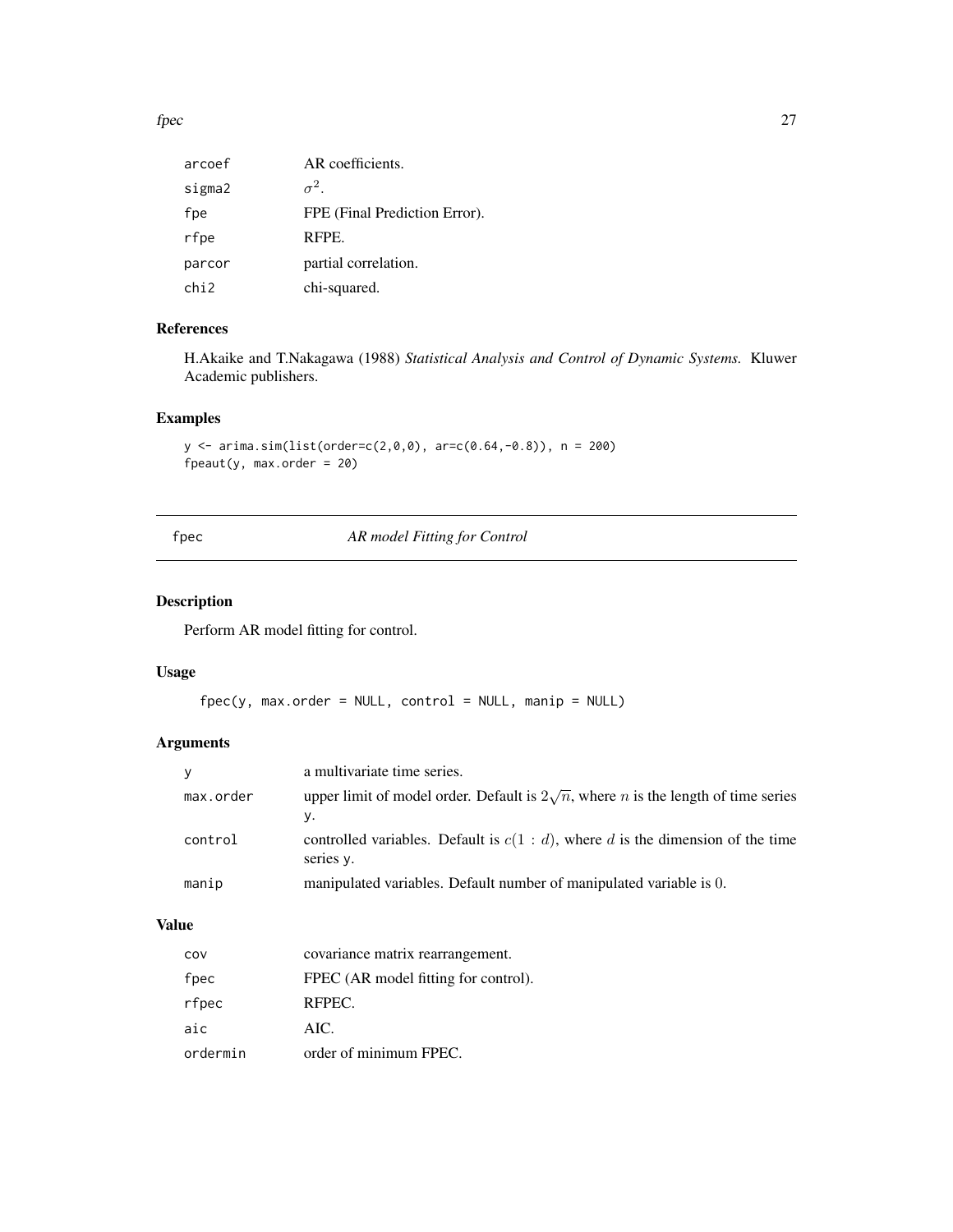<span id="page-27-0"></span>

| fpecmin  | minimum FPEC.                                                                                              |
|----------|------------------------------------------------------------------------------------------------------------|
| rfpecmin | minimum RFPEC.                                                                                             |
| aicmin   | minimum AIC.                                                                                               |
| perr     | prediction error covariance matrix.                                                                        |
| arcoef   | a set of coefficient matrices. arcoef[i, j, k] shows the value of i-th row, j-th<br>column, $k$ -th order. |

## References

H.Akaike and T.Nakagawa (1988) *Statistical Analysis and Control of Dynamic Systems.* Kluwer Academic publishers.

#### Examples

```
ar < -array(0, dim = c(3, 3, 2))ar[,, 1] <- matrix(c(0.4, 0, 0.3,0.2, -0.1, -0.5,0.3, 0.1, 0), nrow = 3, ncol = 3, byrow = TRUE)
ar[,, 2] <- matrix(c(0, -0.3, 0.5,0.7, -0.4, 1,
                     0, -0.5, 0.3), nrow = 3, ncol = 3, byrow = TRUE)
x \le - matrix(rnorm(200*3), nrow = 200, ncol = 3)
y <- mfilter(x, ar, "recursive")
fpec(y, max.order = 10)
```

```
LaborData Labor force Data
```
## Description

Labor force U.S. unemployed 16 years or over (1972-1978) data.

#### Usage

data(LaborData)

## Format

A time series of 72 observations.

#### Source

H.Akaike, T.Ozaki, M.Ishiguro, Y.Ogata, G.Kitagawa, Y-H.Tamura, E.Arahata, K.Katsura and Y.Tamura (1985) *Computer Science Monograph, No.22, Timsac84 Part 1.* The Institute of Statistical Mathematics.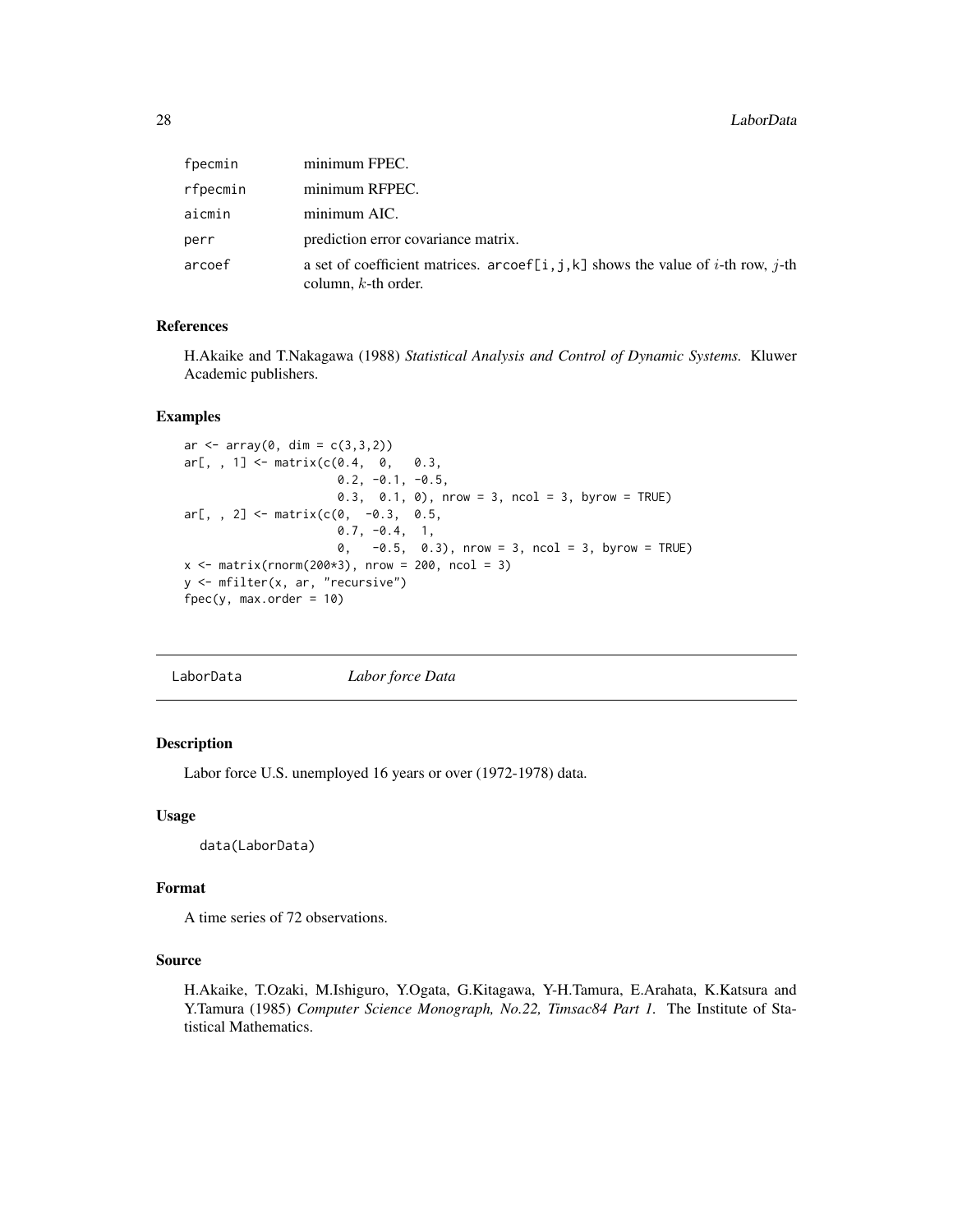<span id="page-28-0"></span>

## Description

A non-stationary data for testing [mlocar](#page-31-1) and [blocar](#page-11-1).

## Usage

```
data(locarData)
```
## Format

A time series of 1000 observations.

## Source

H.Akaike, G.Kitagawa, E.Arahata and F.Tada (1979) *Computer Science Monograph, No.11, Timsac78.* The Institute of Statistical Mathematics.

markov *Maximum Likelihood Computation of Markovian Model*

## Description

Compute maximum likelihood estimates of Markovian model.

## Usage

markov(y)

## Arguments

y a multivariate time series.

## Details

This function is usually used with [simcon](#page-53-1).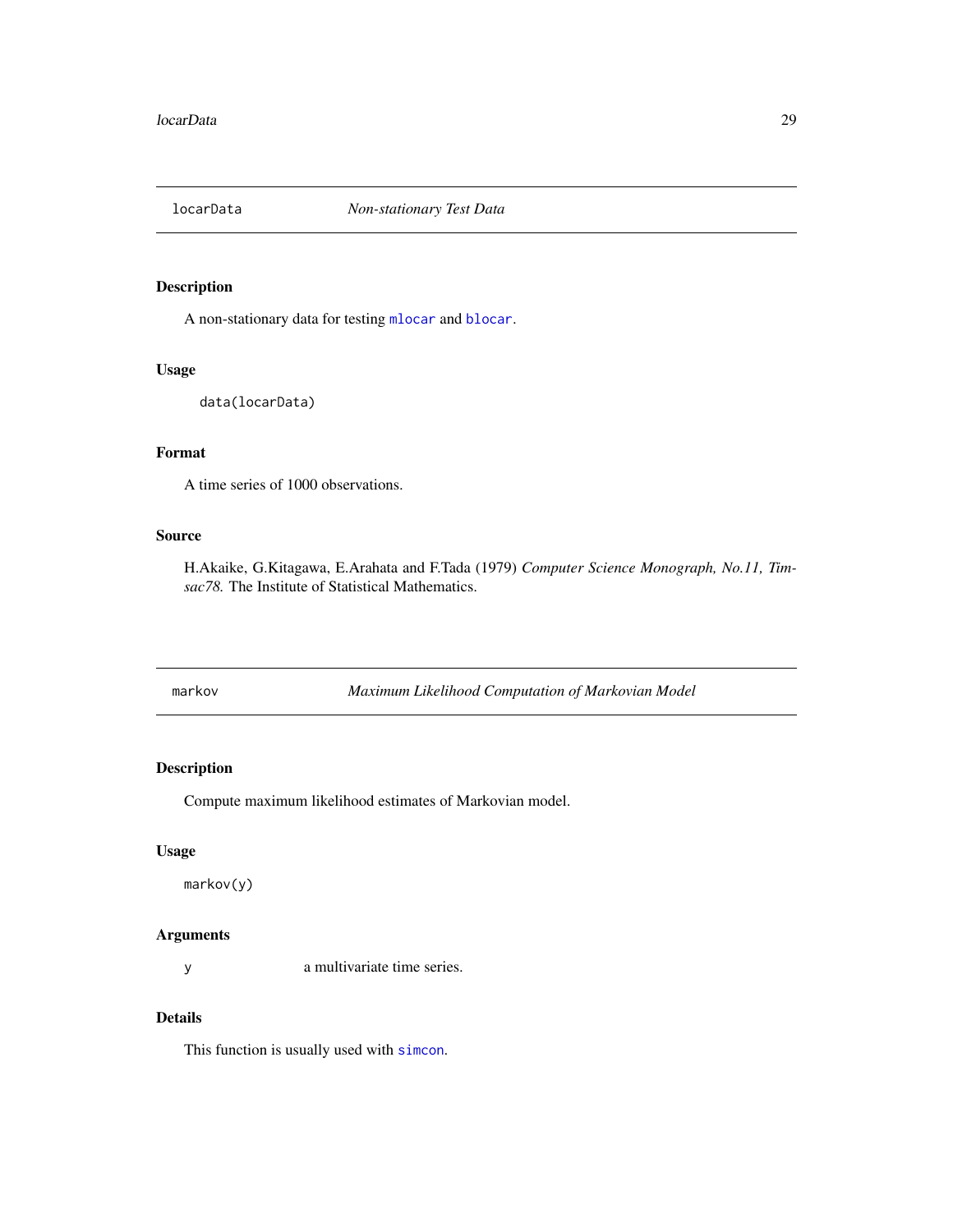#### Value

| id      | $id[i] = 1$ means that the <i>i</i> -th row of F contains free parameters.                                             |
|---------|------------------------------------------------------------------------------------------------------------------------|
| ir      | $ir[i]$ denotes the position of the last non-zero element within the <i>i</i> -th row of<br>$F$ .                      |
| ij      | i j[i] denotes the position of the <i>i</i> -th non-trivial row within $F$ .                                           |
| ik      | $ik[i]$ denotes the number of free parameters within the <i>i</i> -th non-trivial row of<br>$F_{\cdot}$                |
| grad    | gradient vector.                                                                                                       |
| matFi   | initial estimate of the transition matrix $F$ .                                                                        |
| matF    | transition matrix $F$ .                                                                                                |
| matG    | input matrix $G$ .                                                                                                     |
| davvar  | DAVIDON variance.                                                                                                      |
| arcoef  | AR coefficient matrices. arcoef[i,j,k] shows the value of i-th row, j-th col-<br>umn, $k$ -th order.                   |
| impulse | impulse response matrices.                                                                                             |
| macoef  | MA coefficient matrices. macoef[i, j, k] shows the value of <i>i</i> -th row, <i>j</i> -th col-<br>umn, $k$ -th order. |
| V       | innovation variance.                                                                                                   |
| aic     | AIC.                                                                                                                   |

#### References

H.Akaike, E.Arahata and T.Ozaki (1975) *Computer Science Monograph, No.5, Timsac74, A Time Series Analysis and Control Program Package (1)*. The Institute of Statistical Mathematics.

#### Examples

```
x \le - matrix(rnorm(1000*2), nrow = 1000, ncol = 2)
ma < -array(0, dim = c(2, 2, 2))ma[,, 1] <- matrix(c(-1.0, 0.0,0.0, -1.0), nrow = 2, ncol = 2, byrow = TRUE)
ma[,, 2] <- matrix(c(-0.2, 0.0,-0.1, -0.3), nrow = 2, ncol = 2, byrow = TRUE)
y <- mfilter(x, ma, "convolution")
ar \leq array(0, dim = c(2,2,3))
ar[,, 1] <- matrix(c(-1.0, 0.0,
                       0.0, -1.0), nrow = 2, ncol = 2, byrow = TRUE)
ar[,, 2] <- matrix(c( -0.5, -0.2,
                      -0.2, -0.5), nrow = 2, ncol = 2, byrow = TRUE)
ar[,, 3] <- matrix(c(-0.3, -0.05,
                      -0.1, -0.30, nrow = 2, ncol = 2, byrow = TRUE)
z <- mfilter(y, ar, "recursive")
markov(z)
```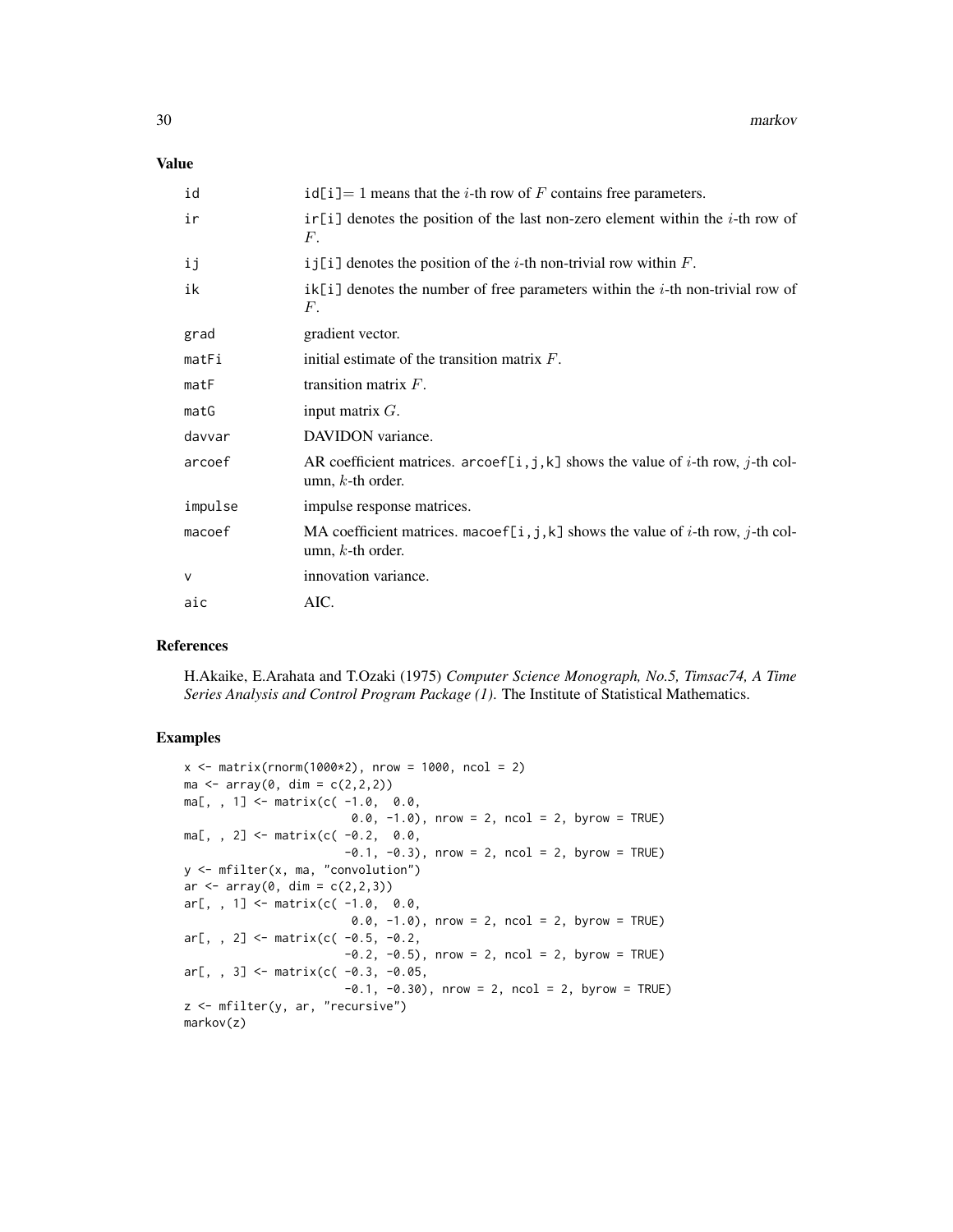<span id="page-30-0"></span>

#### Description

Applies linear filtering to a multivariate time series.

## Usage

```
mfilter(x, filter, method = c("convolution","recursive"), init)
```
## Arguments

| X      | a multivariate ( <i>m</i> -dimensional, <i>n</i> length) time series $x[n, m]$ .                                                                                                                                                     |
|--------|--------------------------------------------------------------------------------------------------------------------------------------------------------------------------------------------------------------------------------------|
| filter | an array of filter coefficients. $f\text{ilter}[i, j, k]$ shows the value of i-th row, j-th<br>column, $k$ -th order                                                                                                                 |
| method | either "convolution" or "recursive" (and can be abbreviated). If "convolution" a<br>moving average is used: if "recursive" an autoregression is used. For convolu-<br>tion filters, the filter coefficients are for past value only. |
| init   | specifies the initial values of the time series just prior to the start value, in reverse<br>time order. The default is a set of zeros.                                                                                              |

## Details

This is a multivariate version of "filter" function. Missing values are allowed in 'x' but not in 'filter' (where they would lead to missing values everywhere in the output). Note that there is an implied coefficient 1 at lag 0 in the recursive filter, which gives

$$
y[i, ]' = x[, i]' + f[, , 1] \times y[i - 1, ]' + ... + f[, , p] \times y[i - p, ]',
$$

No check is made to see if recursive filter is invertible: the output may diverge if it is not. The convolution filter is

$$
y[i, ]' = f[, , 1] \times x[i, ]' + ... + f[, , p] \times x[i - p + 1, ]'.
$$

#### Value

mfilter returns a time series object.

#### Note

'convolve(, type="filter")' uses the FFT for computations and so may be faster for long filters on univariate time series (and so the time alignment is unclear), nor does it handle missing values. 'filter' is faster for a filter of length 100 on a series 1000, for examples.

#### See Also

[convolve](#page-0-0), [arima.sim](#page-0-0)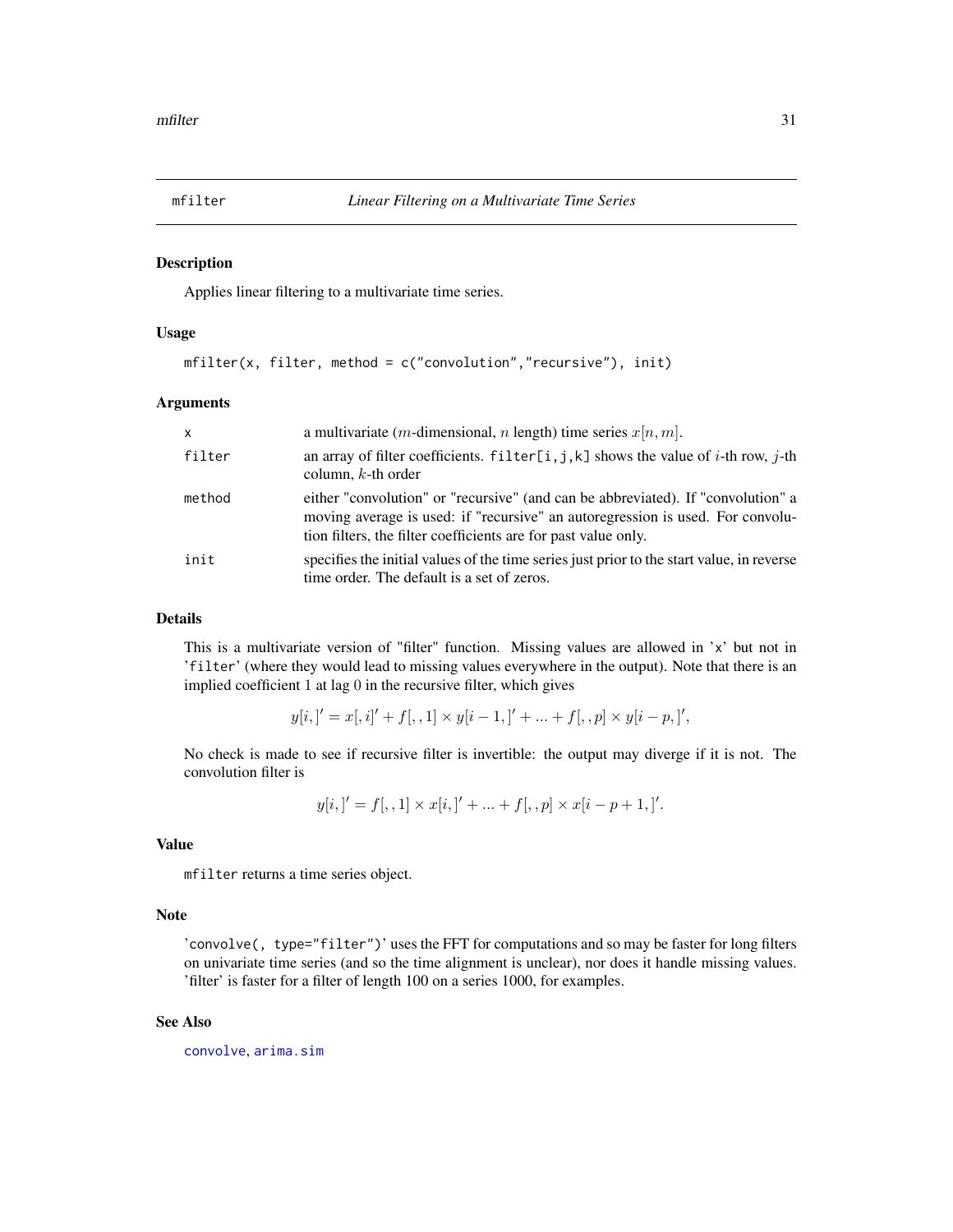#### <span id="page-31-0"></span>Examples

```
#AR model simulation
ar \le -array(0, dim = c(3, 3, 2))ar[,, 1] <- matrix(c(0.4, 0, 0.3,0.2, -0.1, -0.5,0.3, 0.1, 0), nrow = 3, ncol = 3, byrow = TRUE)
ar[,, 2] <- matrix(c(0, -0.3, 0.5,
                      0.7, -0.4, 1,
                      0, -0.5, 0.3), nrow = 3, ncol = 3, byrow = TRUE)
x \le - matrix(rnorm(100*3), nrow = 100, ncol = 3)
y <- mfilter(x, ar, "recursive")
#Back to white noise
ma < -array(0, dim = c(3,3,3))ma[, , 1] < - diag(3)ma[, , 2] < -ar[, , 1]ma[, , 3] < -ar[, , 2]z <- mfilter(y, ma, "convolution")
mulcor(z)
#AR-MA model simulation
x \le - matrix(rnorm(1000*2), nrow = 1000, ncol = 2)
ma \leq -\arctan(0, \, \text{dim} = c(2, 2, 2))ma[,, 1] <- matrix(c(-1.0, 0.0,0.0, -1.0), nrow = 2, ncol = 2, byrow = TRUE)
ma[,, 2] <- matrix(c(-0.2, 0.0,-0.1, -0.3, nrow = 2, ncol = 2, byrow = TRUE)
y <- mfilter(x, ma, "convolution")
ar < -array(0, dim = c(2, 2, 3))ar[,, 1] <- matrix(c(-1.0, 0.0,
                        0.0, -1.0, nrow = 2, ncol = 2, byrow = TRUE)
ar[,, 2] <- matrix(c( -0.5, -0.2,
                       -0.2, -0.5), nrow = 2, ncol = 2, byrow = TRUE)
ar[,, 3] <- matrix(c( -0.3, -0.05,
                       -0.1, -0.30, nrow = 2, ncol = 2, byrow = TRUE)
z <- mfilter(y, ar, "recursive")
```
<span id="page-31-1"></span>

| mlocar | Minimum AIC Method of Locally Stationary AR Model Fitting; Scalar<br>Case |
|--------|---------------------------------------------------------------------------|
|        |                                                                           |

#### Description

Locally fit autoregressive models to non-stationary time series by minimum AIC procedure.

#### Usage

```
mlocar(y, max.order = NULL, span, const = 0, plot = TRUE)
```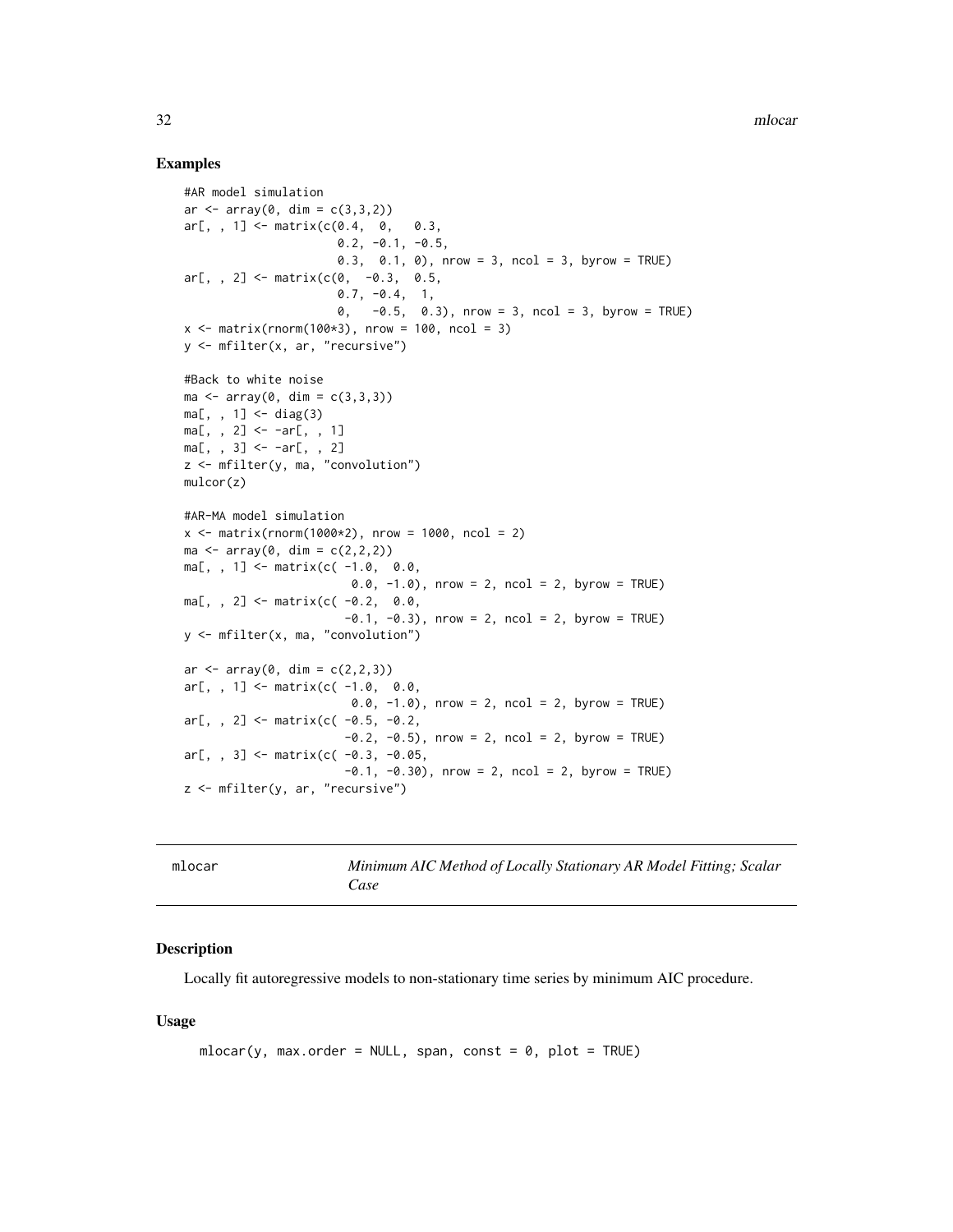#### mlocar 33

## Arguments

| <b>V</b>  | a univariate time series.                                                                                                              |
|-----------|----------------------------------------------------------------------------------------------------------------------------------------|
| max.order | upper limit of the order of AR model. Default is $2\sqrt{n}$ , where <i>n</i> is the length of<br>the time series y.                   |
| span      | length of the basic local span.                                                                                                        |
| const     | integer. 0 denotes constant vector is not included as a regressor and 1 denotes<br>constant vector is included as the first regressor. |
| plot      | logical. If TRUE (default), spectrums pspec are plotted.                                                                               |

## Details

The data of length  $n$  are divided into  $k$  locally stationary spans,

$$
|< -n_1-->|< -n_2-->|< -n_3-->|......|< -n_k-->|
$$

where  $n_i$  ( $i = 1, \ldots, k$ ) denotes the number of basic spans, each of length span, which constitute the i-th locally stationary span. At each local span, the process is represented by a stationary autoregressive model.

| mean        | mean.                                                  |
|-------------|--------------------------------------------------------|
| var         | variance.                                              |
| ns          | the number of local spans.                             |
| order       | order of the current model.                            |
| arcoef      | AR coefficients of current model.                      |
| v           | innovation variance of the current model.              |
| init        | initial point of the data fitted to the current model. |
| end         | end point of the data fitted to the current model.     |
| pspec       | power spectrum.                                        |
| npre        | data length of the preceding stationary block.         |
| nnew        | data length of the new block.                          |
| order.mov   | order of the moving model.                             |
| $V$ . $mov$ | innovation variance of the moving model.               |
| aic.mov     | AIC of the moving model.                               |
| order.const | order of the constant model.                           |
| v.const     | innovation variance of the constant model.             |
| aic.const   | AIC of the constant model.                             |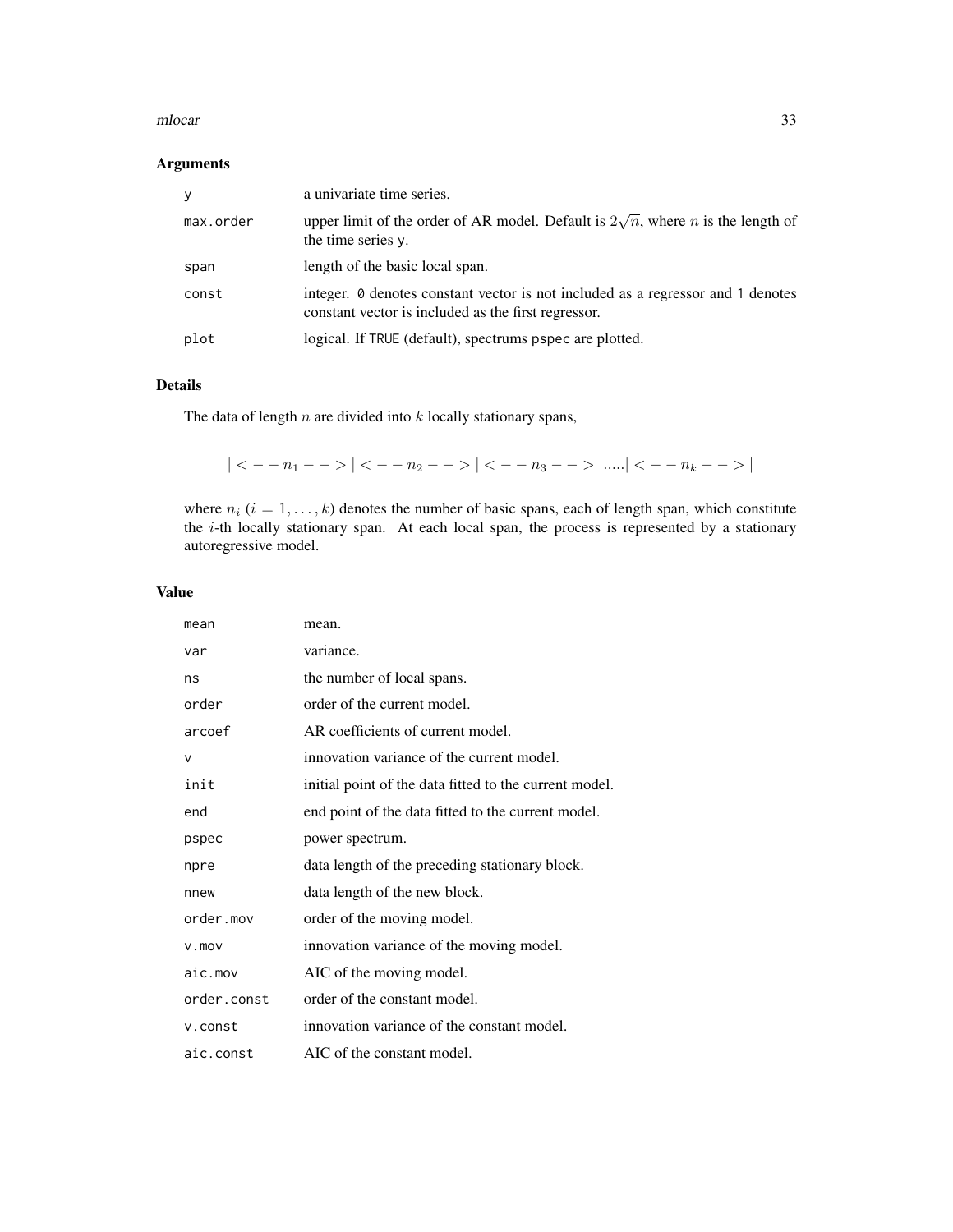#### <span id="page-33-0"></span>References

G.Kitagawa and H.Akaike (1978) A Procedure for The Modeling of Non-Stationary Time Series. Ann. Inst. Statist. Math., 30, B, 351–363.

H.Akaike, G.Kitagawa, E.Arahata and F.Tada (1979) *Computer Science Monograph, No.11, Timsac78.* The Institute of Statistical Mathematics.

### Examples

```
data(locarData)
z \le mlocar(locarData, max.order = 10, span = 300, const = 0)
z$arcoef
```
mlomar *Minimum AIC Method of Locally Stationary Multivariate AR Model Fitting*

#### Description

Locally fit multivariate autoregressive models to non-stationary time series by the minimum AIC procedure using the householder transformation.

#### Usage

 $mlomar(y, max.order = NULL, span, const = 0)$ 

#### Arguments

| V         | a multivariate time series.                                                                                                                                                  |
|-----------|------------------------------------------------------------------------------------------------------------------------------------------------------------------------------|
| max.order | upper limit of the order of AR model, less than or equal to $n/2d$ where n is the<br>length and d is the dimension of the time series y. Default is $min(2\sqrt{n}, n/2d)$ . |
| span      | length of basic local span. Let m denote max order, if $n - m - 1$ is less than<br>or equal to span or $n - m - 1$ -span is less than $2md$ + const, span is $n - m$ .       |
| const     | integer. '0' denotes constant vector is not included as a regressor and '1' denotes<br>constant vector is included as the first regressor.                                   |

#### Details

The data of length  $n$  are divided into  $k$  locally stationary spans,

 $| < -n_1 - > | < -n_2 - > | < -n_3 - > |$ ..... $| < -n_k - > |$ 

where  $n_i$  ( $i = 1, \ldots, k$ ) denoted the number of basic spans, each of length span, which constitute the  $i$ -th locally stationary span. At each local span, the process is represented by a stationary autoregressive model.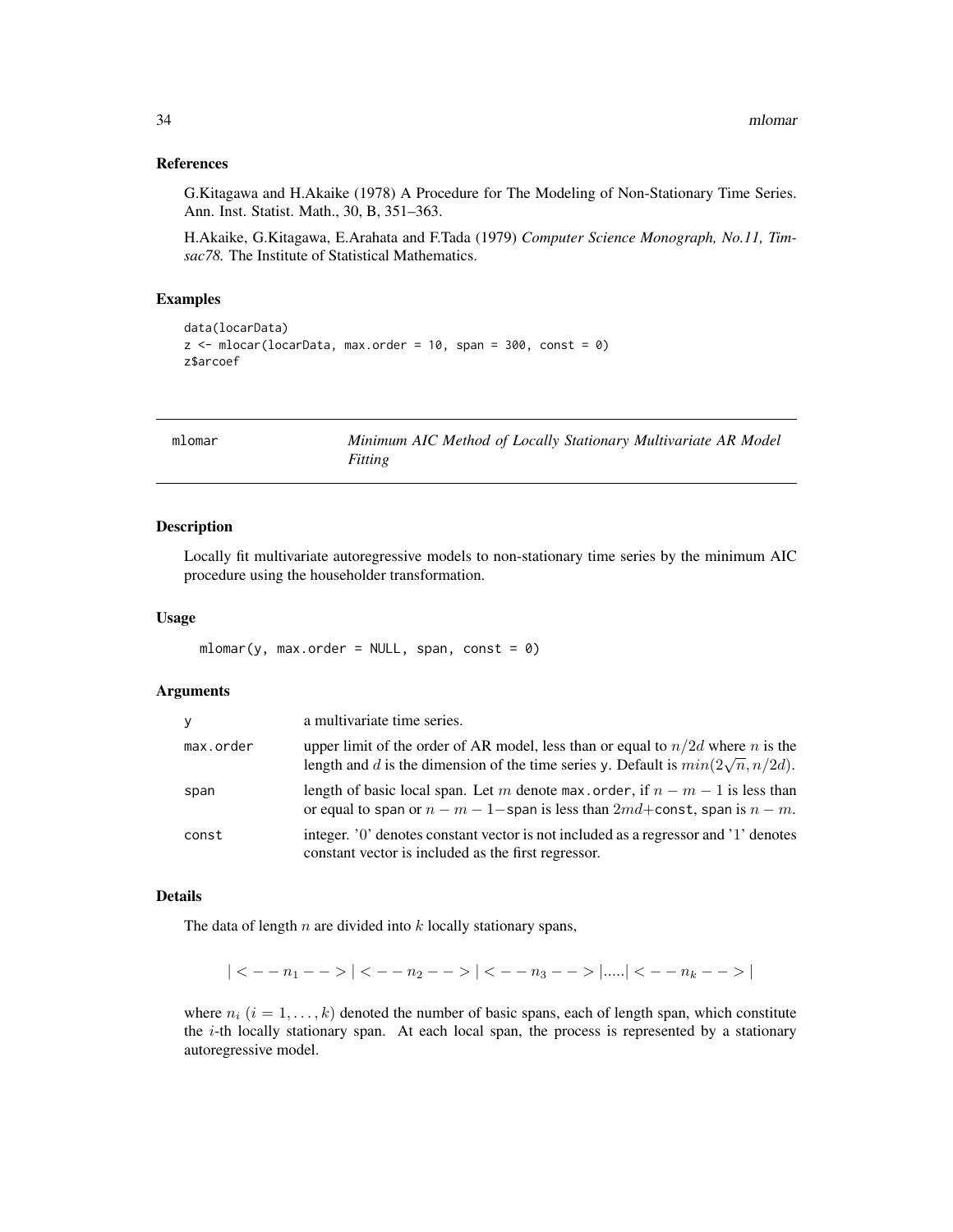#### <span id="page-34-0"></span>mulbar 35

#### Value

| mean        | mean.                                                                                                                                                                                            |
|-------------|--------------------------------------------------------------------------------------------------------------------------------------------------------------------------------------------------|
| var         | variance.                                                                                                                                                                                        |
| ns          | the number of local spans.                                                                                                                                                                       |
| order       | order of the current model.                                                                                                                                                                      |
| aic         | AIC of the current model.                                                                                                                                                                        |
| arcoef      | AR coefficient matrices of the current model. $\text{arcoef}[\lfloor m \rfloor][i, j, k]$ shows the<br>value of <i>i</i> -th row, <i>j</i> -th column, <i>k</i> -th order of <i>m</i> -th model. |
| $\vee$      | innovation variance of the current model.                                                                                                                                                        |
| init        | initial point of the data fitted to the current model.                                                                                                                                           |
| end         | end point of the data fitted to the current model.                                                                                                                                               |
| npre        | data length of the preceding stationary block.                                                                                                                                                   |
| nnew        | data length of the new block.                                                                                                                                                                    |
| order.mov   | order of the moving model.                                                                                                                                                                       |
| aic.mov     | AIC of the moving model.                                                                                                                                                                         |
| order.const | order of the constant model.                                                                                                                                                                     |
| aic.const   | AIC of the constant model.                                                                                                                                                                       |

## References

G.Kitagawa and H.Akaike (1978) A Procedure for The Modeling of Non-Stationary Time Series. Ann. Inst. Statist. Math., 30, B, 351–363.

H.Akaike, G.Kitagawa, E.Arahata and F.Tada (1979) *Computer Science Monograph, No.11, Timsac78.* The Institute of Statistical Mathematics.

#### Examples

```
data(Amerikamaru)
mlomar(Amerikamaru, max.order = 10, span = 300, const = 0)
```
<span id="page-34-1"></span>mulbar *Multivariate Bayesian Method of AR Model Fitting*

## Description

Determine multivariate autoregressive models by a Bayesian procedure. The basic least squares estimates of the parameters are obtained by the householder transformation.

#### Usage

```
mulbar(y, max.order = NULL, plot = FALSE)
```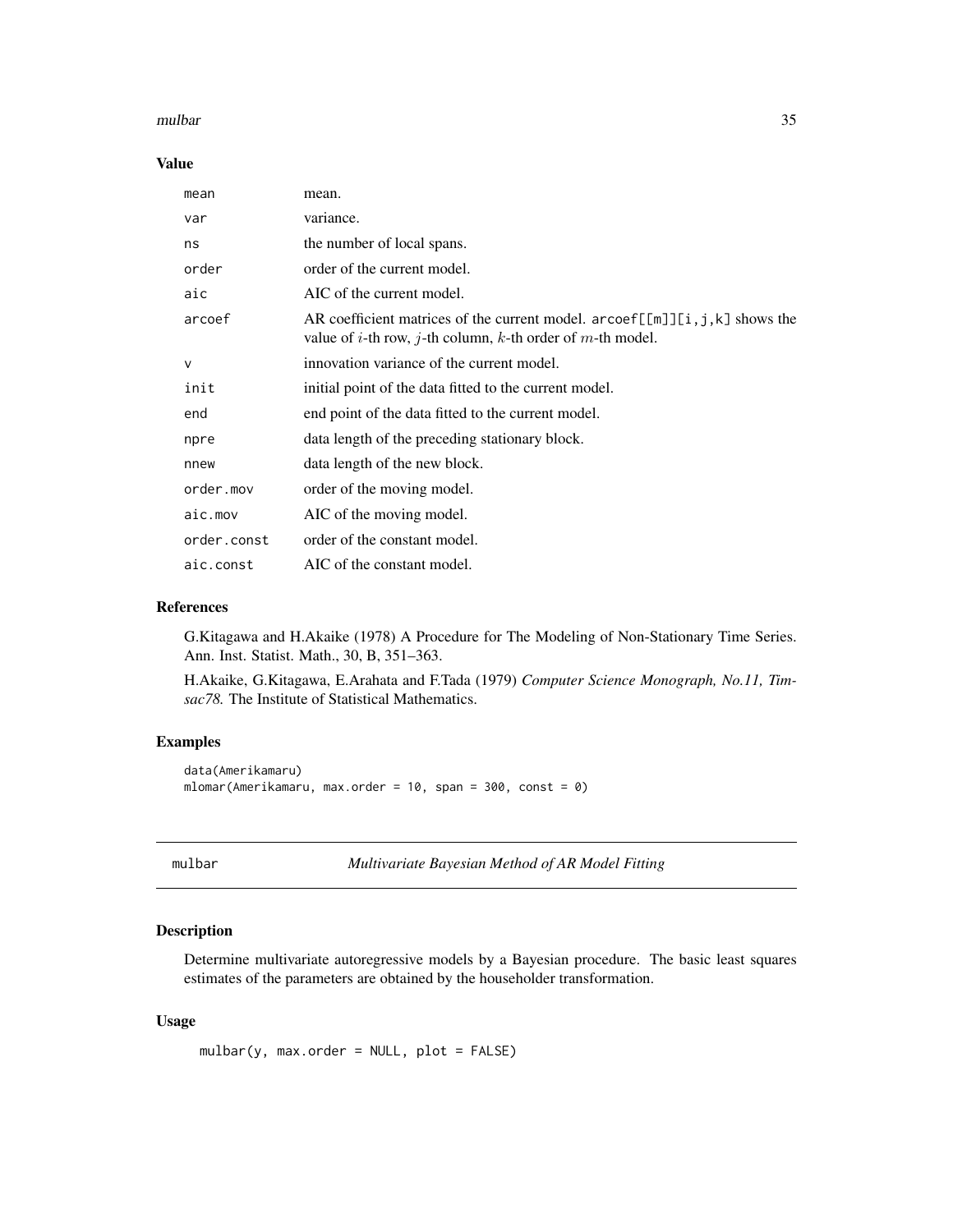36 mulbar

#### Arguments

| <b>V</b>  | a multivariate time series.                                                                                                                                                  |
|-----------|------------------------------------------------------------------------------------------------------------------------------------------------------------------------------|
| max.order | upper limit of the order of AR model, less than or equal to $n/2d$ where n is the<br>length and d is the dimension of the time series y. Default is $min(2\sqrt{n}, n/2d)$ . |
| plot      | logical. If TRUE, daic is plotted.                                                                                                                                           |

## Details

The statistic AIC is defined by

$$
AIC = n \log(det(v)) + 2k,
$$

where  $n$  is the number of data,  $v$  is the estimate of innovation variance matrix,  $det$  is the determinant and  $k$  is the number of free parameters.

Bayesian weight of the  $m$ -th order model is defined by

$$
W(n) = const \times \frac{C(m)}{m+1},
$$

where const is the normalizing constant and  $C(m) = \exp(-0.5AIC(m))$ . The Bayesian estimates of partial autoregression coefficient matrices of forward and backward models are obtained by  $(m =$  $1, \ldots$ ,  $lag)$  $G(m) = G(m)D(m)$ 

$$
G(m) = G(m)D(m),
$$
  

$$
H(m) = H(m)D(m),
$$

where the original  $G(m)$  and  $H(m)$  are the (conditional) maximum likelihood estimates of the highest order coefficient matrices of forward and backward AR models of order m and  $D(m)$  is defined by

$$
D(m) = W(m) + \ldots + W(lag).
$$

The equivalent number of parameters for the Bayesian model is defined by

$$
ek = \{D(1)^2 + \ldots + D(lag)^2\}id + \frac{id(id+1)}{2}
$$

where *id* denotes dimension of the process.

| mean        | mean.                             |
|-------------|-----------------------------------|
| var         | variance.                         |
|             | innovation variance.              |
| aic         | AIC.                              |
| aicmin      | minimum AIC.                      |
| daic        | AIC-aicmin.                       |
| order.maice | order of minimum AIC.             |
| v.maice     | <b>MAICE</b> innovation variance. |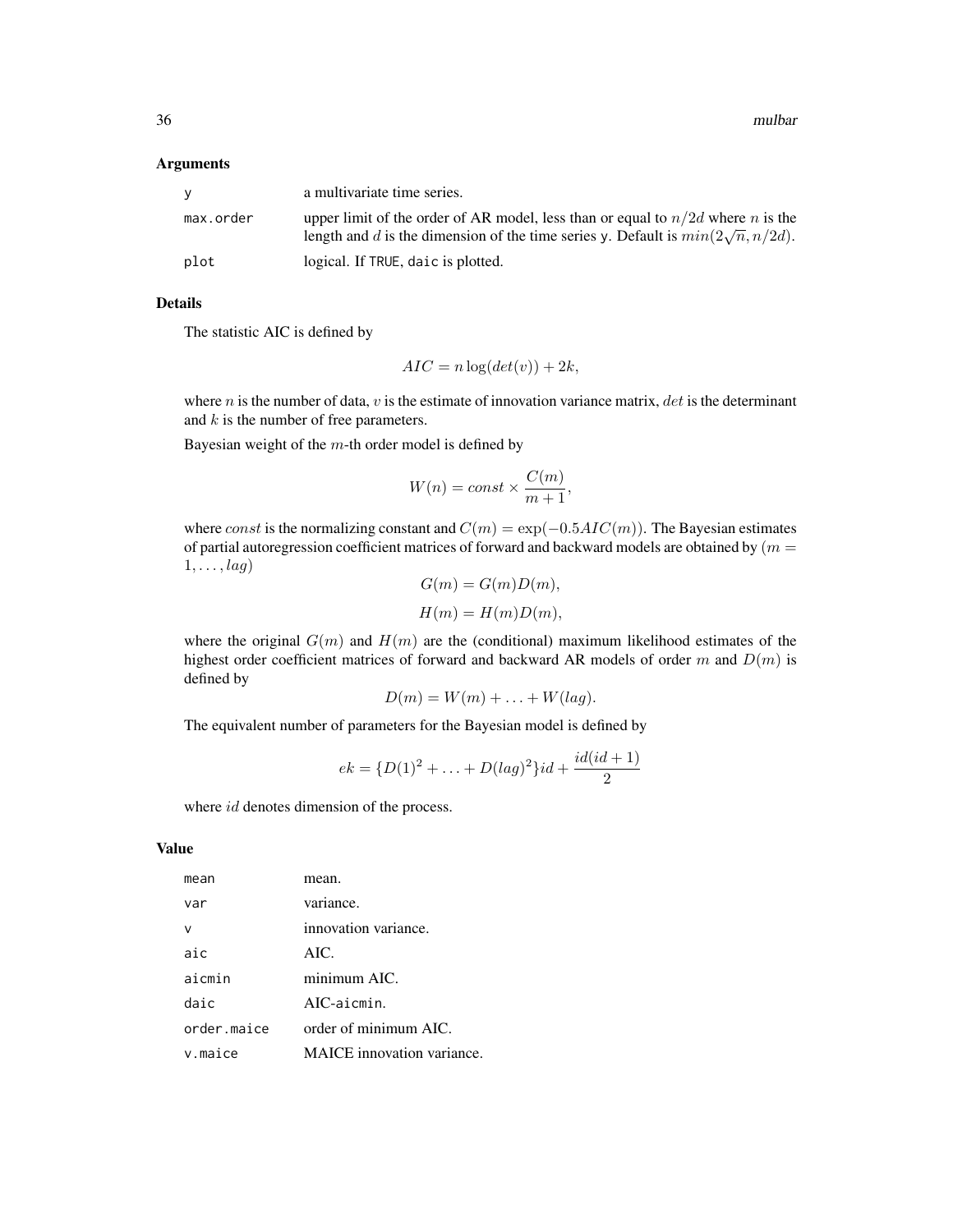#### <span id="page-36-0"></span>mulcor 37

| bweight         | Bayesian weights.                                                                                                                       |  |
|-----------------|-----------------------------------------------------------------------------------------------------------------------------------------|--|
| integra.bweight |                                                                                                                                         |  |
|                 | integrated Bayesian Weights.                                                                                                            |  |
| arcoef.for      | AR coefficients (forward model). arcoef. for [i, j, k] shows the value of <i>i</i> -th<br>row, <i>j</i> -th column, <i>k</i> -th order. |  |
| arcoef.back     | AR coefficients (backward model). arcoef.back[i,j,k] shows the value of<br><i>i</i> -th row, <i>j</i> -th column, <i>k</i> -th order.   |  |
| pacoef.for      | partial autoregression coefficients (forward model).                                                                                    |  |
| pacoef.back     | partial autoregression coefficients (backward model).                                                                                   |  |
| v.bay           | innovation variance of the Bayesian model.                                                                                              |  |
| aic.bay         | equivalent AIC of the Bayesian (forward) model.                                                                                         |  |

## References

H.Akaike (1978) A Bayesian Extension of The Minimum AIC Procedure of Autoregressive Model Fitting. Research Memo. NO.126, The Institute of Statistical Mathematics.

G.Kitagawa and H.Akaike (1978) A Procedure for The Modeling of Non-stationary Time Series. Ann. Inst. Statist. Math., 30, B, 351–363.

H.Akaike, G.Kitagawa, E.Arahata and F.Tada (1979) *Computer Science Monograph, No.11, Timsac78.* The Institute of Statistical Mathematics.

## Examples

data(Powerplant) z <- mulbar(Powerplant, max.order = 10) z\$pacoef.for z\$pacoef.back

mulcor *Multiple Correlation*

#### Description

Estimate multiple correlation.

#### Usage

```
mulcor(y, lag = NULL, plot = TRUE, lag_axis = TRUE)
```

| v        | a multivariate time series.                                                              |
|----------|------------------------------------------------------------------------------------------|
| lag      | maximum lag. Default is $2\sqrt{n}$ , where <i>n</i> is the length of the time series y. |
| plot     | logical. If TRUE (default), correlations cor are plotted.                                |
| lag_axis | logical. If TRUE (default) with plot=TRUE, $x$ -axis is drawn.                           |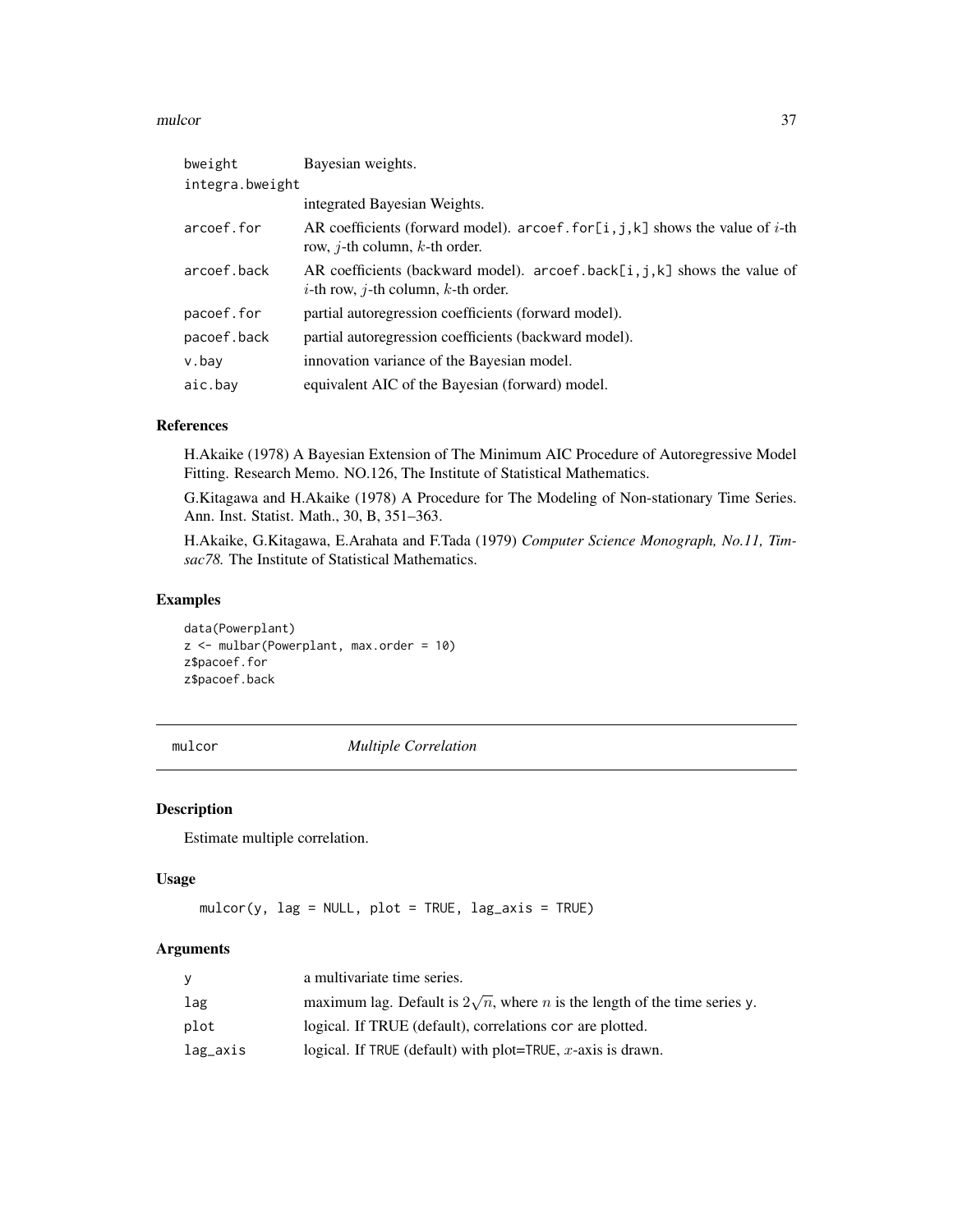38 mulfrf

#### Value

| COV  | covariances.                           |
|------|----------------------------------------|
| cor  | correlations (normalized covariances). |
| mean | mean.                                  |

## References

H.Akaike and T.Nakagawa (1988) *Statistical Analysis and Control of Dynamic Systems.* Kluwer Academic publishers.

## Examples

```
# Example 1
y <- rnorm(1000)
dim(y) <- c(500,2)
mulcor(y, lag_axis = FALSE)
# Example 2
xorg <- rnorm(1003)
x \le - matrix(0, nrow = 1000, ncol = 2)
x[, 1] <- xorg[1:1000]
x[, 2] <- xorg[4:1003] + 0.5*rnorm(1000)
mulcor(x, lag = 20)
```
mulfrf *Frequency Response Function (Multiple Channel)*

## Description

Compute multiple frequency response function, gain, phase, multiple coherency, partial coherency and relative error statistics.

## Usage

mulfrf(y, lag = NULL, iovar = NULL)

|       | a multivariate time series.                                                                                                                                |
|-------|------------------------------------------------------------------------------------------------------------------------------------------------------------|
| lag   | maximum lag. Default is $2\sqrt{n}$ , where <i>n</i> is the number of rows in y.                                                                           |
| iovar | input variables iovar[i] $(i = 1, k)$ and output variable iovar[k+1] $(1 \le k \le k)$<br>d), where d is the number of columns in y. Default is $c(1:d)$ . |

<span id="page-37-0"></span>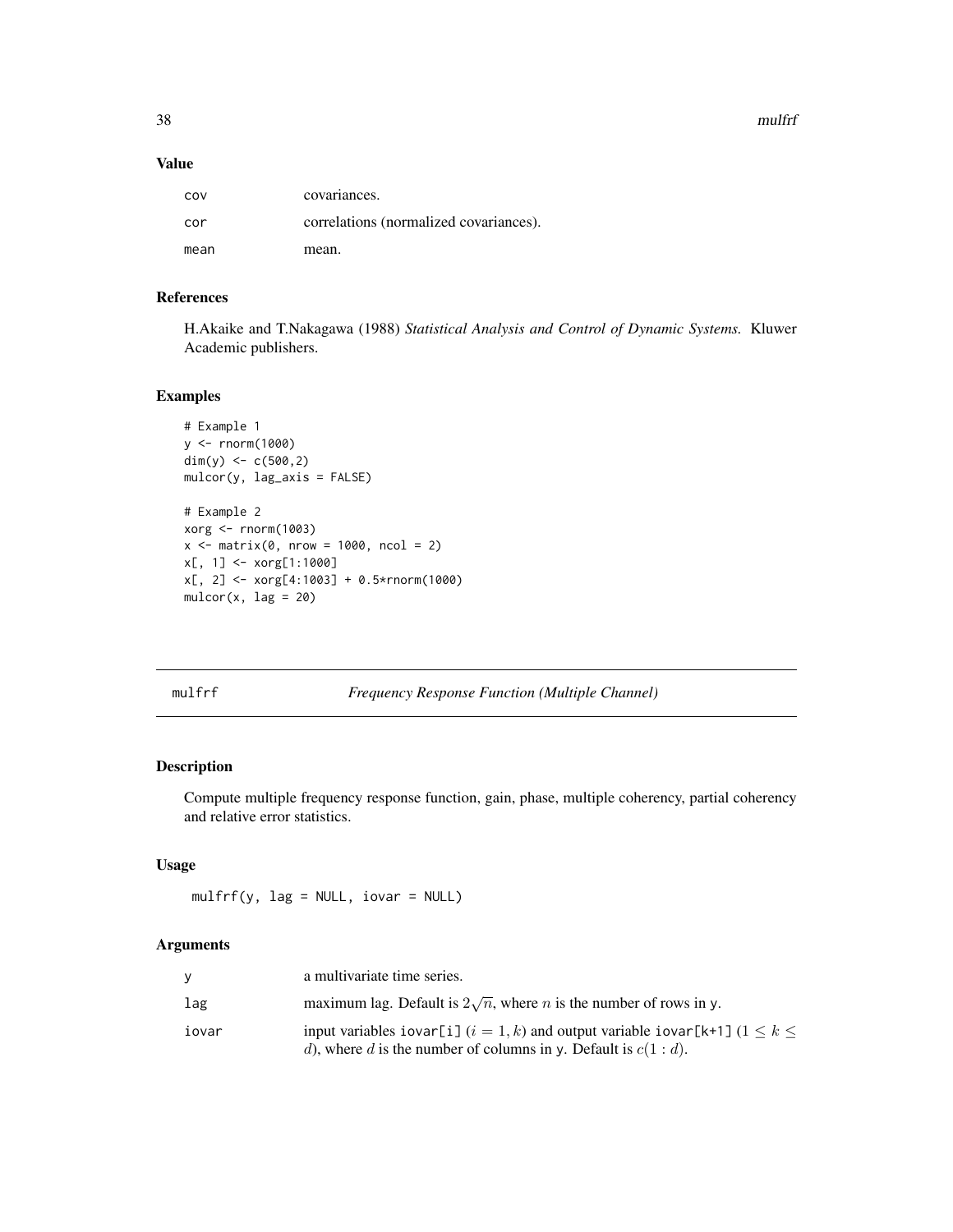#### <span id="page-38-0"></span>mulmar 39

#### Value

| cospec  | spectrum (complex).                           |
|---------|-----------------------------------------------|
| fregr   | frequency response function : real part.      |
| freqi   | frequency response function : imaginary part. |
| gain    | gain.                                         |
| phase   | phase.                                        |
| pcoh    | partial coherency.                            |
| errstat | relative error statistics.                    |
| mcoh    | multiple coherency.                           |

## References

H.Akaike and T.Nakagawa (1988) *Statistical Analysis and Control of Dynamic Systems.* Kluwer Academic publishers.

#### Examples

```
ar < -array(0, dim = c(3, 3, 2))ar[, , 1] <- matrix(c(0.4, 0, 0.3, 0.3)0.2, -0.1, -0.5,0.3, 0.1, 0), nrow = 3, ncol = 3, byrow = TRUE)
ar[,, 2] <- matrix(c(0, -0.3, 0.5,0.7, -0.4, 1,
                     0, -0.5, 0.3), nrow = 3, ncol = 3, byrow = TRUE)
x \le - matrix(rnorm(200*3), nrow = 200, ncol = 3)
y <- mfilter(x, ar, "recursive")
mulfrf(y, lag = 20)
```
<span id="page-38-1"></span>mulmar *Multivariate Case of Minimum AIC Method of AR Model Fitting*

#### Description

Fit a multivariate autoregressive model by the minimum AIC procedure. Only the possibilities of zero coefficients at the beginning and end of the model are considered. The least squares estimates of the parameters are obtained by the householder transformation.

#### Usage

 $mulmar(y, max.order = NULL, plot = FALSE)$ 

| v         | a multivariate time series.                                                                                                        |
|-----------|------------------------------------------------------------------------------------------------------------------------------------|
| max.order | upper limit of the order of AR model, less than or equal to $n/2d$ where n is the                                                  |
|           | length and d is the dimension of the time series y. Default is $min(2\sqrt{n}, n/2d)$ .                                            |
| plot      | logical. If TRUE, $\text{daic}[\begin{bmatrix} 1 \end{bmatrix}, \ldots, \text{daic}[\begin{bmatrix} d \end{bmatrix}]$ are plotted. |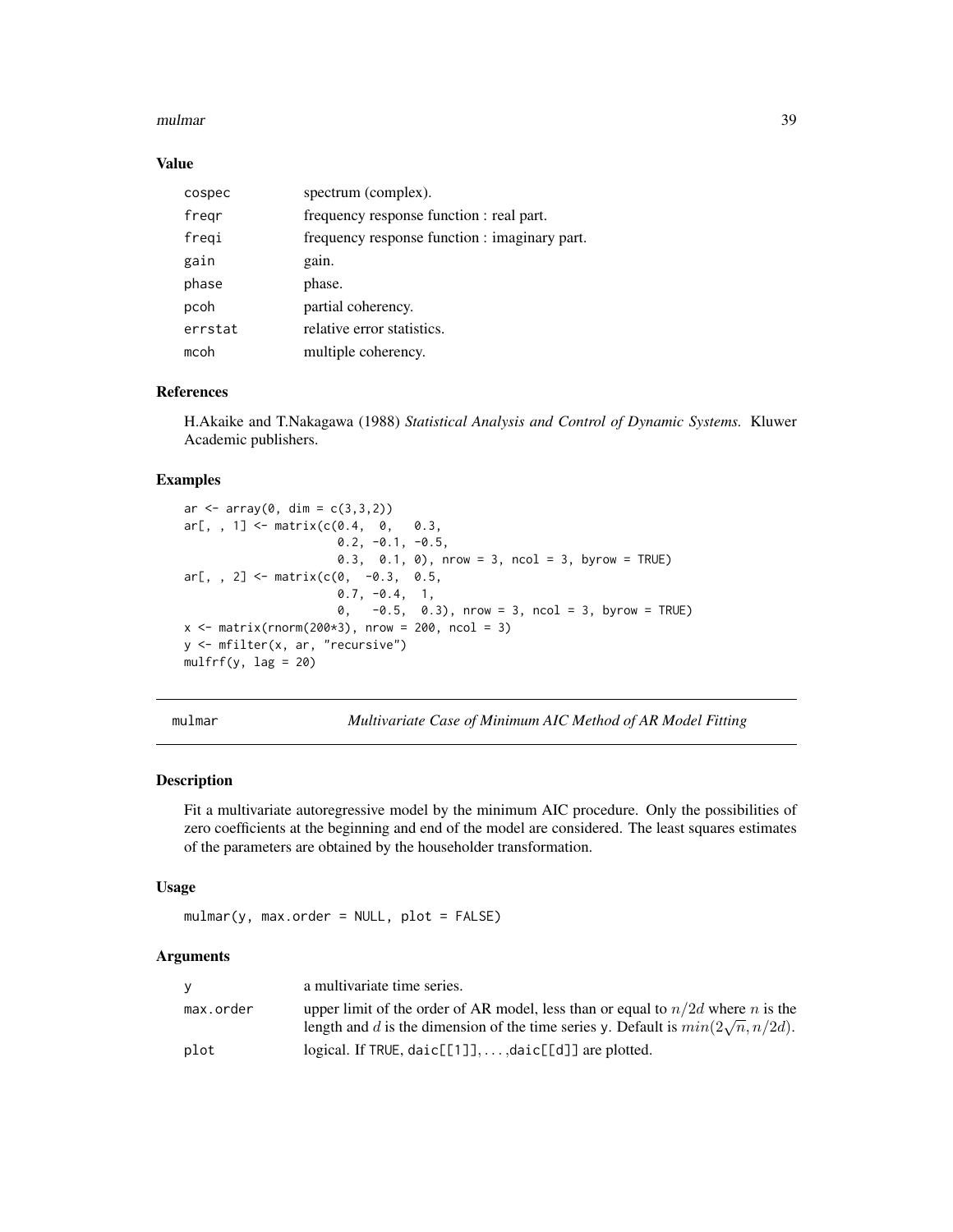## Details

Multivariate autoregressive model is defined by

$$
y(t) = A(1)y(t-1) + A(2)y(t-2) + \ldots + A(p)y(t-p) + u(t),
$$

where  $p$  is order of the model and  $u(t)$  is Gaussian white noise with mean 0 and variance matrix matv. AIC is defined by

```
AIC = n \log(det(v)) + 2k,
```
where  $n$  is the number of data,  $v$  is the estimate of innovation variance matrix,  $det$  is the determinant and  $k$  is the number of free parameters.

## Value

| mean        | mean.                                                                                                        |
|-------------|--------------------------------------------------------------------------------------------------------------|
| var         | variance.                                                                                                    |
| $\vee$      | innovation variance.                                                                                         |
| aic         | AIC.                                                                                                         |
| aicmin      | minimum AIC.                                                                                                 |
| daic        | AIC-aicmin.                                                                                                  |
| order.maice | order of minimum AIC.                                                                                        |
| v.maice     | <b>MAICE</b> innovation variance.                                                                            |
| np          | number of parameters.                                                                                        |
| jnd         | specification of $i$ -th regressor.                                                                          |
| subregcoef  | subset regression coefficients.                                                                              |
| rvar        | residual variance.                                                                                           |
| aicf        | final estimate of AIC (= $n \log(r \text{var}) + 2 \text{np}$ ).                                             |
| respns      | instantaneous response.                                                                                      |
| matv        | innovation variance matrix.                                                                                  |
| morder      | order of the MAICE model.                                                                                    |
| arcoef      | AR coefficients. arcoef[i, j, k] shows the value of <i>i</i> -th row, <i>j</i> -th column, $k$ -th<br>order. |
| aicsum      | the sum of aicf.                                                                                             |

## References

G.Kitagawa and H.Akaike (1978) A Procedure for The Modeling of Non-stationary Time Series. Ann. Inst. Statist. Math., 30, B, 351–363.

H.Akaike, G.Kitagawa, E.Arahata and F.Tada (1979) *Computer Science Monograph, No.11, Timsac78.* The Institute of Statistical Mathematics.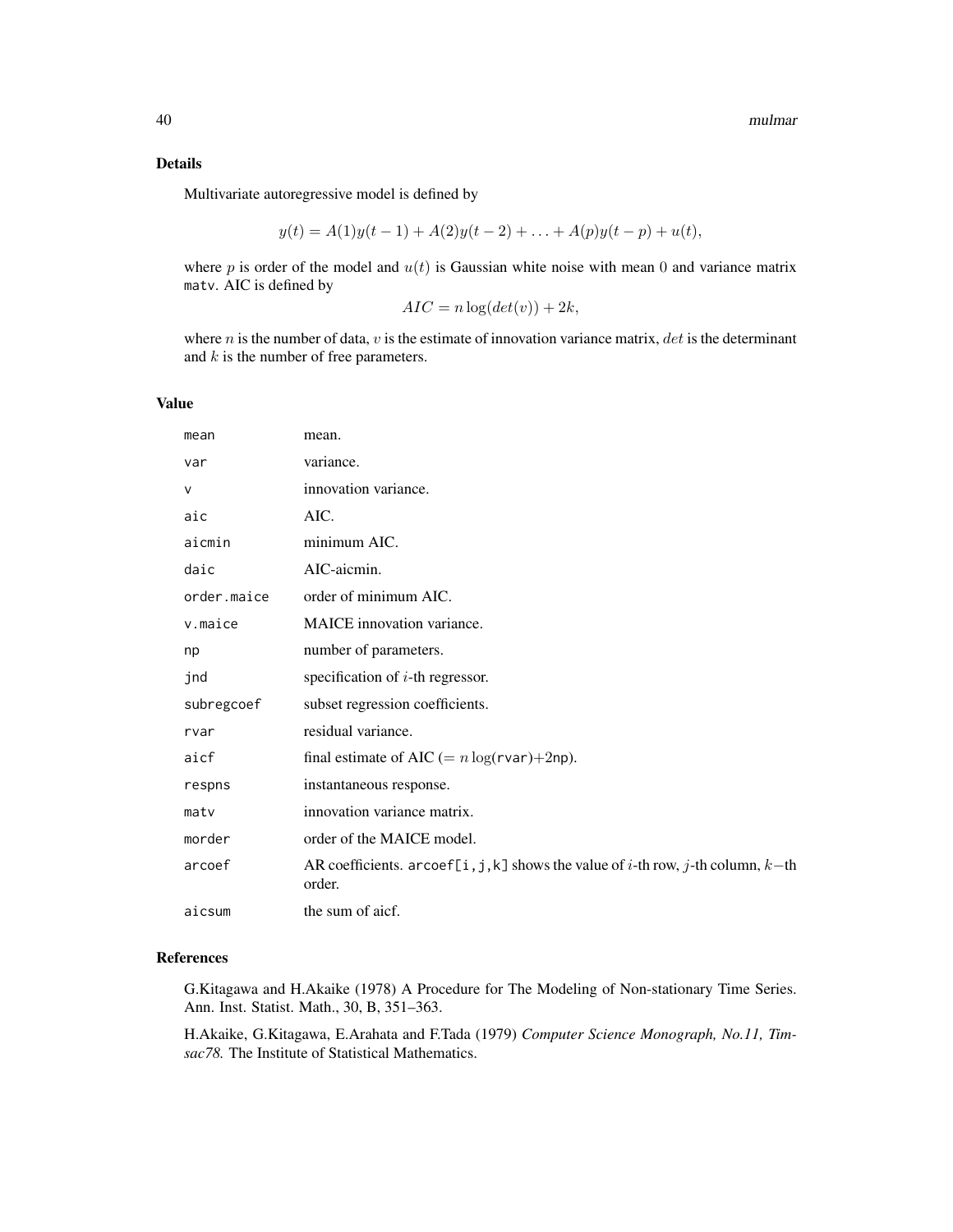#### <span id="page-40-0"></span>mulnos 41

## Examples

```
# Example 1
data(Powerplant)
z <- mulmar(Powerplant, max.order = 10)
z$arcoef
# Example 2
ar < -array(0, dim = c(3, 3, 2))ar[, , 1] \leq matrix(c(0.4, 0, 0.3,0.2, -0.1, -0.5,0.3, 0.1, 0), nrow = 3, ncol = 3, byrow = TRUE)
ar[, , 2] < - matrix(c(0, -0.3, 0.5,
                      0.7, -0.4, 1,
                      0, -0.5, 0.3), nrow = 3, ncol = 3,byrow = TRUE)
x \le - matrix(rnorm(200*3), nrow = 200, ncol = 3)
y <- mfilter(x, ar, "recursive")
z \le mulmar(y, max.order = 10)
z$arcoef
```
mulnos *Relative Power Contribution*

## Description

Compute relative power contributions in differential and integrated form, assuming the orthogonality between noise sources.

## Usage

```
mulnos(y, max.order = NULL, control = NULL, main = NULL, h)
```
#### Arguments

|           | a multivariate time series.                                                                            |
|-----------|--------------------------------------------------------------------------------------------------------|
| max.order | upper limit of model order. Default is $2\sqrt{n}$ , where <i>n</i> is the length of time series<br>у. |
| control   | controlled variables. Default is $c(1 : d)$ , where d is the dimension of the time<br>series y.        |
| manip     | manipulated variables. Default number of manipulated variable is $'0'$ .                               |
| h         | specify frequencies $i/2h$ $(i = 0, \ldots, h)$ .                                                      |

| nperr  | a normalized prediction error covariance matrix. |
|--------|--------------------------------------------------|
| diffr  | differential relative power contribution.        |
| integr | integrated relative power contribution.          |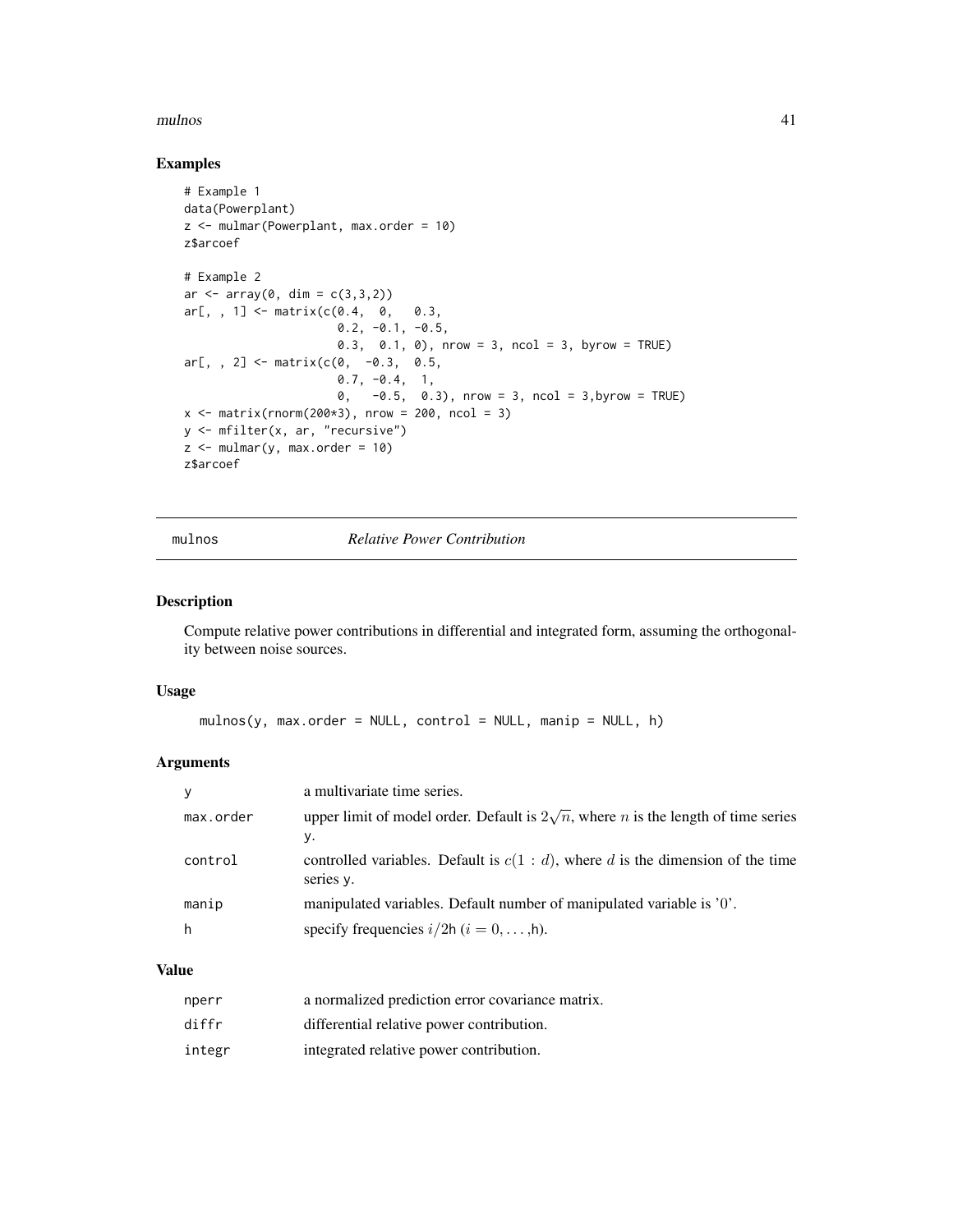## <span id="page-41-0"></span>References

H.Akaike and T.Nakagawa (1988) *Statistical Analysis and Control of Dynamic Systems.* Kluwer Academic publishers.

## Examples

```
ar \leq array(0, dim = c(3,3,2))
ar[, , 1] < - matrix(c(0.4, 0, 0.3, 0.3)0.2, -0.1, -0.5,0.3, 0.1, 0), nrow = 3, ncol = 3, byrow = TRUE)
ar[, , 2] < - matrix(c(0, -0.3, 0.5,0.7, -0.4, 1,0, -0.5, 0.3), nrow = 3, ncol = 3, byrow = TRUE)
x \le - matrix(rnorm(200*3), nrow = 200, ncol = 3)
y <- mfilter(x, ar, "recursive")
mulnos(y, max.order = 10, h = 20)
```
mulrsp *Multiple Rational Spectrum*

## Description

Compute rational spectrum for d-dimensional ARMA process.

## Usage

mulrsp(h, d, cov, ar = NULL, ma = NULL, log = FALSE, plot = TRUE, plot.scale = FALSE)

| h          | specify frequencies $i/2h$ ( $i = 0, 1, , h$ ).                                                                                       |
|------------|---------------------------------------------------------------------------------------------------------------------------------------|
| d          | dimension of the observation vector.                                                                                                  |
| COV        | covariance matrix.                                                                                                                    |
| ar         | coefficient matrix of autoregressive model. $ar[i, j, k]$ shows the value of <i>i</i> -th<br>row, <i>j</i> -th column, $k$ -th order. |
| ma         | coefficient matrix of moving average model. $ma[i, j, k]$ shows the value of <i>i</i> -th<br>row, <i>j</i> -th column, $k$ -th order. |
| log        | logical. If TRUE, rational spectrums rspec are plotted as $log(rspec)$ .                                                              |
| plot       | logical. If TRUE, rational spectrums r spec are plotted.                                                                              |
| plot.scale | logical. IF TRUE, the common range of the $y$ -axis is used.                                                                          |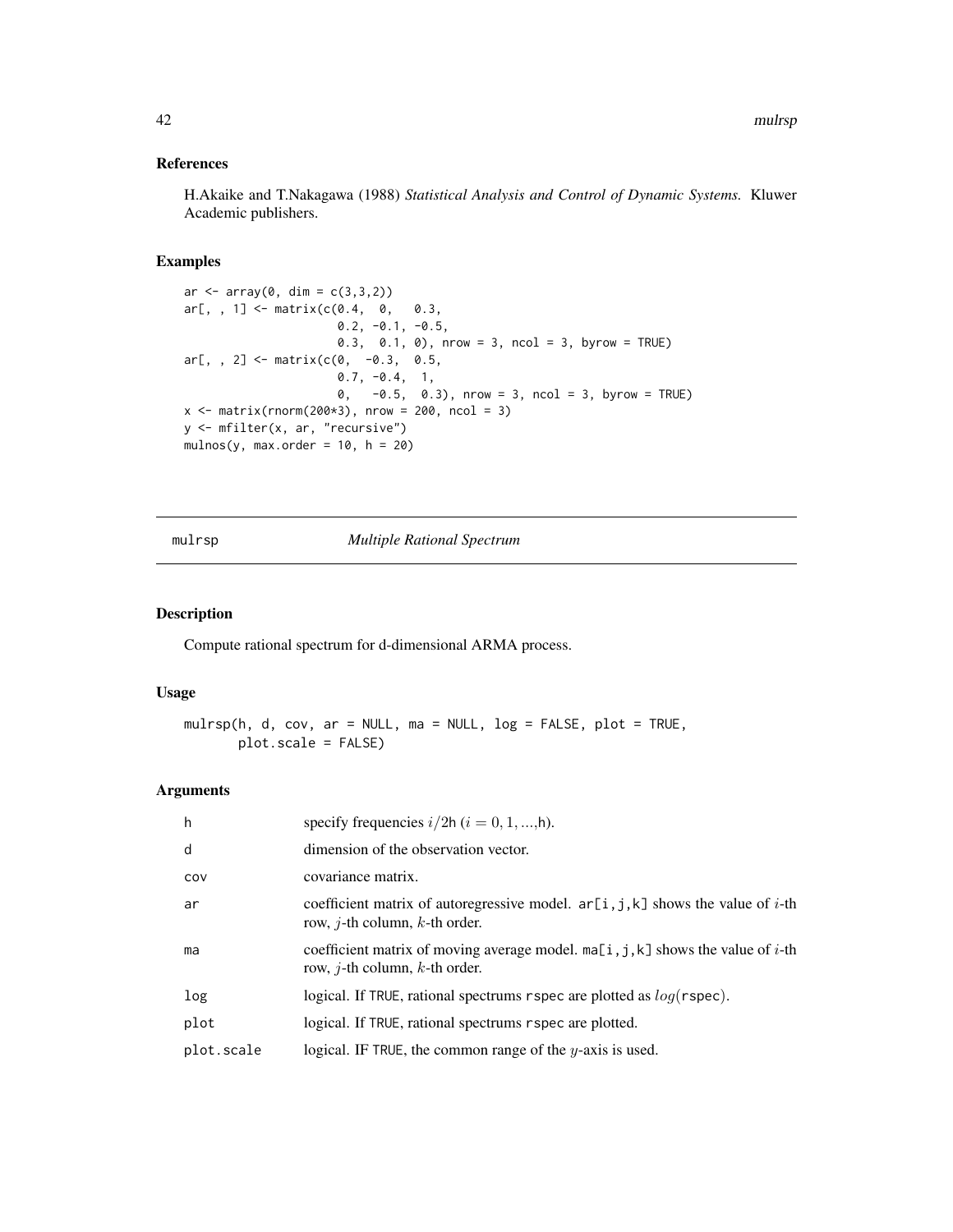<span id="page-42-0"></span>mulspe and the state of the state of the state of the state of the state of the state of the state of the state of the state of the state of the state of the state of the state of the state of the state of the state of the

## Details

ARMA process :

$$
y(t) - A(1)y(t-1) - \dots - A(p)y(t-p) = u(t) - B(1)u(t-1) - \dots - B(q)u(t-q)
$$

where  $u(t)$  is a white noise with zero mean vector and covariance matrix cov.

#### Value

| rspec | rational spectrum. |
|-------|--------------------|
| scoh  | simple coherence.  |

#### References

H.Akaike and T.Nakagawa (1988) *Statistical Analysis and Control of Dynamic Systems.* Kluwer Academic publishers.

#### Examples

```
# Example 1 for the normal distribution
xorg <- rnorm(1003)
x \le - matrix(0, nrow = 1000, ncol = 2)
x[, 1] <- xorg[1:1000]
x[, 2] <- xorg[4:1003] + 0.5*rnorm(1000)
aaa \leftarrow ar(x)mulrsp(h = 20, d = 2, cov = aaa$var.pred, ar = aaa$ar, plot = TRUE,
       plot.scale = TRUE)
# Example 2 for the AR model
ar < -array(0, dim = c(3, 3, 2))ar[, , 1] < - matrix(c(0.4, 0, 0.3, 0.3)0.2, -0.1, -0.5,0.3, 0.1, 0), nrow = 3, ncol = 3, byrow = TRUE)
ar[,, 2] <- matrix(c(0, -0.3, 0.5,0.7, -0.4, 1,
                      0, -0.5, 0.3), nrow = 3, ncol = 3, byrow = TRUE)
x \le - matrix(rnorm(200*3), nrow = 200, ncol = 3)
y <- mfilter(x, ar, "recursive")
z \le fpec(y, max.order = 10)
mulrsp(h = 20, d = 3, cov = z\perr, ar = z\arcoef)
```
mulspe *Multiple Spectrum*

#### Description

Compute multiple spectrum estimates using Akaike window or Hanning window.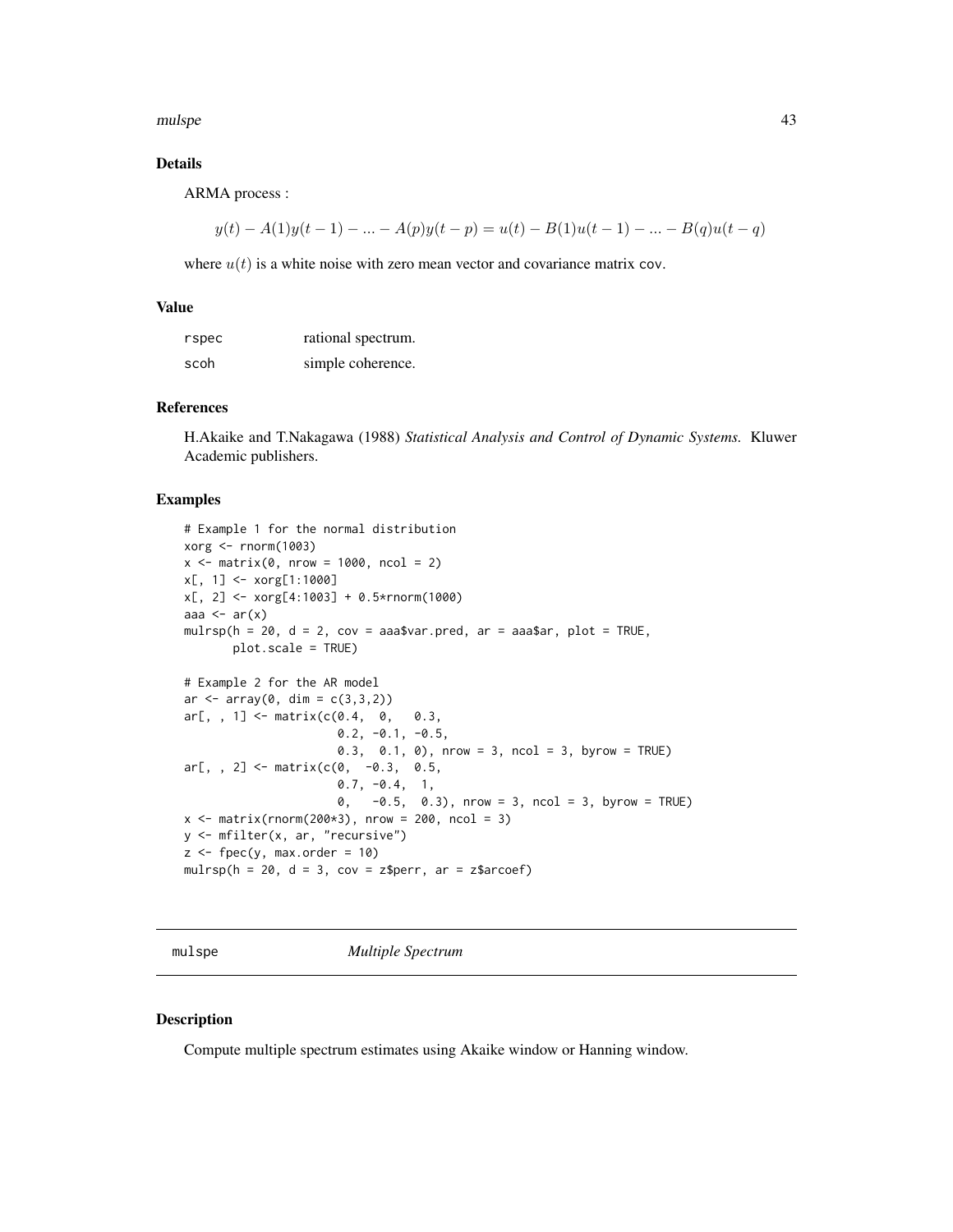## Usage

mulspe(y, lag = NULL, window = "Akaike", plot = TRUE, plot.scale = FALSE)

## Arguments

| У          | a multivariate time series with $d$ variables and $n$ observations.     |                                                                                     |  |
|------------|-------------------------------------------------------------------------|-------------------------------------------------------------------------------------|--|
| lag        |                                                                         | maximum lag. Default is $2\sqrt{n}$ , where <i>n</i> is the number of observations. |  |
| window     | "Akaike" (default) or "Hanning".                                        | character string giving the definition of smoothing window. Allowed strings are     |  |
| plot       | logical. If TRUE (default) spectrums are plotted as $(d, d)$ matrix.    |                                                                                     |  |
|            | Diagonal parts :<br>Lower triangular parts :<br>Upper triangular part : | Auto spectrums for each series.<br>Amplitude spectrums.<br>Phase spectrums.         |  |
| plot.scale |                                                                         | logical. IF TRUE, the common range of the $y$ -axis is used.                        |  |

#### Details

| Hanning Window : $a1(0)=0.5$ , | $a1(1)=a1(-1)=0.25$ , $a1(2)=a1(-2)=0$ |                                                                            |
|--------------------------------|----------------------------------------|----------------------------------------------------------------------------|
|                                |                                        | Akaike Window: $a2(0)=0.625$ , $a2(1)=a2(-1)=0.25$ , $a2(2)=a2(-2)=0.0625$ |

#### Value

| spec | spectrum smoothing by 'window'.                                                 |  |  |
|------|---------------------------------------------------------------------------------|--|--|
|      | Lower triangular parts : Real parts<br>Upper triangular parts : Imaginary parts |  |  |
| stat | test statistics.                                                                |  |  |
| coh  | simple coherence by 'window'.                                                   |  |  |

## References

H.Akaike and T.Nakagawa (1988) *Statistical Analysis and Control of Dynamic Systems.* Kluwer Academic publishers.

## Examples

```
sgnl <- rnorm(1003)
x \le - matrix(0, nrow = 1000, ncol = 2)
x[, 1] < - sgnl[4:1003]
# x[i,2] = 0.9*x[i-3,1] + 0.2*N(0,1)x[, 2] <- 0.9*sgnl[1:1000] + 0.2*rnorm(1000)
mulspe(x, lag = 100, window = "Hanning", plot.scale = TRUE)
```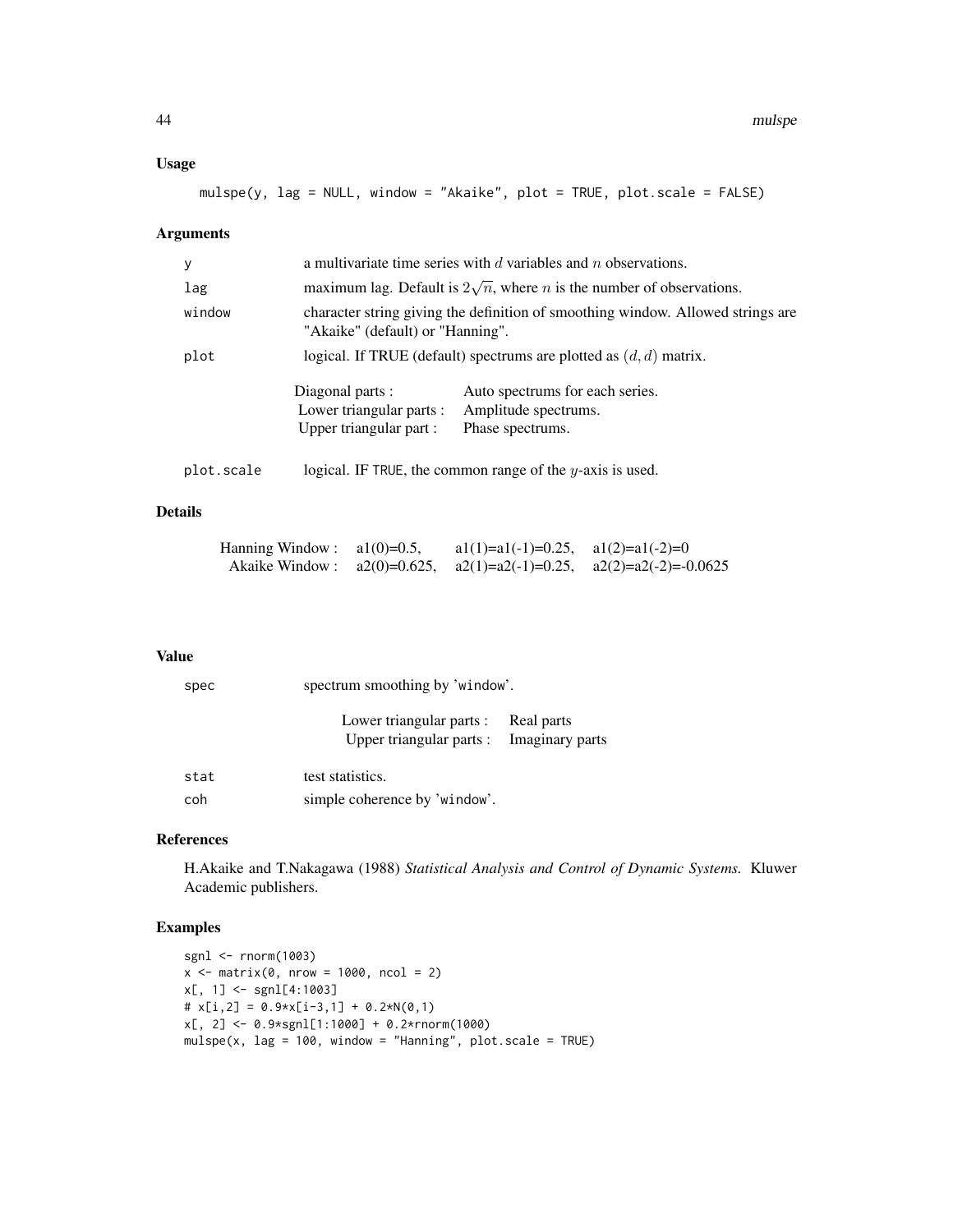## <span id="page-44-1"></span><span id="page-44-0"></span>Description

Locally fit autoregressive models to non-stationary time series by AIC criterion.

## Usage

nonst(y, span, max.order = NULL, plot = TRUE)

## Arguments

| <b>V</b>  | a univariate time series.                                                                                 |
|-----------|-----------------------------------------------------------------------------------------------------------|
| span      | length of the basic local span.                                                                           |
| max.order | highest order of AR model. Default is $2\sqrt{n}$ , where <i>n</i> is the length of the time<br>series y. |
| plot      | logical. If TRUE (the default), spectrums are plotted.                                                    |

## Details

The basic AR model is given by

 $y(t) = A(1)y(t-1) + A(2)y(t-2) + ... + A(p)y(t-p) + u(t),$ 

where  $p$  is order of the AR model and  $u(t)$  is innovation variance. AIC is defined by

$$
AIC = n \log(det(sd)) + 2k,
$$

where  $n$  is the length of data,  $sd$  is the estimates of the innovation variance and  $k$  is the number of parameter.

| ns           | the number of local spans.                                           |
|--------------|----------------------------------------------------------------------|
| arcoef       | AR coefficients.                                                     |
| $\mathsf{V}$ | innovation variance.                                                 |
| aic          | AIC.                                                                 |
| daic21       | $= AIC2 - AIC1$ .                                                    |
| daic         | $=$ daic21/ <i>n</i> ( <i>n</i> is the length of the current model). |
| init         | start point of the data fitted to the current model.                 |
| end          | end point of the data fitted to the current model.                   |
| pspec        | power spectrum.                                                      |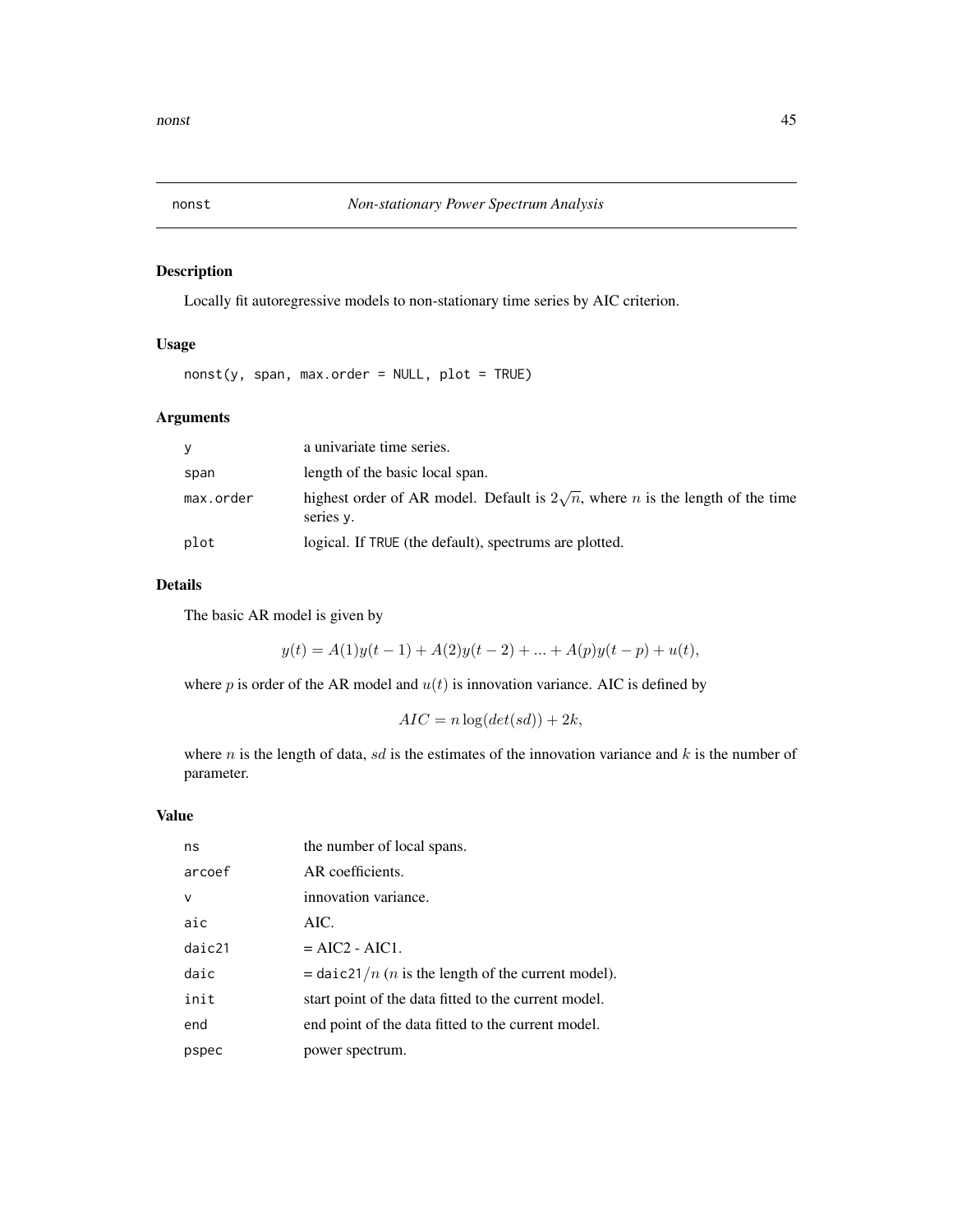#### References

H.Akaike, E.Arahata and T.Ozaki (1976) *Computer Science Monograph, No.6, Timsac74 A Time Series Analysis and Control Program Package (2)*. The Institute of Statistical Mathematics.

#### Examples

# Non-stationary Test Data data(nonstData) nonst(nonstData, span = 700, max.order = 49)

nonstData *Non-stationary Test Data*

## Description

A non-stationary data for testing [nonst](#page-44-1).

#### Usage

data(nonstData)

#### Format

A time series of 2100 observations.

#### Source

H.Akaike, E.Arahata and T.Ozaki (1976) *Computer Science Monograph, No.6, Timsac74 A Time Series Analysis and Control Program Package (2)*. The Institute of Statistical Mathematics.

optdes *Optimal Controller Design*

## Description

Compute optimal controller gain matrix for a quadratic criterion defined by two positive definite matrices Q and R.

## Usage

optdes(y, max.order = NULL, ns, q, r)

<span id="page-45-0"></span>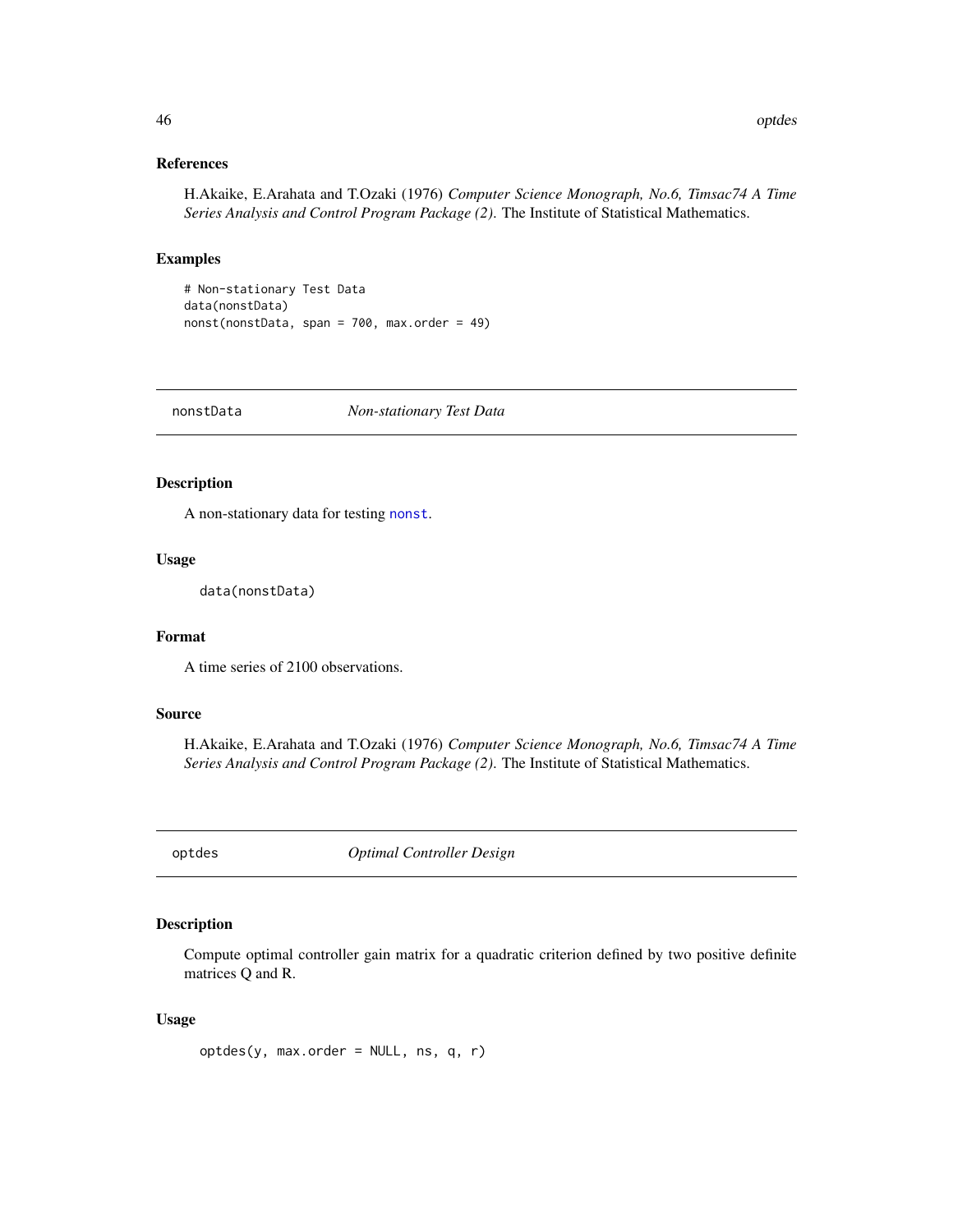#### <span id="page-46-0"></span>optsim 47

## Arguments

| у         | a multivariate time series.                                                                                                                |
|-----------|--------------------------------------------------------------------------------------------------------------------------------------------|
| max.order | upper limit of model order. Default is $2\sqrt{n}$ , where <i>n</i> is the length of the time<br>series y.                                 |
| ns        | number of D.P. stages.                                                                                                                     |
| q         | positive definite $(m, m)$ matrix Q, where m is the number of controlled vari-<br>ables. A quadratic criterion is defined by $Q$ and $R$ . |
|           | positive definite $(l, l)$ matrix R, where l is the number of manipulated variables.                                                       |

#### Value

| perr  | prediction error covariance matrix.                                                       |
|-------|-------------------------------------------------------------------------------------------|
| trans | first m columns of transition matrix, where m is the number of controlled vari-<br>ables. |
| gamma | gamma matrix.                                                                             |
| gain  | gain matrix.                                                                              |

## References

H.Akaike and T.Nakagawa (1988) *Statistical Analysis and Control of Dynamic Systems.* Kluwer Academic publishers.

#### Examples

```
# Multivariate Example Data
ar < -array(0, dim = c(3, 3, 2))ar[,, 1] <- matrix(c(0.4, 0, 0.3,0.2, -0.1, -0.5,0.3, 0.1, 0), nrow= 3, ncol= 3, byrow = TRUE)
ar[,, 2] <- matrix(c(0, -0.3, 0.5,0.7, -0.4, 1,
                      0, -0.5, 0.3), nrow= 3, ncol= 3, byrow = TRUE)
x \le - matrix(rnorm(200*3), nrow = 200, ncol = 3)
y <- mfilter(x, ar, "recursive")
q.mat <- matrix(c(0.16, 0, 0, 0.09), nrow = 2, ncol = 2)
r.\text{mat} < -\text{as}.\text{matrix}(0.001)optdes(y, ns = 20, q = q.mat, r = r.mat)
```
optsim *Optimal Control Simulation*

## Description

Perform optimal control simulation and evaluate the means and variances of the controlled and manipulated variables X and Y.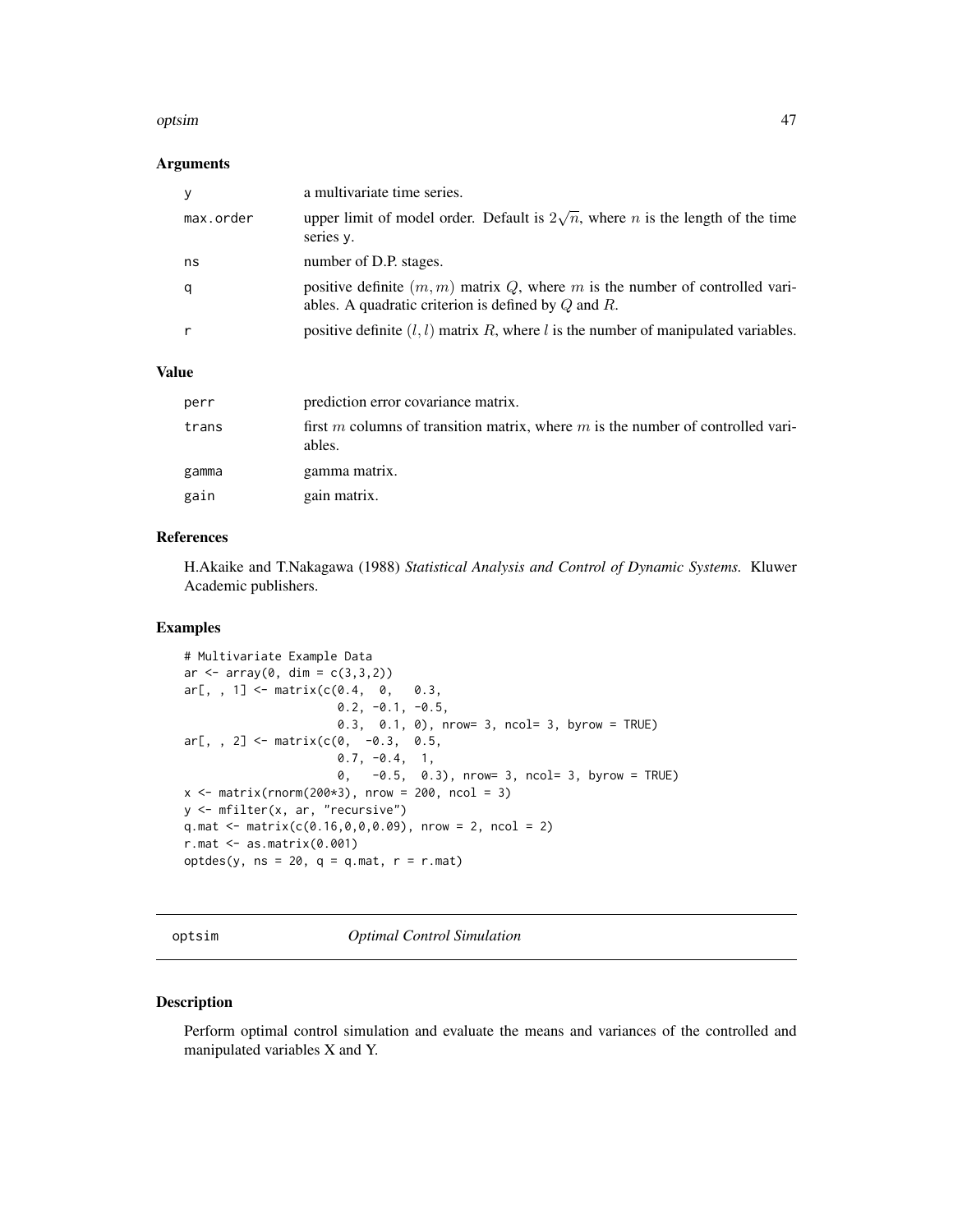## Usage

optsim(y, max.order = NULL, ns, q, r, noise = NULL, len, plot = TRUE)

## Arguments

| У         | a multivariate time series.                                                                                |
|-----------|------------------------------------------------------------------------------------------------------------|
| max.order | upper limit of model order. Default is $2\sqrt{n}$ , where <i>n</i> is the length of the time<br>series y. |
| ns        | number of steps of simulation.                                                                             |
| q         | positive definite matrix $Q$ .                                                                             |
| r         | positive definite matrix $R$ .                                                                             |
| noise     | noise. If not provided, Gaussian vector white noise with the length len is gen-<br>erated.                 |
| len       | length of white noise record.                                                                              |
| plot      | logical. If TRUE (default), controlled variables $X$ and manipulated variables $Y$<br>are plotted.         |

## Value

| trans  | first m columns of transition matrix, where $m$ is the number of controlled vari-<br>ables. |
|--------|---------------------------------------------------------------------------------------------|
| gamma  | gamma matrix.                                                                               |
| gain   | gain matrix.                                                                                |
| convar | controlled variables $X$ .                                                                  |
| manvar | manipulated variables $Y$ .                                                                 |
| xmean  | mean of $X$ .                                                                               |
| ymean  | mean of $Y$ .                                                                               |
| xvar   | variance of $X$ .                                                                           |
| yvar   | variance of $Y$ .                                                                           |
| x2sum  | sum of $X^2$ .                                                                              |
| y2sum  | sum of $Y^2$ .                                                                              |
| x2mean | mean of $X^2$ .                                                                             |
| y2mean | mean of $Y^2$ .                                                                             |

## References

H.Akaike and T.Nakagawa (1988) *Statistical Analysis and Control of Dynamic Systems.* Kluwer Academic publishers.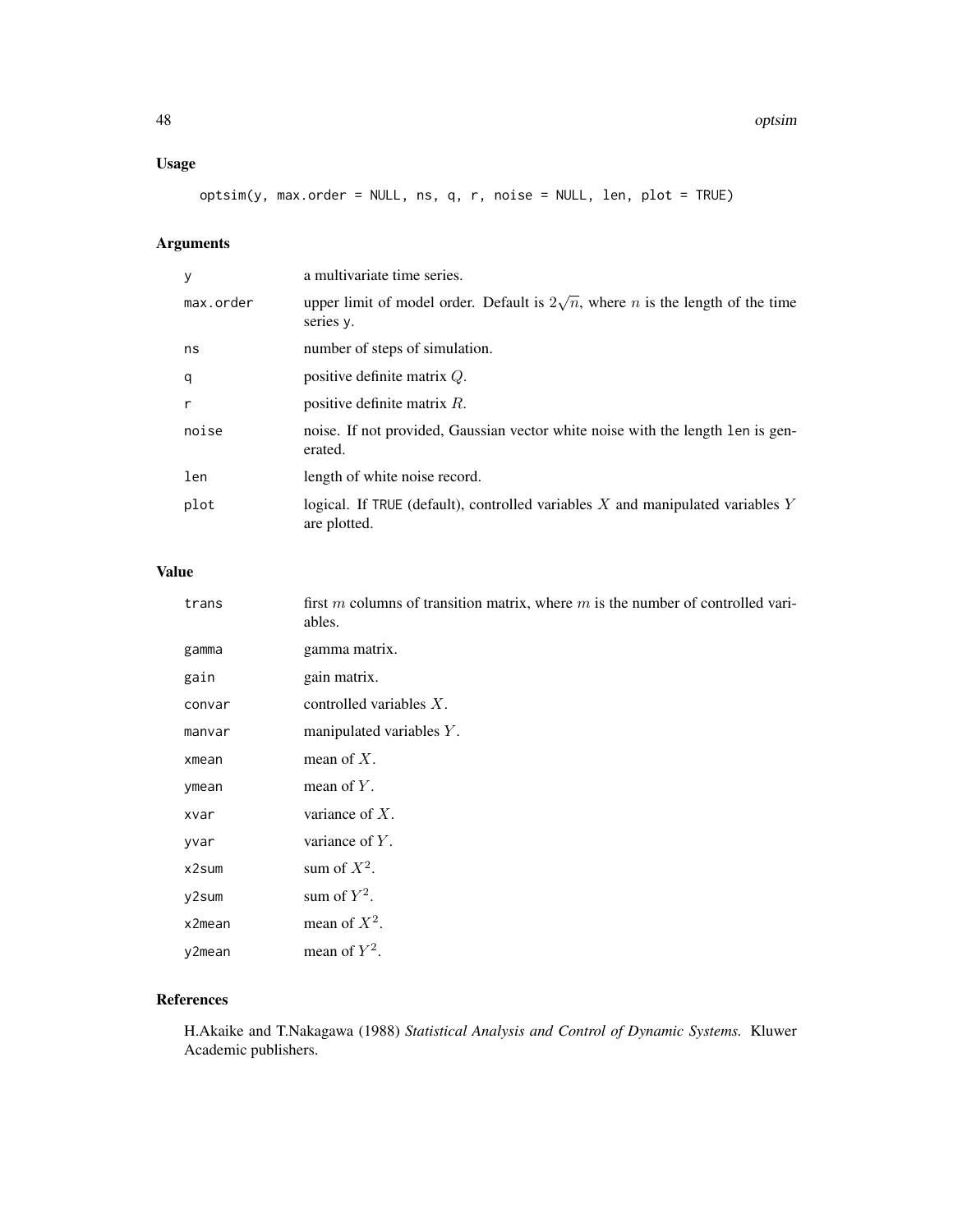#### <span id="page-48-0"></span>perars and the contract of the contract of the contract of the contract of the contract of the contract of the contract of the contract of the contract of the contract of the contract of the contract of the contract of the

## Examples

```
# Multivariate Example Data
ar < -array(0, dim = c(3, 3, 2))ar[,, 1] <- matrix(c(0.4, 0, 0.3, 0.3)0.2, -0.1, -0.5,0.3, 0.1, 0), nrow = 3, ncol = 3, byrow = TRUE)
ar[,, 2] <- matrix(c(0, -0.3, 0.5,0.7, -0.4, 1,
                      0, -0.5, 0.3), nrow = 3, ncol = 3, byrow = TRUE)
x \le - matrix(rnorm(200*3), nrow = 200, ncol = 3)
y <- mfilter(x, ar, "recursive")
q.mat <- matrix(c(0.16, 0, 0, 0.09), nrow = 2, ncol = 2)
r.mat \leftarrow as.matrix(0.001)optsim(y, max.order = 10, ns = 20, q = q.mat, r = r.mat, len = 20)
```
perars *Periodic Autoregression for a Scalar Time Series*

#### Description

This is the program for the fitting of periodic autoregressive models by the method of least squares realized through householder transformation.

#### Usage

 $perars(y, ni, lag = NULL, ksw = 0)$ 

#### Arguments

| V   | a univariate time series.                                                                                                                  |
|-----|--------------------------------------------------------------------------------------------------------------------------------------------|
| ni  | number of instants in one period.                                                                                                          |
| lag | maximum lag of periods. Default is $2\sqrt{ni}$ .                                                                                          |
| ksw | integer. '0' denotes constant vector is not included as a regressor and '1' denotes<br>constant vector is included as the first regressor. |

## Details

Periodic autoregressive model ( $i = 1, \ldots, nd, j = 1, \ldots, n$ i) is defined by

$$
z(i, j) = y(ni(i - 1) + j),
$$
  
\n
$$
z(i, j) = c(j) + A(1, j, 0)z(i, 1) + \ldots + A(j - 1, j, 0)z(i, j - 1) + A(1, j, 1)z(i - 1, 1) + \ldots + A(ni, j, 1)z(i - 1, ni) + \ldots + u(i, j),
$$

where nd is the number of periods, ni is the number of instants in one period and  $u(i, j)$  is the Gaussian white noise. When ksw is set to '0', the constant term  $c(j)$  is excluded.

The statistics AIC is defined by  $AIC = n \log(det(v)) + 2k$ , where n is the length of data, v is the estimate of the innovation variance matrix and  $k$  is the number of parameters. The outputs are the estimates of the regression coefficients and innovation variance of the periodic AR model for each instant.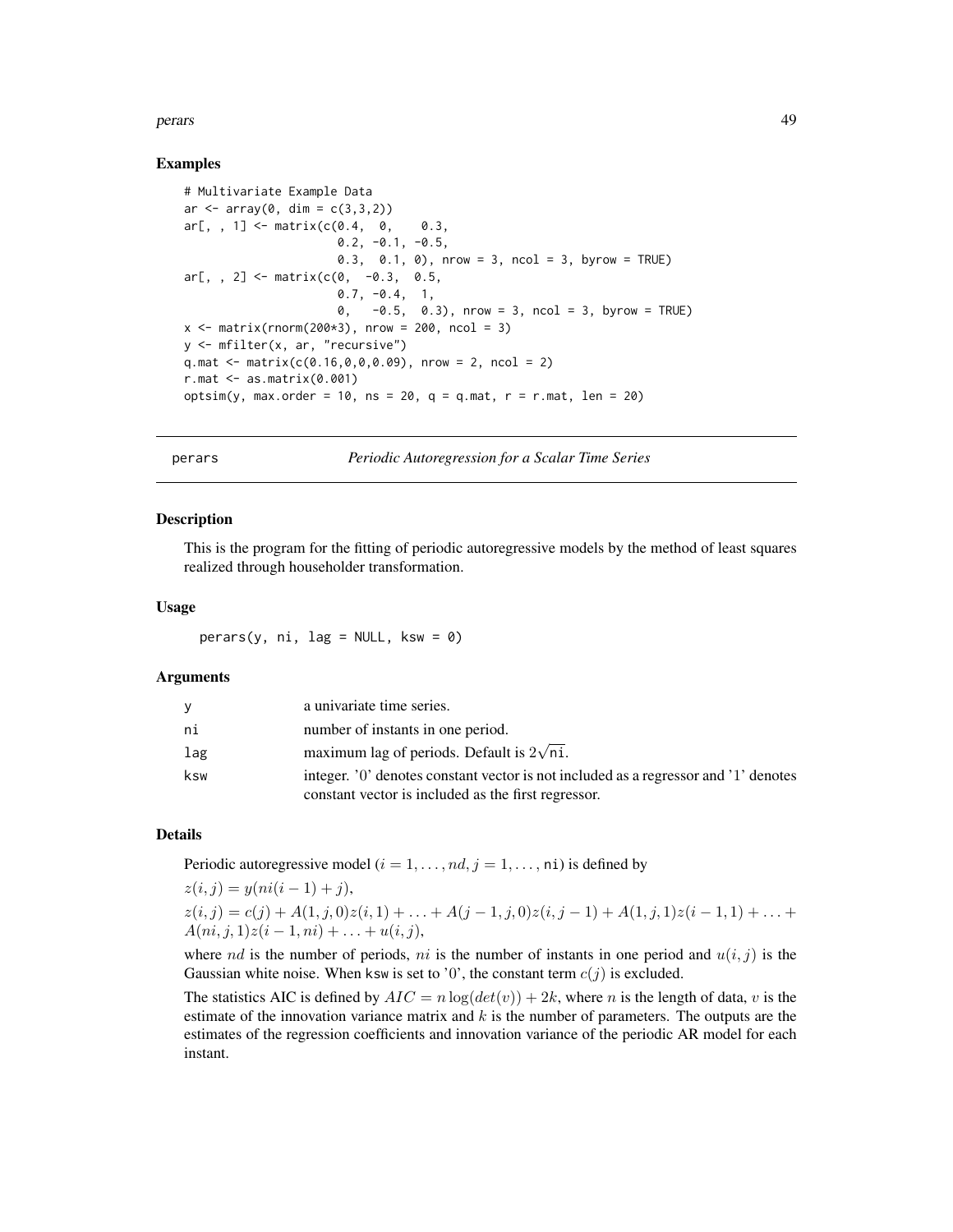## <span id="page-49-0"></span>Value

| mean         | mean.                                                                                                    |
|--------------|----------------------------------------------------------------------------------------------------------|
| var          | variance.                                                                                                |
| subset       | specification of i-th regressor $(i = 1, \ldots, n_i)$ .                                                 |
| regcoef      | regression coefficients.                                                                                 |
| rvar         | residual variances.                                                                                      |
| np           | number of parameters.                                                                                    |
| aic          | AIC.                                                                                                     |
| $\mathsf{v}$ | innovation variance matrix.                                                                              |
| arcoef       | AR coefficient matrices. $arcoeff[i, k]$ shows <i>i</i> -th regressand of <i>k</i> -th period<br>former. |
| const        | constant vector.                                                                                         |
| morder       | order of the MAICE model.                                                                                |

#### References

M.Pagano (1978) On Periodic and Multiple Autoregressions. Ann. Statist., 6, 1310–1317.

H.Akaike, G.Kitagawa, E.Arahata and F.Tada (1979) *Computer Science Monograph, No.11, Timsac78.* The Institute of Statistical Mathematics.

## Examples

data(Airpollution) perars(Airpollution, ni = 6, lag = 2, ksw = 1)

Powerplant *Power Plant Data*

## Description

A Power plant data for testing [mulbar](#page-34-1) and [mulmar](#page-38-1).

## Usage

data(Powerplant)

#### Format

A 2-dimensional array with 500 observations on 3 variables.

- [, 1] command
- [, 2] temperature
- [, 3] fuel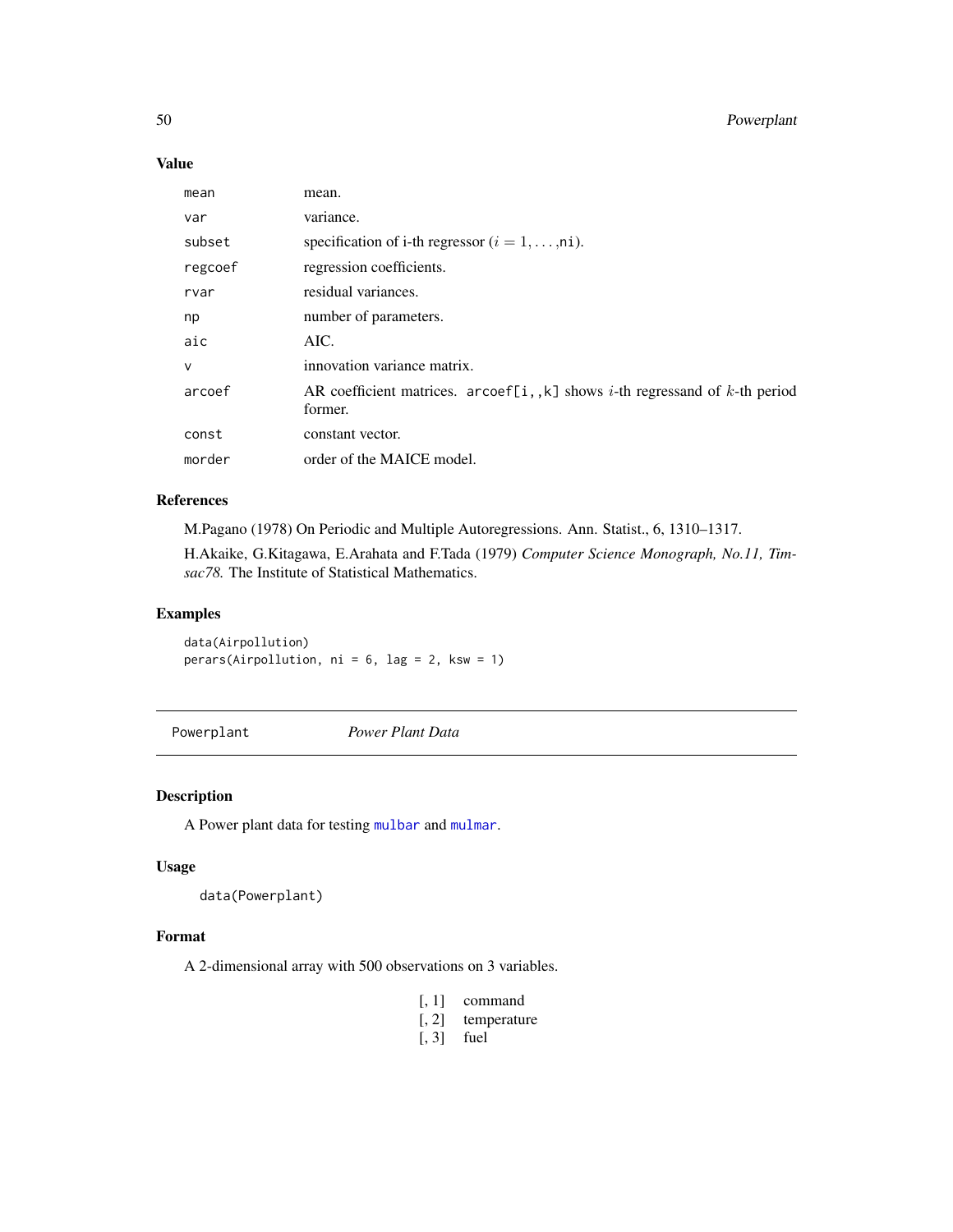#### <span id="page-50-0"></span>prdctr 51

## Source

H.Akaike, G.Kitagawa, E.Arahata and F.Tada (1979) *Computer Science Monograph, No.11, Timsac78.* The Institute of Statistical Mathematics.

## Description

Operate on a real record of a vector process and compute predicted values.

## Usage

```
\text{prdctr}(y, r, s, h, \text{arcoef}, \text{macoef} = \text{NULL}, \text{impulse} = \text{NULL}, \text{v}, \text{plot} = \text{TRUE})
```
## Arguments

| $\mathsf{V}$ | a univariate time series or a multivariate time series.                     |
|--------------|-----------------------------------------------------------------------------|
|              | one step ahead prediction starting position $R$ .                           |
| -S           | long range forecast starting position $S$ .                                 |
| h            | maximum span of long range forecast $H$ .                                   |
| arcoef       | AR coefficient matrices.                                                    |
| macoef       | MA coefficient matrices.                                                    |
| impulse      | impulse response matrices.                                                  |
| $\mathsf{V}$ | innovation variance.                                                        |
| plot         | logical. If TRUE (default), the real data and predicted values are plotted. |
|              |                                                                             |

## Details

One step ahead Prediction starts at time  $R$  and ends at time  $S$ . Prediction is continued without new observations until time  $S + H$ . Basic model is the autoregressive moving average model of  $y(t)$ which is given by

 $y(t) - A(t)y(t-1) - \ldots - A(p)y(t-p) = u(t) - B(1)u(t-1) - \ldots - B(q)u(t-q),$ 

where  $p$  is AR order and  $q$  is MA order.

| predicted values : predct[i] ( $r \le i \le s+h$ ).         |
|-------------------------------------------------------------|
| $predict[i] - y[i] (r \le i \le n).$                        |
| $predict[i] + (standard deviation) (s \le i \le s+h).$      |
| $predict[i] + 2*(standard deviation)$ (s $\le i \le s+h$ ). |
| $predict[i] + 3*(standard deviation)$ (s $\le i \le s+h$ ). |
| predct[i] - (standard deviation) ( $s \le i \le s+h$ ).     |
| predct[i] - 2*(standard deviation) ( $s \le i \le s+h$ ).   |
| predct[i] - 3*(standard deviation) ( $s \le i \le s+h$ ).   |
|                                                             |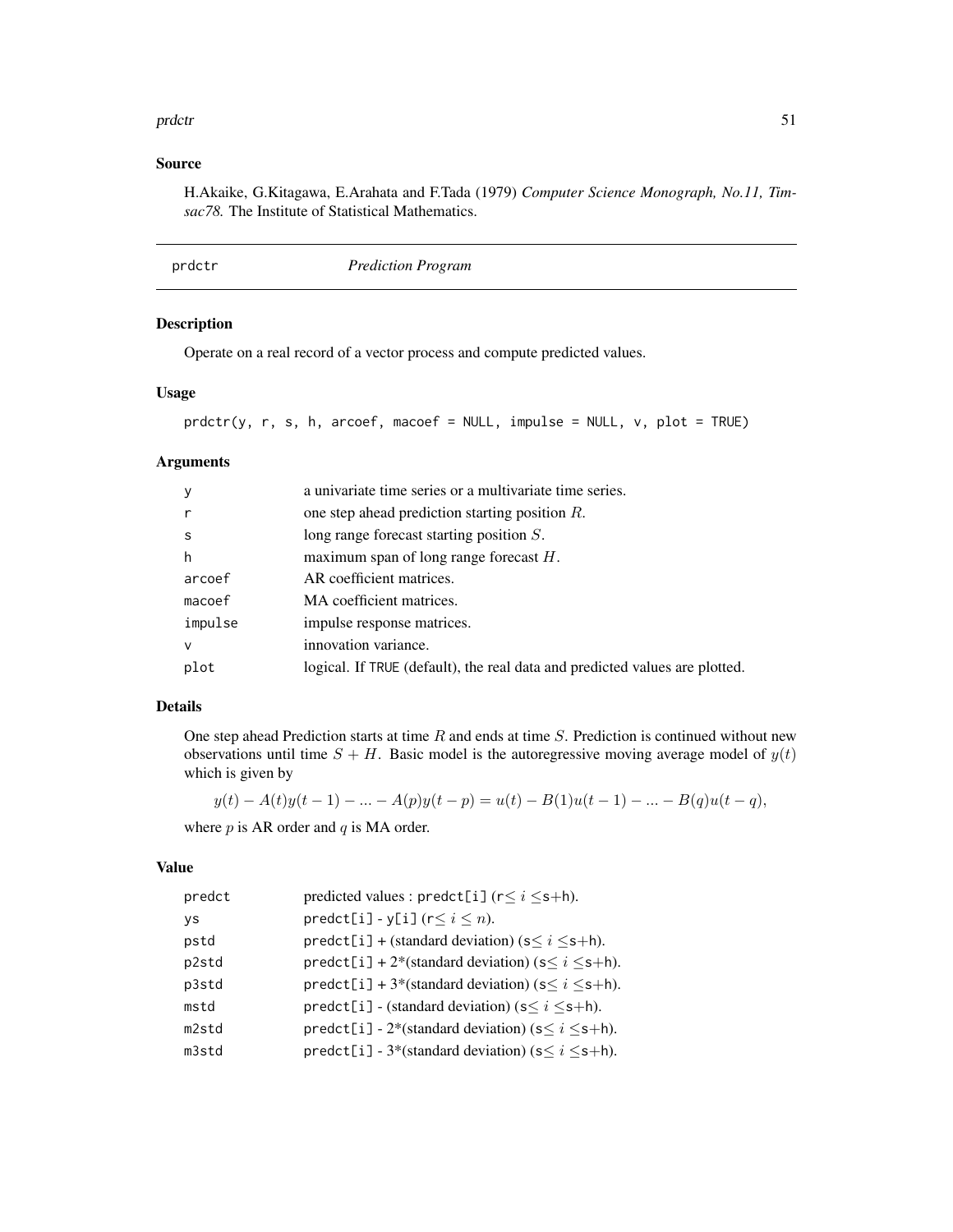## <span id="page-51-0"></span>References

H.Akaike, E.Arahata and T.Ozaki (1975) *Computer Science Monograph, No.6, Timsac74, A Time Series Analysis and Control Program Package (2)*. The Institute of Statistical Mathematics.

## Examples

```
# "arima.sim" is a function in "stats".
# Note that the sign of MA coefficient is opposite from that in "timsac".
y \le -\arima.sim(list(order=c(2,0,1), arc=c(0.64,-0.8), mac(-0.5)), n = 1000)y1 <- y[1:900]
z <- autoarmafit(y1)
ar <- z$model[[1]]$arcoef
ma <- z$model[[1]]$macoef
var <- z$model[[1]]$v
y2 <- y[901:990]
prdctr(y2, r = 50, s = 90, h = 10, arcoef = ar, macoef = ma, v = var)
```
raspec *Rational Spectrum*

#### Description

Compute power spectrum of ARMA process.

#### Usage

```
raspec(h, var, arcoef = NULL, macoef = NULL, log = FALSE, plot = TRUE)
```
#### Arguments

| h      | specify frequencies $i/2h$ $(i = 0, 1, \ldots, h)$ .          |
|--------|---------------------------------------------------------------|
| var    | variance.                                                     |
| arcoef | AR coefficients.                                              |
| macoef | MA coefficients.                                              |
| log    | logical. If TRUE, the spectrum is plotted as $log(r\alpha)$ . |
| plot   | logical. If TRUE (default), the spectrum is plotted.          |

#### Details

ARMA process :

$$
y(t) - a(1)y(t-1) - \ldots - a(p)y(t-p) = u(t) - b(1)u(t-1) - \ldots - b(q)u(t-q)
$$

where p is AR order, q is MA order and  $u(t)$  is a white noise with zero mean and variance equal to var.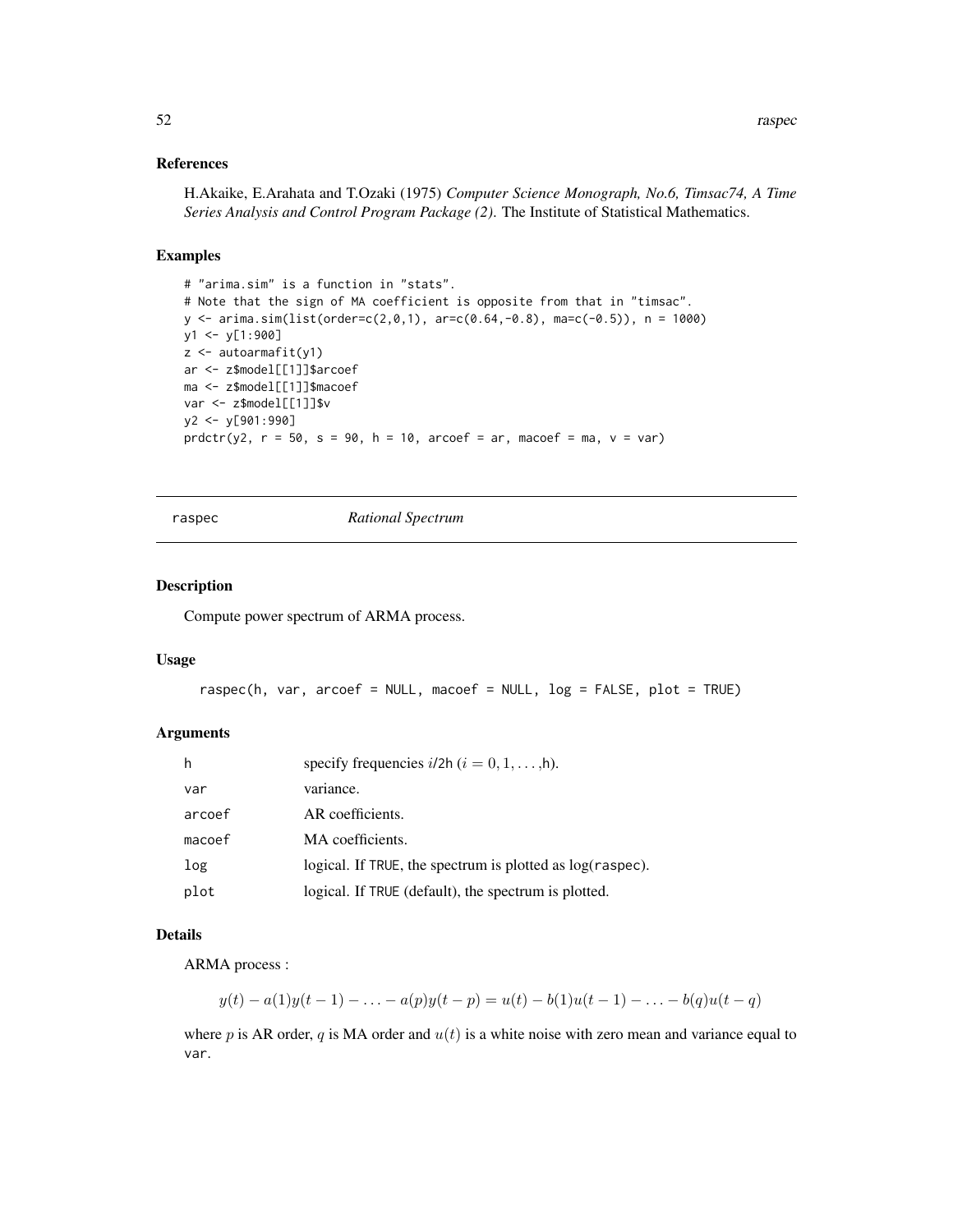#### <span id="page-52-0"></span>sglfre 53

## Value

raspec gives the rational spectrum.

## References

H.Akaike and T.Nakagawa (1988) *Statistical Analysis and Control of Dynamic Systems.* Kluwer Academic publishers.

## Examples

```
# Example 1 for the AR model
raspec(h = 100, var = 1, arcoef = c(0.64,-0.8))
# Example 2 for the MA model
raspec(h = 20, var = 1, macoef = c(0.64, -0.8))
```
sglfre *Frequency Response Function (Single Channel)*

## Description

Compute 1-input,1-output frequency response function, gain, phase, coherency and relative error statistics.

## Usage

sglfre(y, lag = NULL, invar, outvar)

## Arguments

| <b>V</b> | a multivariate time series.                                                                 |
|----------|---------------------------------------------------------------------------------------------|
| lag      | maximum lag. Default $2\sqrt{n}$ , where <i>n</i> is the length of the time series y.       |
| invar    | within $d$ variables of the spectrum, invar-th variable is taken as an input vari-<br>able. |
| outvar   | within $d$ variables of the spectrum, outvar-th variable is taken as an output<br>variable. |

| inspec  | power spectrum (input).  |
|---------|--------------------------|
| outspec | power spectrum (output). |
| cspec   | co-spectrum.             |
| qspec   | quad-spectrum.           |
| gain    | gain.                    |
| coh     | coherency.               |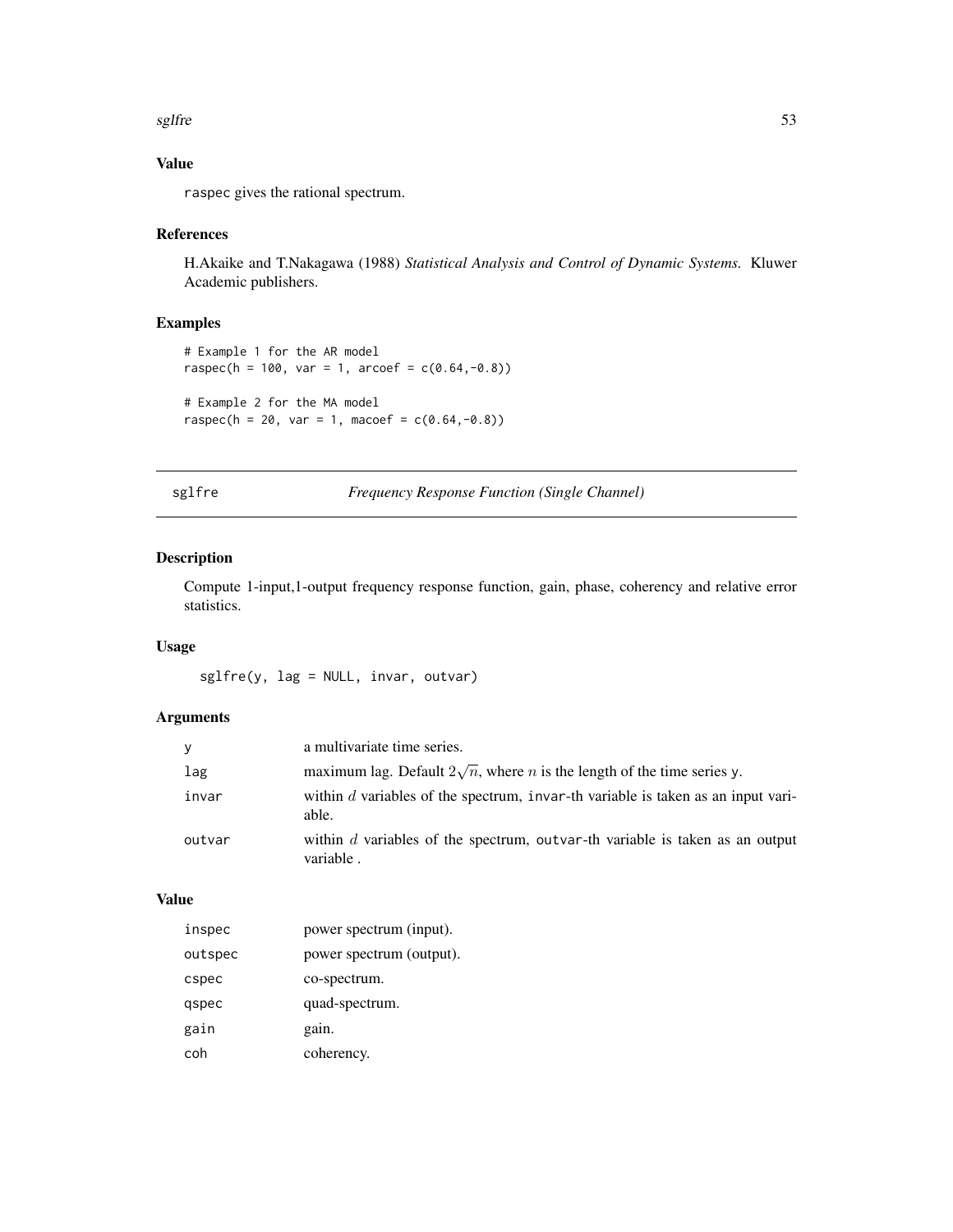<span id="page-53-0"></span>54 simcon since the state of the state of the state of the state of the state of the state of the state of the state of the state of the state of the state of the state of the state of the state of the state of the state o

| fregr   | frequency response function : real part.      |
|---------|-----------------------------------------------|
| fregi   | frequency response function : imaginary part. |
| errstat | relative error statistics.                    |
| phase   | phase.                                        |

## References

H.Akaike and T.Nakagawa (1988) *Statistical Analysis and Control of Dynamic Systems.* Kluwer Academic publishers.

#### Examples

```
ar < -array(0, dim = c(3, 3, 2))ar[, , 1] < - matrix(c(0.4, 0, 0.3, 0.3)0.2, -0.1, -0.5,0.3, 0.1, 0), nrow = 3, ncol = 3, byrow = TRUE)
ar[,, 2] <- matrix(c(0, -0.3, 0.5,0.7, -0.4, 1,
                     0, -0.5, 0.3), nrow = 3, ncol = 3, byrow = TRUE)
x \le - matrix(rnorm(200*3), nrow = 200, ncol = 3)
y <- mfilter(x, ar, "recursive")
sglfre(y, lag = 20, invar = 1, outvar = 2)
```
<span id="page-53-1"></span>

| Simcon |  |
|--------|--|
|        |  |

**Optimal Controller Design and Simulation** 

## Description

Produce optimal controller gain and simulate the controlled process.

#### Usage

simcon(span, len, r, arcoef, impulse, v, weight)

| span         | span of control performance evaluation.                                                                                               |
|--------------|---------------------------------------------------------------------------------------------------------------------------------------|
| len          | length of experimental observation.                                                                                                   |
| r            | dimension of control input, less than or equal to $d$ (dimension of a vector).                                                        |
| arcoef       | matrices of autoregressive coefficients. $ar\text{coef}[i, j, k]$ shows the value of i-th<br>row, <i>j</i> -th column, $k$ -th order. |
| impulse      | impulse response matrices.                                                                                                            |
| $\mathsf{v}$ | covariance matrix of innovation.                                                                                                      |
| weight       | weighting matrix of performance.                                                                                                      |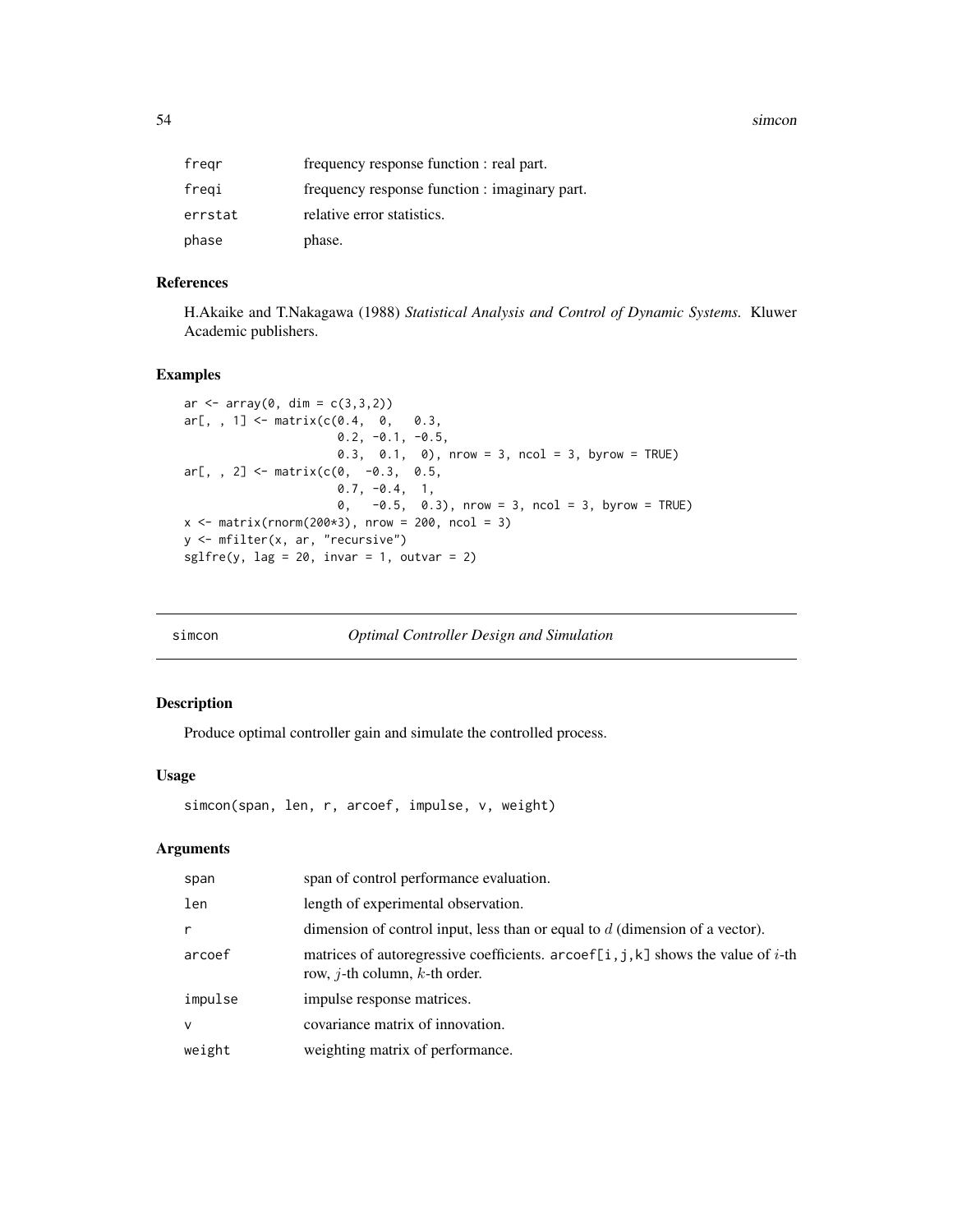simcon 55

#### Details

The basic state space model is obtained from the autoregressive moving average model of a vector process  $y(t)$ ;

$$
y(t) - A(1)y(t-1) - \ldots - A(p)y(t-p) = u(t) - B(1)u(t-1) - \ldots - B(p-1)u(t-p+1),
$$

where  $A(i)$   $(i = 1, \ldots, p)$  are the autoregressive coefficients of the ARMA representation of  $y(t)$ .

#### Value

| gain | controller gain.                                                                                                                                                                  |
|------|-----------------------------------------------------------------------------------------------------------------------------------------------------------------------------------|
| ave  | average value of i-th component of y.                                                                                                                                             |
| var  | variance.                                                                                                                                                                         |
| std  | standard deviation.                                                                                                                                                               |
| bc   | sub matrices $(pd, r)$ of impulse response matrices, where p is the order of the<br>process, $d$ is the dimension of the vector and $r$ is the dimension of the control<br>input. |
| bd   | sub matrices $(pd, d - r)$ of impulse response matrices.                                                                                                                          |

## References

H.Akaike, E.Arahata and T.Ozaki (1975) *Computer Science Monograph, No.6, Timsac74, A Time Series Analysis and Control Program Package (2)*. The Institute of Statistical Mathematics.

#### Examples

```
x \le - matrix(rnorm(1000*2), nrow = 1000, ncol = 2)
ma \leq array(0, dim = c(2, 2, 2))ma[,, 1] <- matrix(c(-1.0, 0.0,0.0, -1.0, nrow = 2, ncol = 2, byrow = TRUE)
ma[,, 2] <- matrix(c(-0.2, 0.0,-0.1, -0.3, nrow = 2, ncol = 2, byrow = TRUE)
y <- mfilter(x, ma, "convolution")
ar < -array(0, dim = c(2, 2, 3))ar[,, 1] <- matrix(c(-1.0, 0.0,
                       0.0, -1.0), nrow = 2, ncol = 2, byrow = TRUE)
ar[,, 2] <- matrix(c( -0.5, -0.2,
                      -0.2, -0.5), nrow = 2, ncol = 2, byrow = TRUE)
ar[,, 3] <- matrix(c( -0.3, -0.05,
                       -0.1, -0.3), nrow = 2, ncol = 2, byrow = TRUE)
y <- mfilter(y, ar, "recursive")
z < - markov(y)
weight <- matrix(c(0.0002, 0.0,
                    0.0, 2.9 ), nrow = 2, ncol = 2, byrow = TRUE)
simcon(span = 50, len = 700, r = 1, z$arcoef, z$impulse, z$v, weight)
```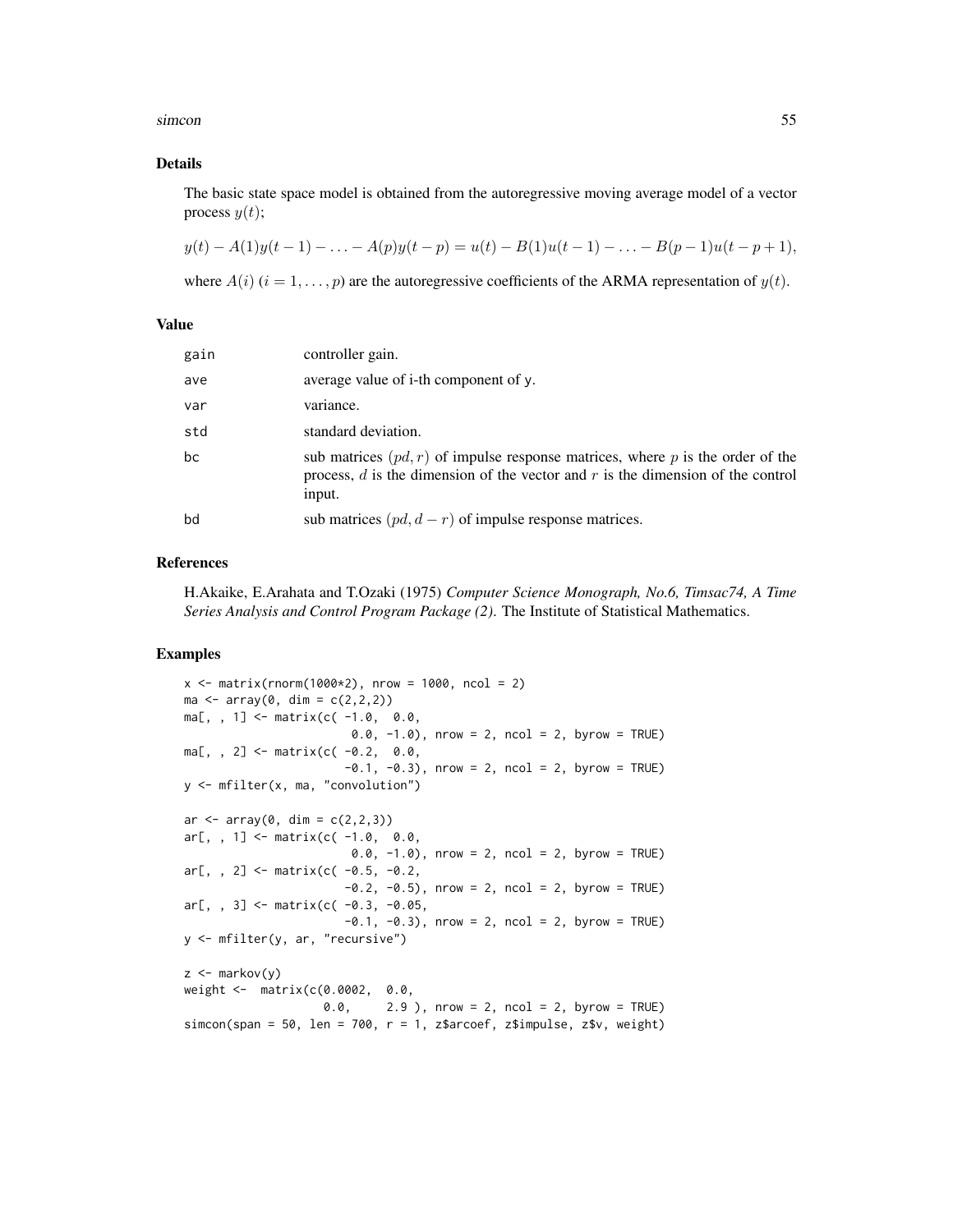<span id="page-55-1"></span><span id="page-55-0"></span>

## Description

Compute the third order moments.

## Usage

 $\text{thirmo}(y, \text{ lag} = \text{NULL}, \text{ plot} = \text{TRUE})$ 

## Arguments

|      | a univariate time series.                                                                |
|------|------------------------------------------------------------------------------------------|
| lag  | maximum lag. Default is $2\sqrt{n}$ , where <i>n</i> is the length of the time series y. |
| plot | logical. If TRUE (default), autocovariance acor is plotted.                              |

## Value

| mean   | mean.                  |
|--------|------------------------|
| acov   | autocovariance.        |
| acor   | normalized covariance. |
| tmomnt | third order moments.   |

## References

H.Akaike, E.Arahata and T.Ozaki (1975) *Computer Science Monograph, No.6, Timsac74, A Time Series Analysis and Control Program Package (2)*. The Institute of Statistical Mathematics.

## Examples

```
data(bispecData)
z <- thirmo(bispecData, lag = 30)
z$tmomnt
```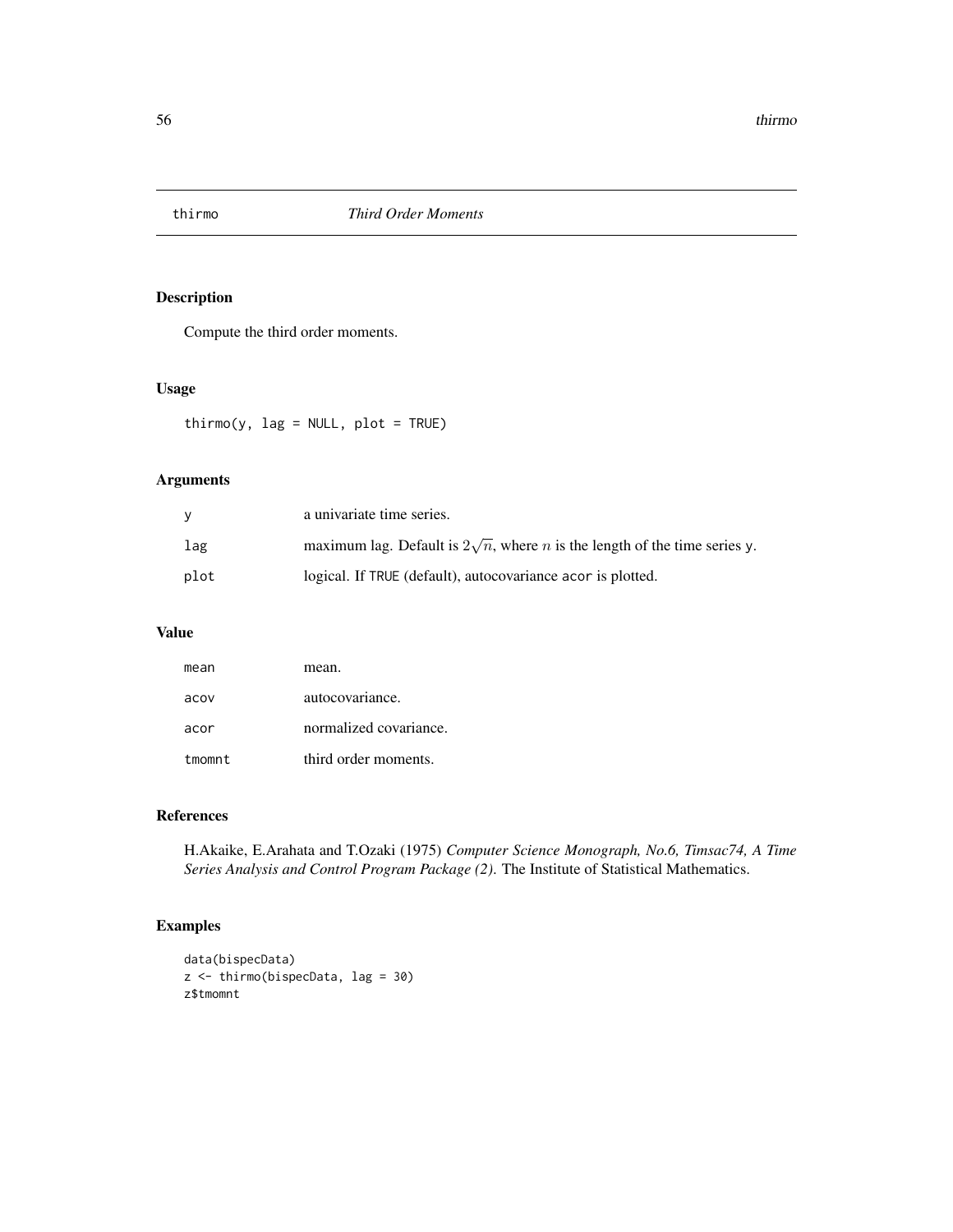<span id="page-56-1"></span><span id="page-56-0"></span>

## Description

This program fits an autoregressive model by a Bayesian procedure. The least squares estimates of the parameters are obtained by the householder transformation.

#### Usage

unibar(y, ar.order = NULL, plot = TRUE)

#### Arguments

| V        | a univariate time series.                                                                       |
|----------|-------------------------------------------------------------------------------------------------|
| ar.order | order of the AR model. Default is $2\sqrt{n}$ , where <i>n</i> is the length of the time series |
| plot     | logical. If TRUE (default), daic, pacoef and pspec are plotted.                                 |

## Details

The AR model is given by

$$
y(t) = a(1)y(t-1) + \ldots + a(p)y(t-p) + u(t),
$$

where p is AR order and  $u(t)$  is Gaussian white noise with mean 0 and variance  $v(p)$ . The basic statistic AIC is defined by

$$
AIC = n \log(det(v)) + 2m,
$$

where n is the length of data,  $v$  is the estimate of innovation variance, and  $m$  is the order of the model.

Bayesian weight of the  $m$ -th order model is defined by

$$
W(m) = CONST \times \frac{C(m)}{m+1},
$$

where CONST is the normalizing constant and  $C(m) = \exp(-0.5AIC(m))$ . The equivalent number of free parameter for the Bayesian model is defined by

$$
ek = D(1)^2 + \ldots + D(k)^2 + 1,
$$

where  $D(j)$  is defined by  $D(j) = W(j) + \ldots + W(k)$ . m in the definition of AIC is replaced by ek to be define an equivalent AIC for a Bayesian model.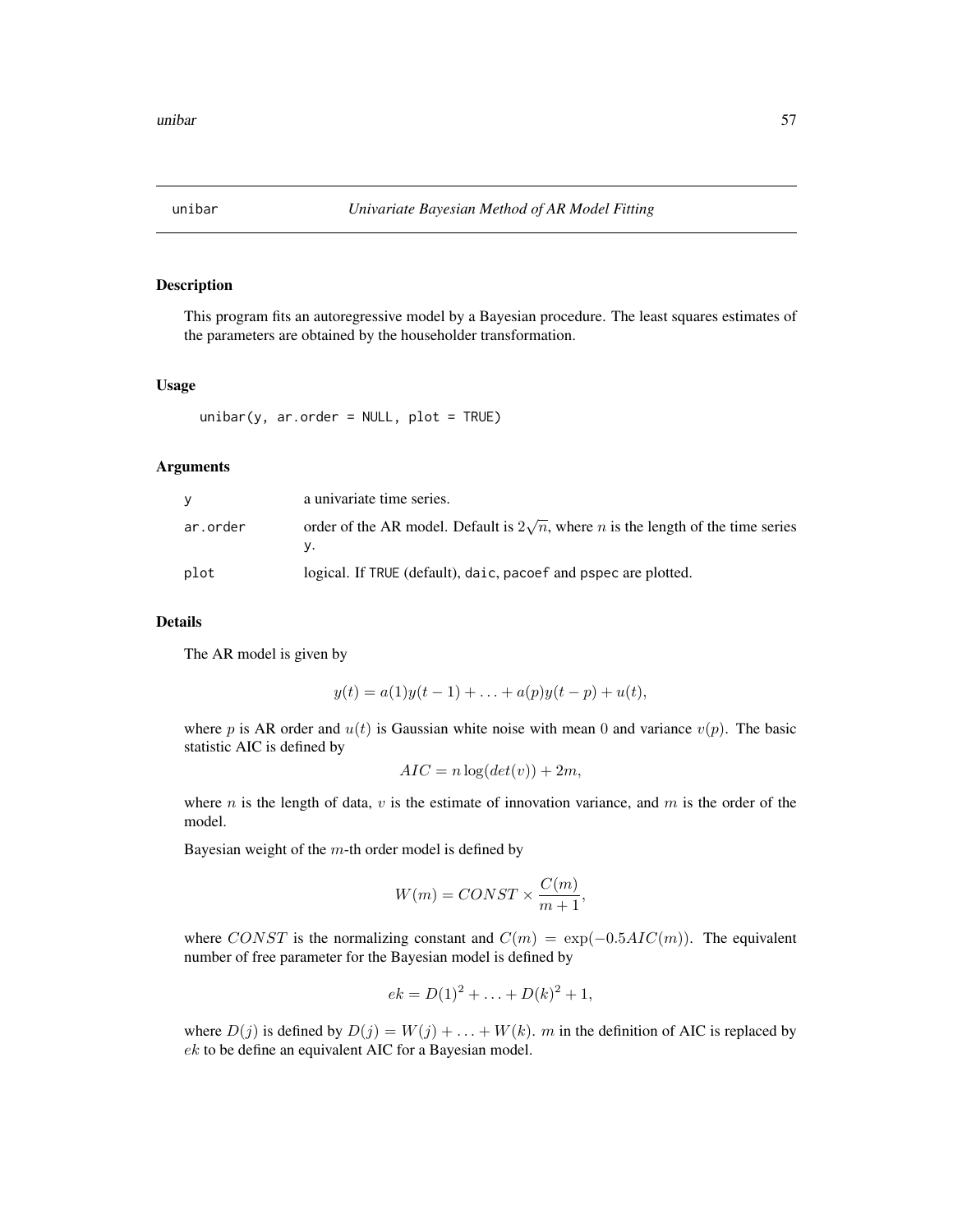58 unibar 1999 unibar 1999 unibar 1999 unibar 1999 unibar 1999 unibar 1999 unibar 1999 unibar

## Value

| mean            | mean.                                                          |
|-----------------|----------------------------------------------------------------|
| var             | variance.                                                      |
| v               | innovation variance.                                           |
| aic             | AIC.                                                           |
| aicmin          | minimum AIC.                                                   |
| daic            | AIC-aicmin.                                                    |
| order.maice     | order of minimum AIC.                                          |
| v.maice         | innovation variance attained at m=order maice.                 |
| pacoef          | partial autocorrelation coefficients (least squares estimate). |
| bweight         | Bayesian Weight.                                               |
| integra.bweight |                                                                |
|                 | integrated Bayesian weights.                                   |
| v.bay           | innovation variance of Bayesian model.                         |
| aic.bay         | AIC of Bayesian model.                                         |
| np              | equivalent number of parameters.                               |
| pacoef.bay      | partial autocorrelation coefficients of Bayesian model.        |
| arcoef          | AR coefficients of Bayesian model.                             |
| pspec           | power spectrum.                                                |

## References

H.Akaike (1978) A Bayesian Extension of The Minimum AIC Procedure of Autoregressive model Fitting. Research memo. No.126. The Institute of Statistical Mathematics.

G.Kitagawa and H.Akaike (1978) A Procedure for The Modeling of Non-Stationary Time Series. Ann. Inst. Statist. Math., 30, B, 351–363.

H.Akaike, G.Kitagawa, E.Arahata and F.Tada (1979) *Computer Science Monograph, No.11, Timsac78.* The Institute of Statistical Mathematics.

## Examples

```
data(Canadianlynx)
z <- unibar(Canadianlynx, ar.order = 20)
z$arcoef
```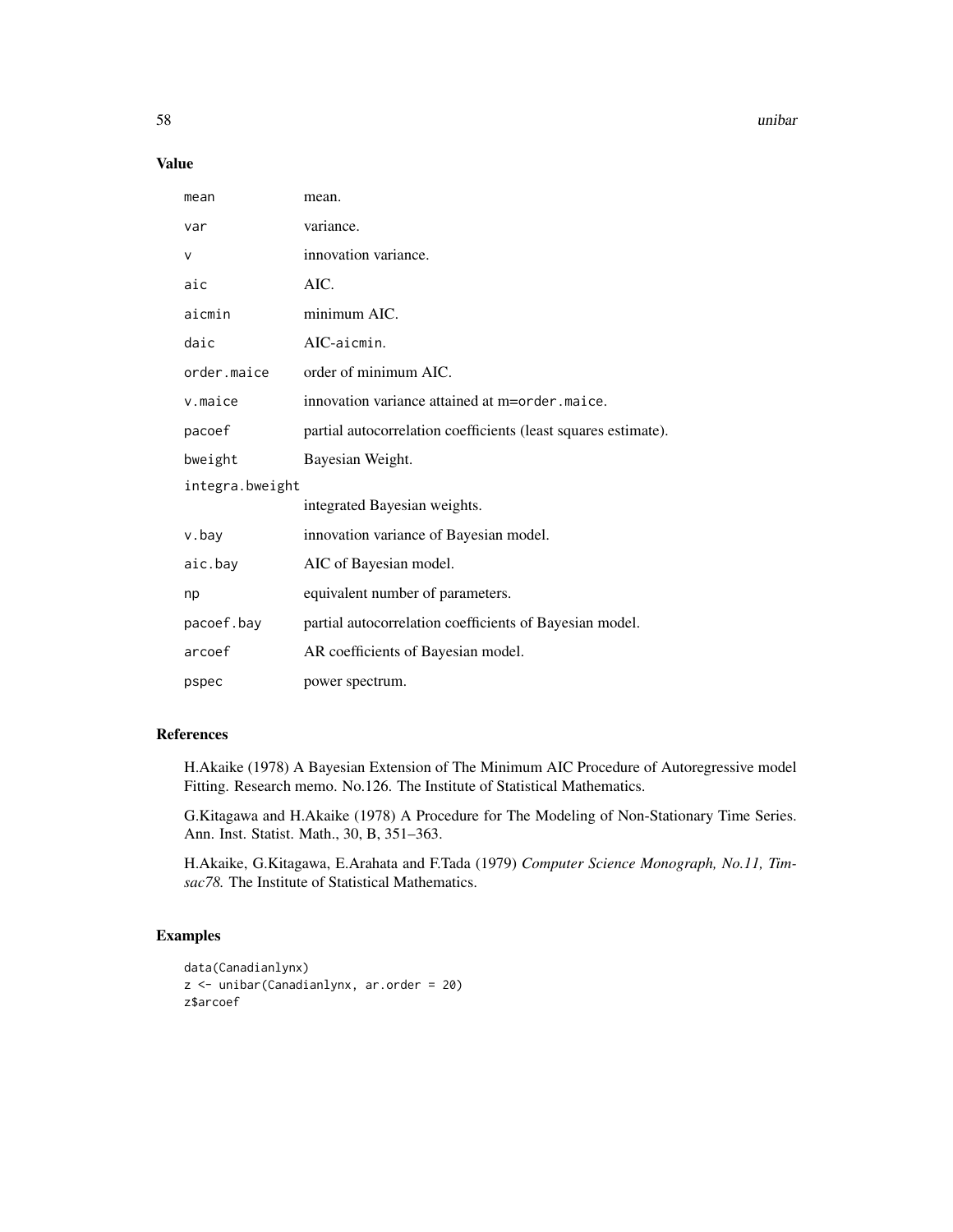<span id="page-58-1"></span><span id="page-58-0"></span>

## Description

This is the basic program for the fitting of autoregressive models of successively higher by the method of least squares realized through householder transformation.

## Usage

```
unimar(y, max.order = NULL, plot = FALSE)
```
## Arguments

|           | a univariate time series.                                                                         |
|-----------|---------------------------------------------------------------------------------------------------|
| max.order | upper limit of AR order. Default is $2\sqrt{n}$ , where <i>n</i> is the length of the time series |
| plot      | logical. If TRUE, daic is plotted.                                                                |

#### Details

The AR model is given by

$$
y(t) = a(1)y(t-1) + \ldots + a(p)y(t-p) + u(t),
$$

where p is AR order and  $u(t)$  is Gaussian white noise with mean 0 and variance v. AIC is defined by

$$
AIC = n \log(det(v)) + 2k,
$$

where n is the length of data,  $v$  is the estimates of the innovation variance and  $k$  is the number of parameter.

| mean        | mean.                                         |
|-------------|-----------------------------------------------|
| var         | variance.                                     |
| v           | innovation variance.                          |
| aic         | AIC.                                          |
| aicmin      | minimum AIC.                                  |
| daic        | $AIC$ -aicmin.                                |
| order.maice | order of minimum AIC.                         |
| v.maice     | innovation variance attained at order, maice. |
| arcoef      | AR coefficients.                              |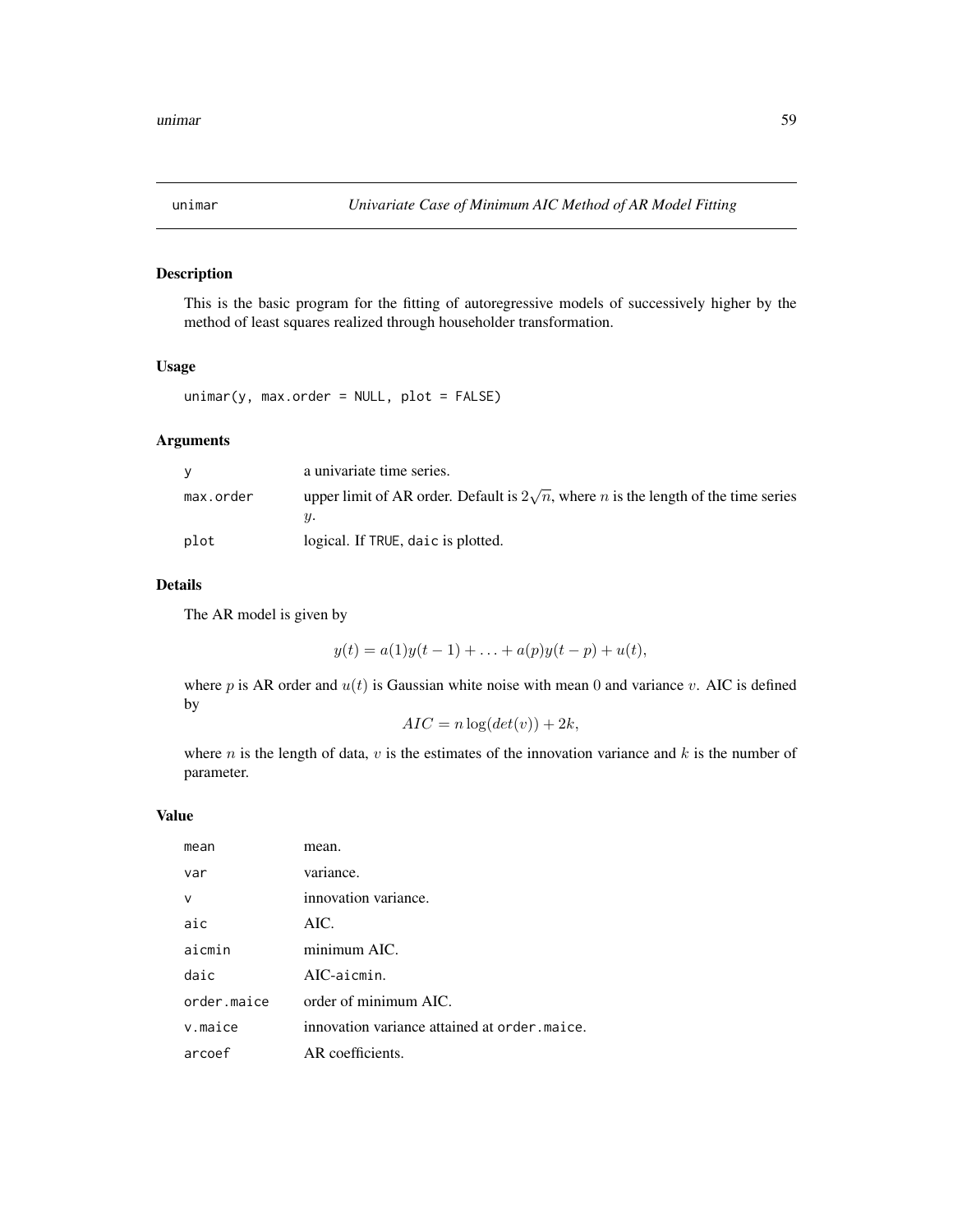## References

G.Kitagawa and H.Akaike (1978) A Procedure For The Modeling of Non-Stationary Time Series. Ann. Inst. Statist. Math.,30, B, 351–363.

H.Akaike, G.Kitagawa, E.Arahata and F.Tada (1979) *Computer Science Monograph, No.11, Timsac78.* The Institute of Statistical Mathematics.

### Examples

```
data(Canadianlynx)
z <- unimar(Canadianlynx, max.order = 20)
z$arcoef
```
wnoise *White Noise Generator*

## Description

Generate approximately Gaussian vector white noise.

## Usage

wnoise(len, perr, plot = TRUE)

#### Arguments

| len  | length of white noise record.                         |
|------|-------------------------------------------------------|
| perr | prediction error.                                     |
| plot | logical. If TRUE (default), white noises are plotted. |

## Value

wnoise gives white noises.

## References

H.Akaike and T.Nakagawa (1988) *Statistical Analysis and Control of Dynamic Systems.* Kluwer Academic publishers.

## Examples

```
# Example 1
wnoise(len = 100, perr = 1)
# Example 2
v \le matrix(c(1, 0, 0,
             0, 2, 0,
             0, 0, 3), nrow = 3, ncol = 3, byrow = TRUE)
wnoise(len = 20, perr = v)
```
<span id="page-59-0"></span>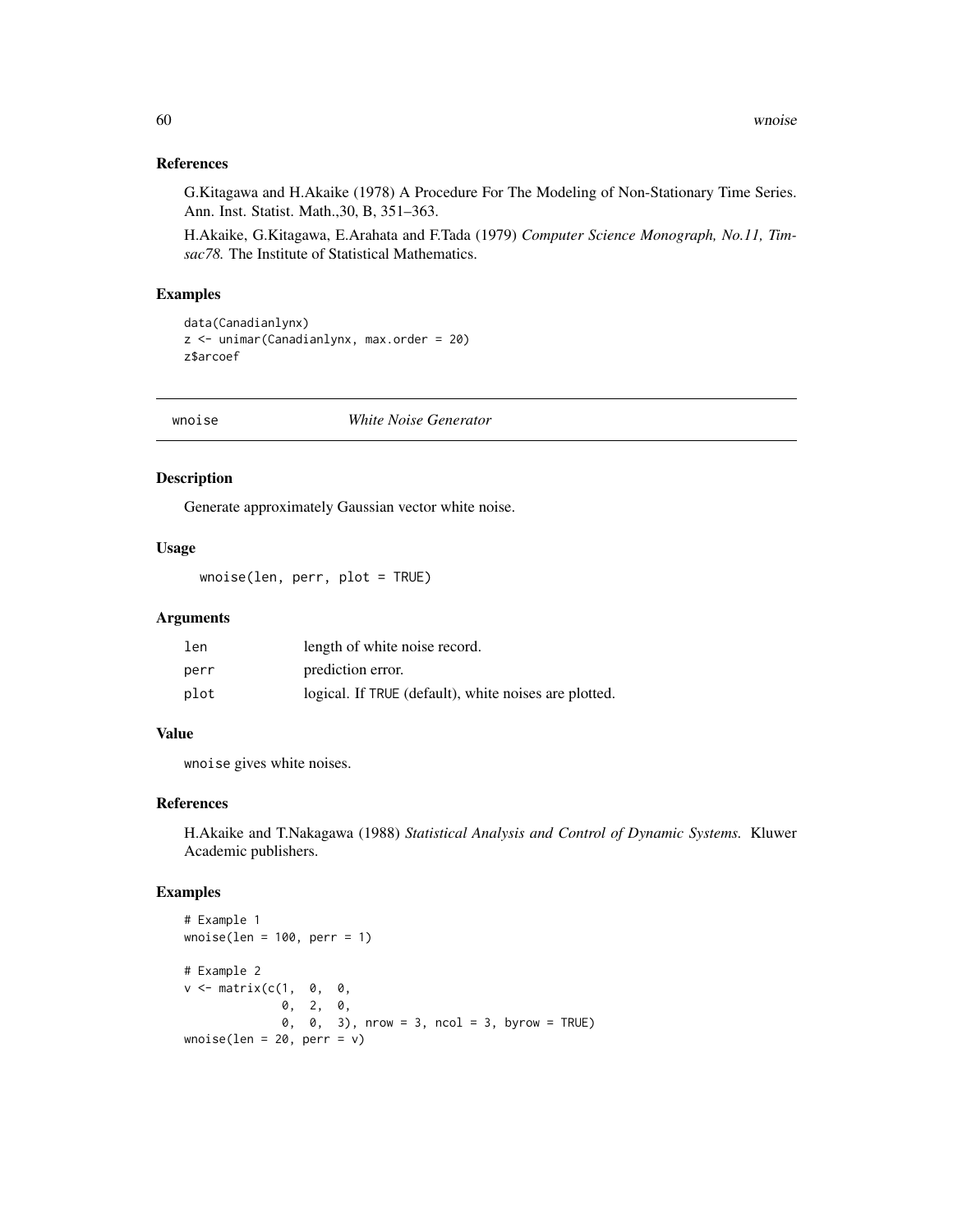<span id="page-60-0"></span>

#### Description

Produce exact maximum likelihood estimates of the parameters of a scalar ARMA model.

## Usage

```
xsarma(y, arcoefi, macoefi)
```
#### Arguments

| ∣V      | a univariate time series.             |
|---------|---------------------------------------|
| arcoefi | initial estimates of AR coefficients. |
| macoefi | initial estimates of MA coefficients. |

## Details

The ARMA model is given by

$$
y(t) - a(1)y(t-1) - \ldots - a(p)y(t-p) = u(t) - b(1)u(t-1) - \ldots - b(q)u(t-q),
$$

where p is AR order, q is MA order and  $u(t)$  is a zero mean white noise.

#### Value

| gradi      | initial gradient.                          |
|------------|--------------------------------------------|
| lkhoodi    | initial (-2)log likelihood.                |
| arcoef     | final estimates of AR coefficients.        |
| macoef     | final estimates of MA coefficients.        |
| grad       | final gradient.                            |
| alph.ar    | final ALPH (AR part) at subroutine ARCHCK. |
| alph.ma    | final ALPH (MA part) at subroutine ARCHCK. |
| lkhood     | final (-2) log likelihood.                 |
| wnoise.var | white noise variance.                      |

## References

H.Akaike (1978) Covariance matrix computation of the state variable of a stationary Gaussian process. Research Memo. No.139. The Institute of Statistical Mathematics.

H.Akaike, G.Kitagawa, E.Arahata and F.Tada (1979) *Computer Science Monograph, No.11, Timsac78.* The Institute of Statistical Mathematics.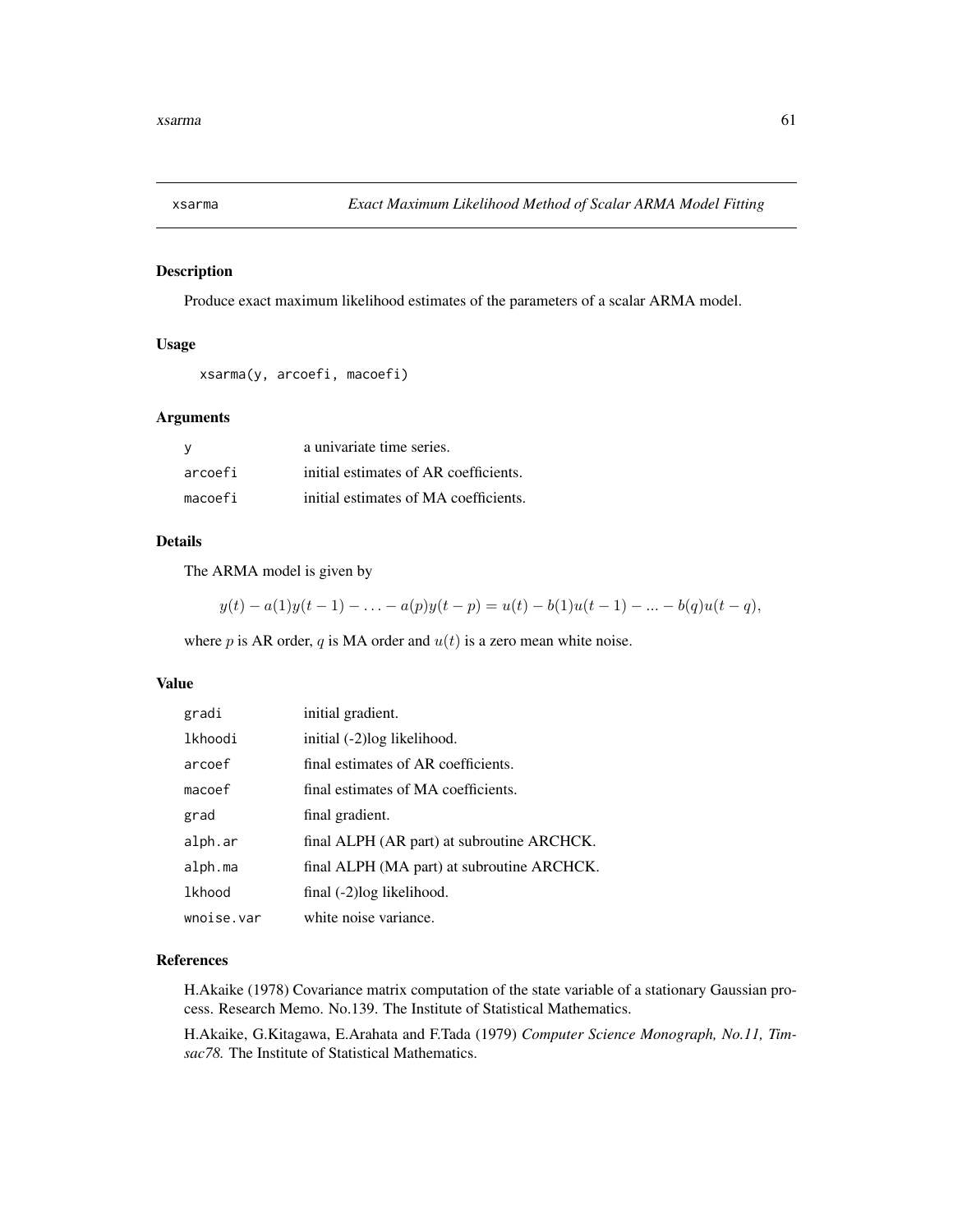## Examples

```
# "arima.sim" is a function in "stats".
# Note that the sign of MA coefficient is opposite from that in "timsac".
\arccos f \leq c(1.45, -0.9)macoef <-c(-0.5)y \le -\arima.sim(list(order=c(2,0,1), ar=arcoef, ma=macoef), n = 100)arcoefi <- c(1.5, -0.8)
macoefi <- c(0.0)
z <- xsarma(y, arcoefi, macoefi)
z$arcoef
z$macoef
```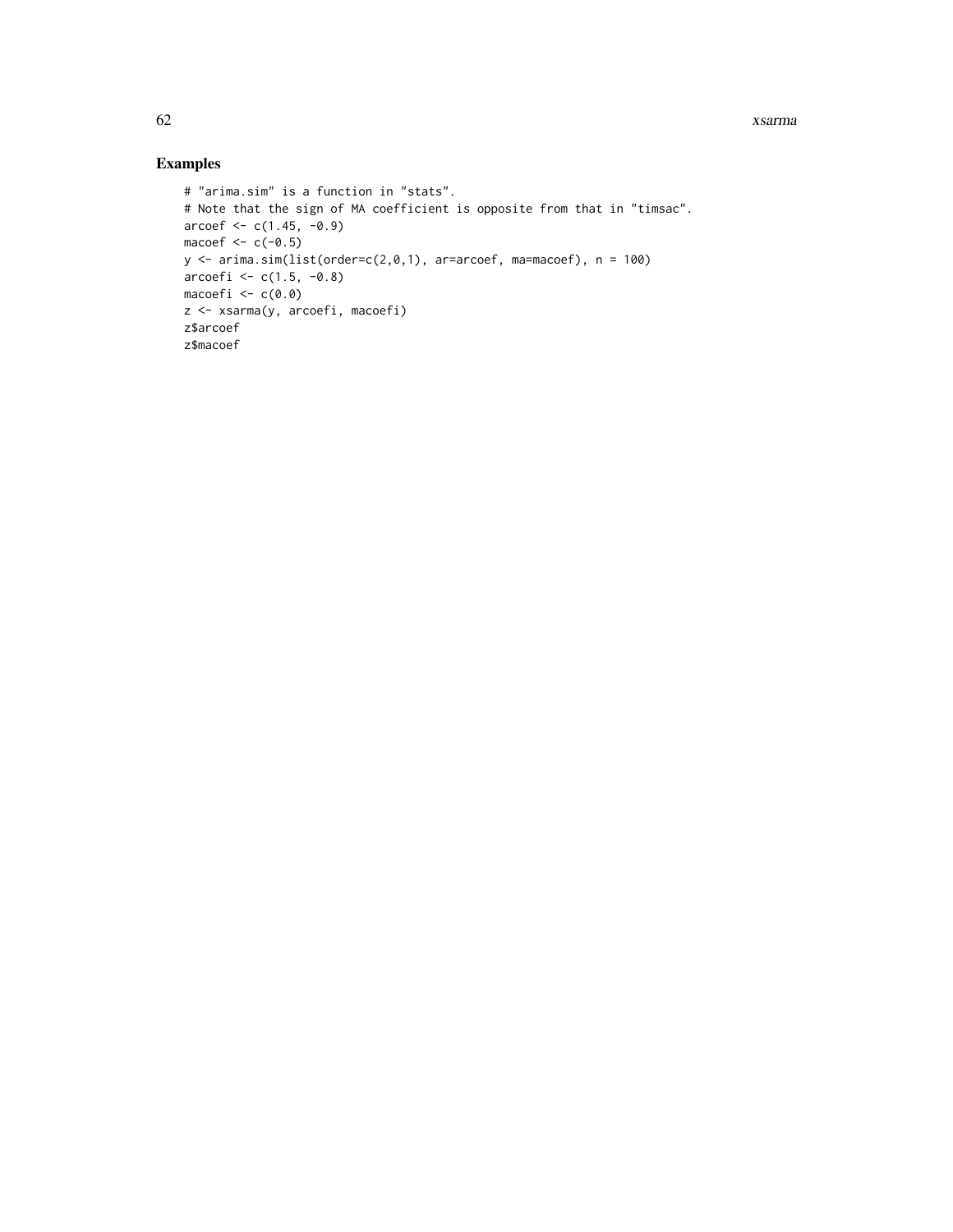# <span id="page-62-0"></span>Index

∗Topic datasets Airpollution, [3](#page-2-0) Amerikamaru , [4](#page-3-0) bispecData , [11](#page-10-0) Blsallfood , [14](#page-13-0) Canadianlynx , [17](#page-16-0) LaborData, [28](#page-27-0) locarData , [29](#page-28-0) nonstData , [46](#page-45-0) Powerplant, [50](#page-49-0) ∗Topic package timsac-package , [2](#page-1-0) ∗Topic ts armafit , [4](#page-3-0) auspec, [5](#page-4-0) autcor , [6](#page-5-0) autoarmafit , [7](#page-6-0) baysea, <mark>[8](#page-7-0)</mark> bispec, [10](#page-9-0) blocar , [12](#page-11-0) blomar , [13](#page-12-0) bsubst , [15](#page-14-0) canarm , [18](#page-17-0) canoca , [19](#page-18-0) covgen , [21](#page-20-0) decomp , [21](#page-20-0) exsar , [24](#page-23-0) fftcor , [25](#page-24-0) fpeaut , [26](#page-25-0) fpec, [27](#page-26-0) markov , [29](#page-28-0) mfilter , [31](#page-30-0) mlocar , [32](#page-31-0) mlomar , [34](#page-33-0) mulbar, [35](#page-34-0) mulcor, [37](#page-36-0) mulfrf, [38](#page-37-0) mulmar, [39](#page-38-0) mulnos , [41](#page-40-0)

mulrsp , [42](#page-41-0) mulspe, [43](#page-42-0) nonst , [45](#page-44-0) optdes , [46](#page-45-0) optsim , [47](#page-46-0) perars , [49](#page-48-0) prdctr , [51](#page-50-0) raspec , [52](#page-51-0) sglfre , [53](#page-52-0) simcon , [54](#page-53-0) thirmo , [56](#page-55-0) unibar , [57](#page-56-0) unimar , [59](#page-58-0) wnoise, <mark>[60](#page-59-0)</mark> xsarma , [61](#page-60-0) Airpollution, [3](#page-2-0) Amerikamaru,[4](#page-3-0) arima.sim , *[31](#page-30-0)* armafit , [4](#page-3-0) auspec, [5](#page-4-0) autcor , [6](#page-5-0) autoarmafit , [7](#page-6-0) baysea, <mark>[8](#page-7-0)</mark> bispec , [10](#page-9-0) , *[11](#page-10-0)* bispecData , [11](#page-10-0) blocar , [12](#page-11-0) , *[29](#page-28-0)* blomar , *[4](#page-3-0)* , [13](#page-12-0) Blsallfood , [14](#page-13-0) bsubst , [15](#page-14-0) , *[17](#page-16-0)* Canadianlynx , [17](#page-16-0) canarm , [18](#page-17-0) canoca , [19](#page-18-0) convolve , *[31](#page-30-0)* covgen , [21](#page-20-0) decomp , *[14](#page-13-0)* , [21](#page-20-0) exsar , *[17](#page-16-0)* , [24](#page-23-0)